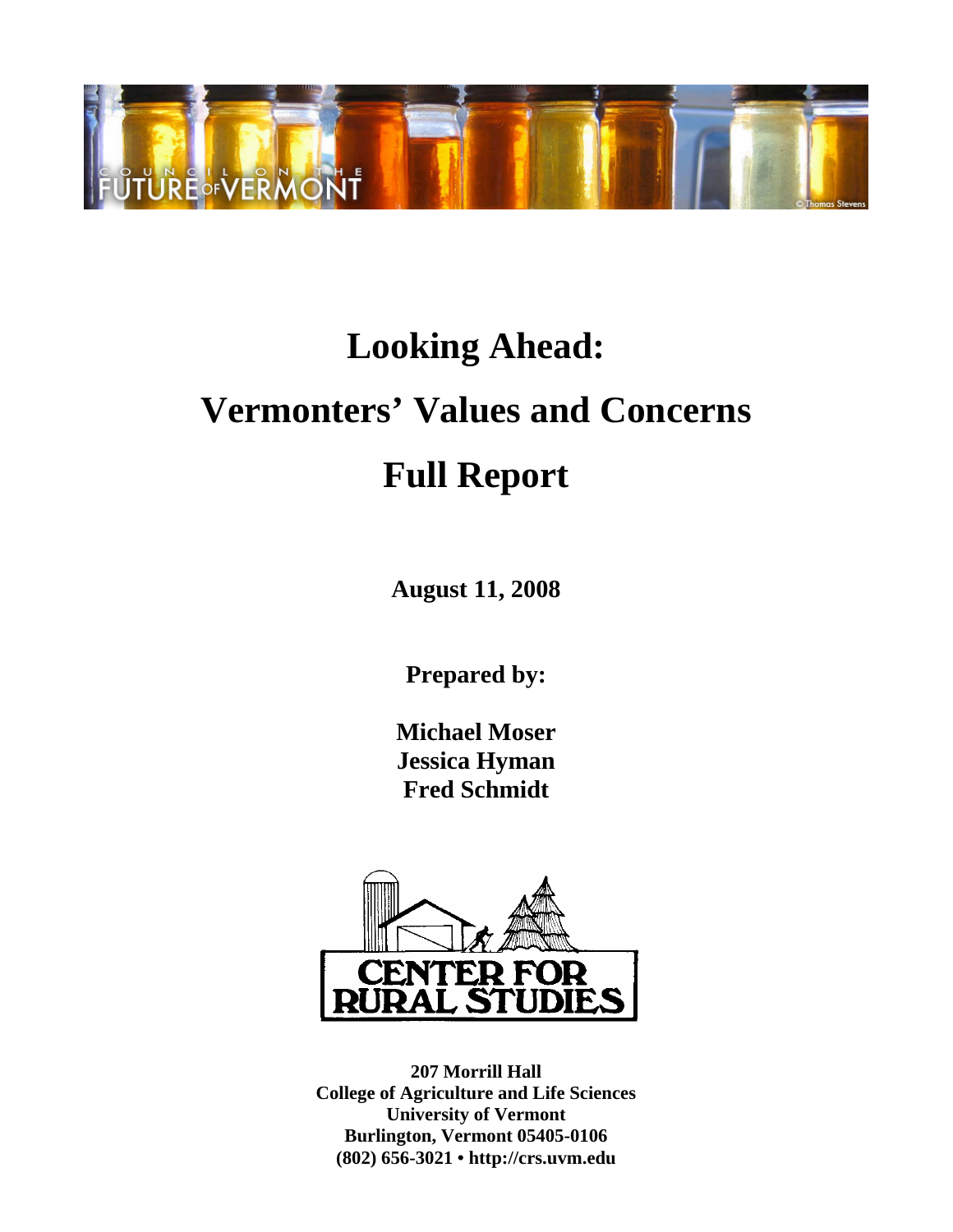# **Table of Contents**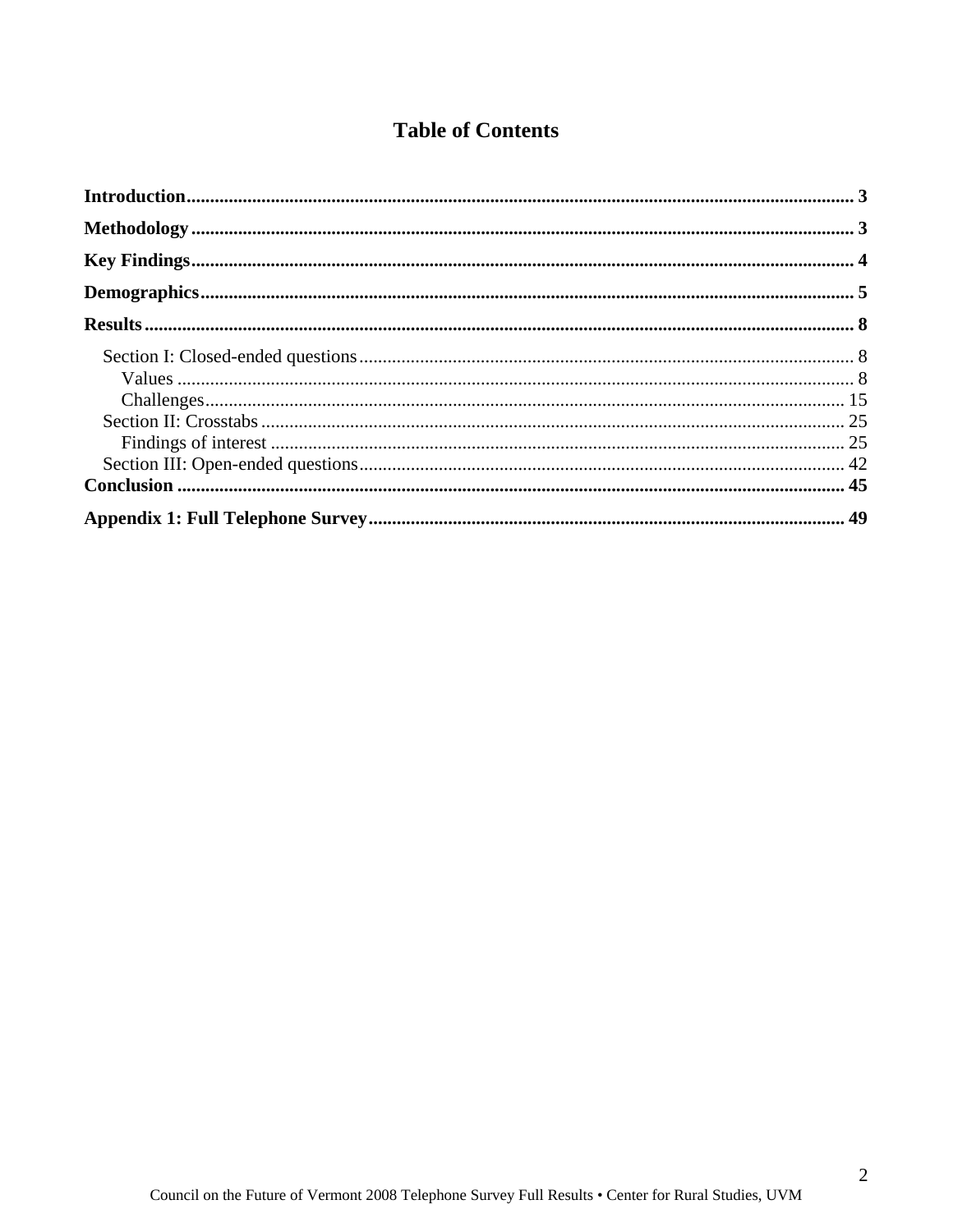# **Introduction**

The Council on the Future of Vermont (CFV), a project of the Vermont Council on Rural Development, is in the midst of a statewide public dialogue on the values, challenges, opportunities, priorities and visions for the future of the state. The council's mission is to answer the questions: "What do these challenges and opportunities mean to Vermonters?" and "What do they believe we will need to do to meet the future with confidence?"

As part of this process, the Center for Rural Studies at the University of Vermont implemented a statewide telephone survey in March of 2008 to gauge Vermonters' opinions on a specific set of values and challenges initially identified during a series of public forums hosted by CFV.

Respondents were asked to state their level of agreement with a series of statements related to values and then their level of concern about a series of statements related to challenges. Their answers give insight into the prevailing values and concerns that Vermonters consider important in their daily lives in 2008 and beyond. The statements were drafted by the Council on the Future of Vermont with expert design from the Center for Rural Studies. The survey was meant to measure level of agreement with ideas that had already been heard throughout the Council on the Future of Vermont project through the public forums and listening sessions.

Section I of this report presents a descriptive (univariate) analysis of the 37 closed-ended variables as well as the demographic variables.

Section II presents a bivariate analysis to investigate the relationships between the 12 value and 24 challenge statements and the demographics.

Section III presents the results of the open-ended questions. The responses were categorized, collapsed and tallied to show the top categories and subcategories identified by respondents as the important goals for the future in Vermont and the steps for achieving those goals.

This report is a companion to the *Summary Findings and Analysis* report. These two reports, as well as the notes from public forums, are available online at www.futureofvermont.org or by contacting the Vermont Council on Rural Development at cfv@sover.net, or 802-223-6098.

# **Methodology**

The data used in this report were collected by the Center for Rural Studies from March 10 to 17, 2008. The telephone polling was conducted from the University of Vermont between the hours of 1 and 8 p.m. on weekdays using computer-aided telephone interviewing (CATI). A random sample for the poll was drawn from a Vermont phone list that is updated quarterly. Only Vermont residents over the age of 18 were interviewed. There were 699 respondents to the poll. Results based on a sample of this size have a confidence interval of 99 percent with a margin of error of plus or minus five percent. This means that if the survey were to be repeated in Vermont, 99 percent of the time the results would be within plus or minus five percent of the numbers reported here.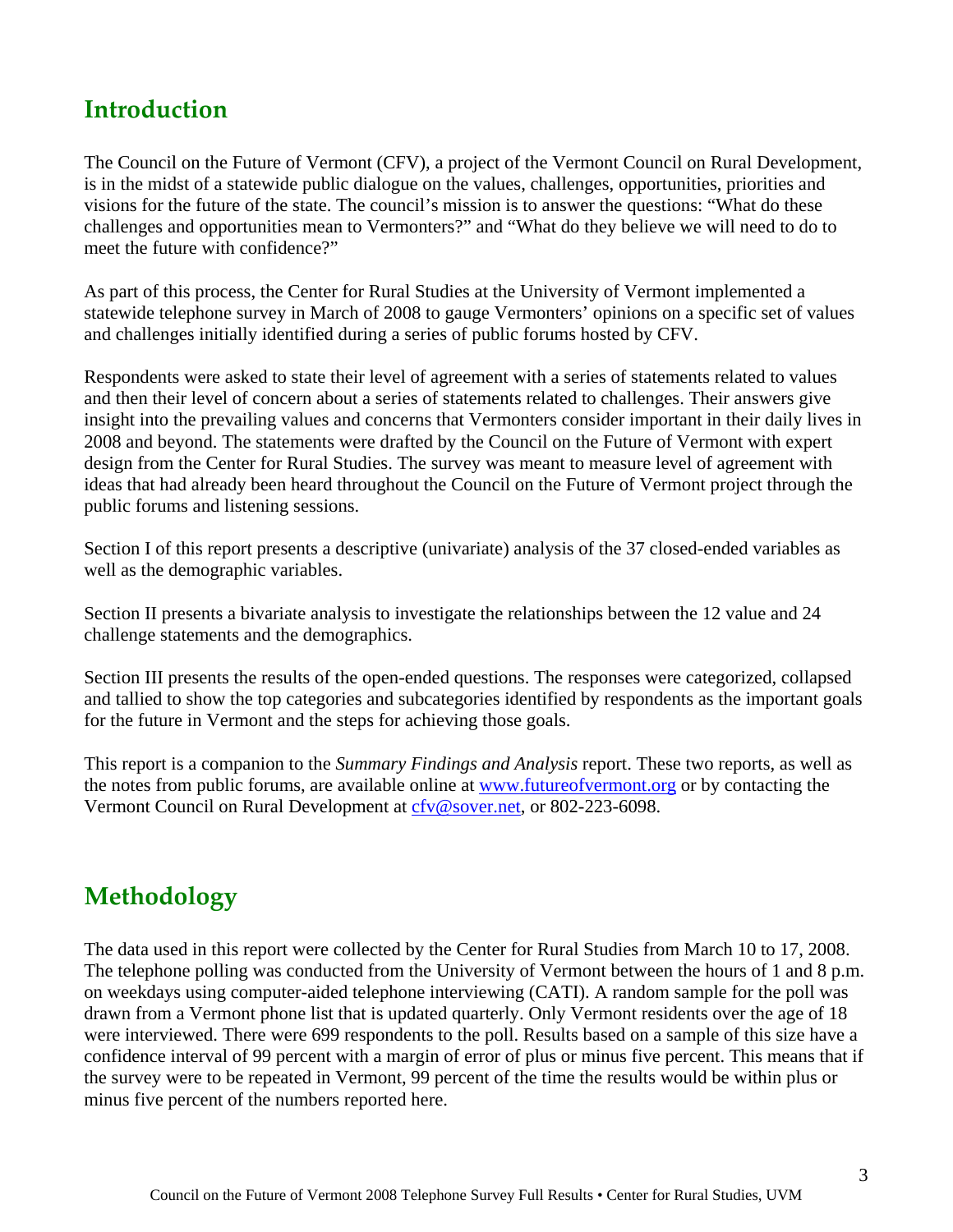The survey instrument consisted of a series of 37 closed-response questions, two open-response questions and a demographic question set. For the closed-ended questions, respondents were asked to state their level of agreement with a series of statements related to values and their level of concern about a series of statements related to challenges. For the open-ended questions, respondents were free to answer in any way they liked. (See Appendix 2 for the survey instrument.)

The questions about challenges were intentionally left vague in an effort not to bias the respondents. For example, when asked to state a level of concern about the "rate of business development in Vermont," a respondent's "very concerned" response could either refer to concern about business development being too fast or not fast enough. Analysis of respondents' interpretation of "concern" is readily accomplished through the lens of the open-ended questions, where respondents were able to specify their responses.

# **Key Findings**

Survey respondents were asked for their input on a series of 12 values and 24 challenges. The overall greatest value was placed (97.2%) on *the state's working landscape and heritage*. Together with the second and third-ranked values – *I am proud of being from or living in Vermont* and *I value Vermont's spirit of independence* – these statements provide a picture of the most compelling attributes of the state that bring Vermonters together. Of the survey respondents, 15 had lived in Vermont for fewer than three years, 70 had lived in Vermont for three to 10 years and 600 had lived in Vermont for more than 11 years. The average number of years living in Vermont for all respondents was 35, with the mode being 40 years; overall this survey group could be said to have long experience with the state and its issues.

Perhaps not surprisingly, Vermonters expressed high level of concern about the increasing cost of living, jobs, the economy and healthcare. Annual statewide polls conducted by the Center for Rural Studies have consistently revealed these as top issues for Vermonters. The open-response questions near the end of this survey provided a way for Vermonters to express their concerns in a very specific way. When asked: *What do you see as the most important goal for Vermont in the next generation?* Vermonters responded with a range of answers overwhelmingly focused on subjects directly related to affordability. Their answers included commentary on tax rates, affordable healthcare, education and other services and the need for more jobs and higher wages. These concerns reflect the current increases in cost of living being experienced by Vermonters and others across the country.

The survey revealed a number of interesting, statistically significant demographic trends among some of the values and challenges. For example, the higher a respondent's education level, the more likely he/she was to be concerned about the limited availability of high speed Internet and wireless telecommunications, changes to the earth's climate and pressure to convert open lands to residential, commercial or other development. Also, the higher a respondent's education level, the less likely he/she was to be concerned about public safety in Vermont.

Also, respondents at both ends of the age spectrum (ages 18-24 and older than 75) answered several questions in a similar fashion. For example, these two age groups were much less concerned about the limited availability of high speed Internet and wireless telecommunications than those in the 25-44, 45- 59 and 60-74 age groups. Respondents at both ends of the age spectrum were more likely to value participatory government in Vermont than those in the other age groups. And the higher a respondent's age, the more likely he/she was to value the accessibility of government in Vermont.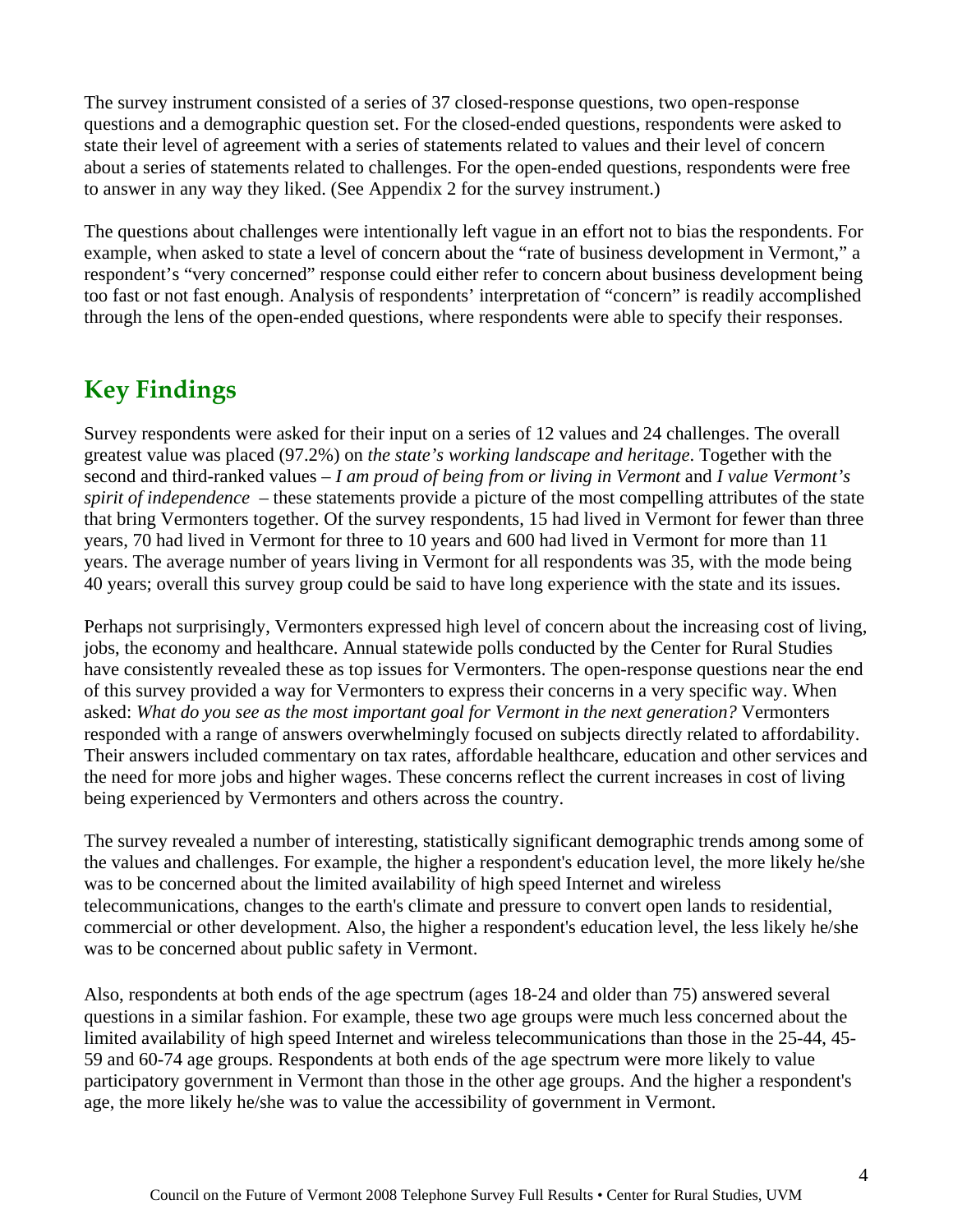Ninety-six point one percent of respondents reported being either very or moderately concerned about *the increasing costs of living, such as transportation, heating and electricity*. These findings reveal the common theme of affordability expressed by Vermonters throughout this survey. Three of the top seven challenges relate to affordability (increasing costs of living, tax rate and shortage of affordable housing). The second most concerning statement (92.1%): *The health and viability of Vermont farms and the agricultural sector*, further verifies the high level of agreement with the *working landscape and its heritage* value statement. When considering these two together it is interesting to note that working landscape resonated highly with respondents, both as a source of concern for its future and as a source of value.

Conversely, high percentages of Vermonters reported being slightly or not at all concerned about some of the challenges identified through the CFV public forums. Fifty-six point two percent of respondents were "slightly" or "not at all" concerned about *the level of engagement of Vermonters in their local governments*. This is interesting, especially because in the open-ended questions, nearly 30 percent of respondents later identified some form of increased civic action as a next step for addressing Vermont's most important future goals. The fact that respondents expressed a low level of concern can be interpreted in at least two ways: they may not be worried about the issue, or they may believe that the level of engagement in local governments is high enough so that they do not see it as concerning.

Similarly, more than half of respondents were "slightly" or "not at all" concerned about public safety, the increase in the average age of Vermonters and the level of engagement in local communities. These findings verify that some challenges identified through the public forums are not of as great concern to Vermonters as others. They could also be seen as an expression of confidence in Vermont's public safety, future demographics and level of engagement in communities and the state's ability to respond to the challenges of the future.

For a fuller analysis of the key findings of the survey, please read the companion report, *Summary Results and Analysis,* which is also available online at www.futureofvermont.org. This remainder of this report is dedicated to a detailed reporting of the univariate and bivariate analyses for the closed-ended questions and a summary of the open-ended questions.

# **Demographics**

The general demographic characteristics of the respondents are roughly in line with those of the state as a whole, although the respondents were generally of a higher age and education level than the general population.<sup>1</sup>

The age of the respondents ranged from 18 to 103, with a median age of 56 (mean: 56). This is 15 years higher than the median age of Vermonters, 41 years. Respondents were almost evenly split along gender lines with 52 percent being female and 48 percent being male. Statewide, the split is 51 female and 49 male.

Respondents reported an average of 2.6 household members, with a range of one to eight, and the average number of household members under the age of 18 of .55, with a range of zero to five. The average household size for the state is 2.4 people.

 1 Source: U.S. Census Bureau, 2006 American Community Survey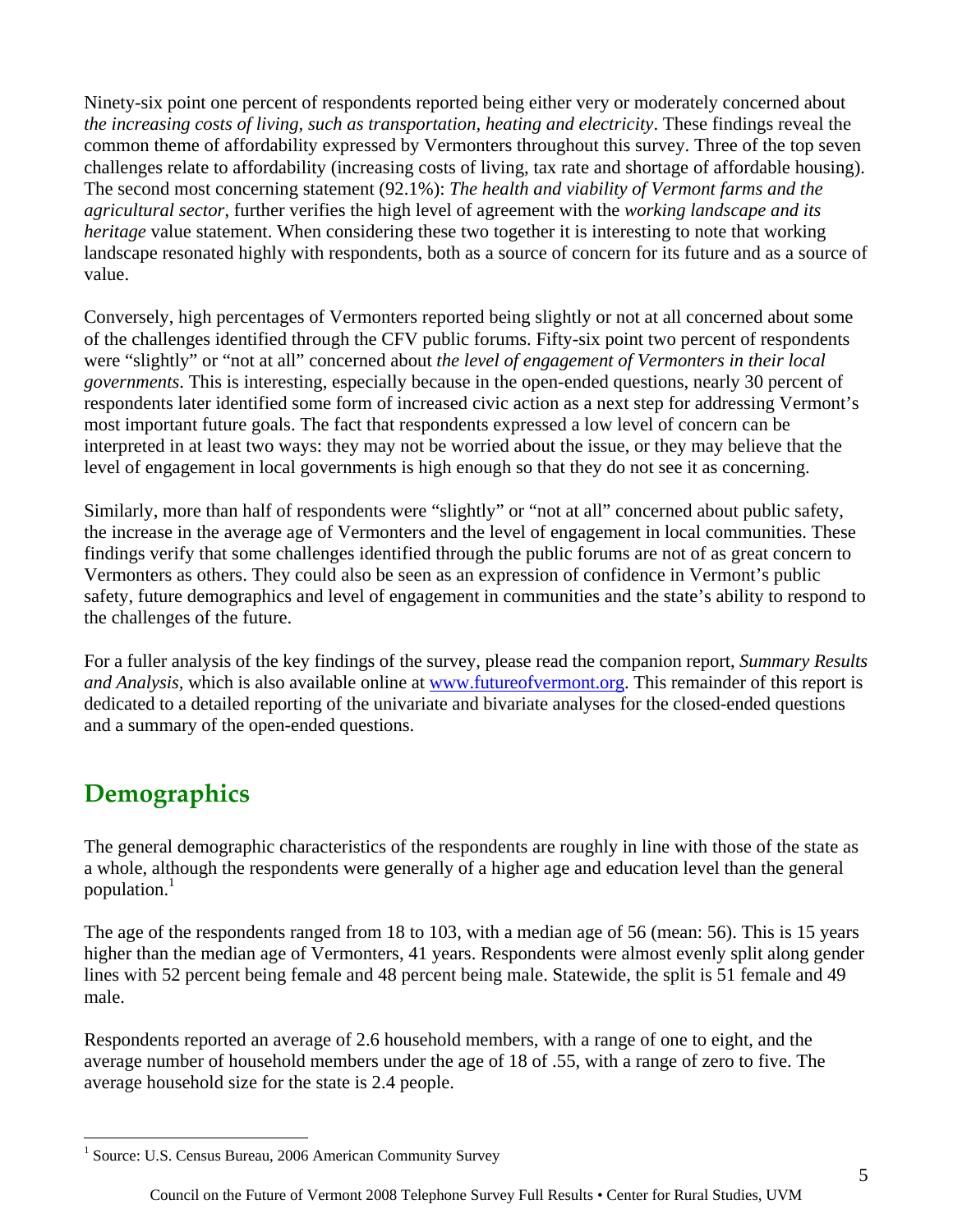The total number of years respondents reported having lived in Vermont, including all earlier periods, ranged from one to 96 years, with an average of 35 years and a mode of 40 years.

Almost all the respondents (96.5 percent) had graduated high school and 55.3 percent had a Bachelor's or higher degree. However, according to the U.S. Census, 89.8 percent of Vermonters aged 25 and older are high school graduates and 32.4 percent have Bachelor's or higher degree.

#### Table 1 *Education level*

|                                                       | Frequency | Percent   |
|-------------------------------------------------------|-----------|-----------|
| $<9$ th grade                                         | 4         | .6        |
| 9-12 grade (no diploma)                               | 20        | 2.9       |
| High school graduate (incl. GED)                      | 159       | 23.1      |
| Some college (no degree)                              | 125       | 18.1      |
| Associates/technical                                  | 91        | 13.2      |
| <b>Bachelor</b>                                       | 143       | 20.8      |
| Post-graduate/professional                            | 147       | 21.3      |
| Total                                                 | 689       | 100.0     |
| Source: Center for Rural Studies (http://crs.uvm.edu) |           | $(N=699)$ |

2008 Council on the Future of Vermont Telephone Survey

The majority of respondents (73.9 percent) had household incomes above the median for Vermont; 26.1 percent of respondents had household incomes equal to or lower than the median household income for  $Vermont.<sup>2</sup>$ 

#### Table 2 *Income*

 $\overline{a}$ 

|                                                       | Frequency | Percent   |
|-------------------------------------------------------|-----------|-----------|
| $<$ \$25,000                                          | 87        | 13.4      |
| \$25,000-\$34,999                                     | 12        | 1.8       |
| \$35,000-\$49,999                                     | 71        | 10.9      |
| \$50,000-\$74,999                                     | 141       | 21.7      |
| > \$75,000                                            | 339       | 52.2      |
| Total                                                 | 650       | 100.0     |
| Source: Center for Rural Studies (http://crs.uvm.edu) |           | $(N=699)$ |

2008 Council on the Future of Vermont Telephone Survey

 $2^2$  \$47,665 with a margin of error of  $+/-$  \$1,270, Source: U.S. Census Bureau, 2006 American Community Survey (2006) inflation-adjusted dollars)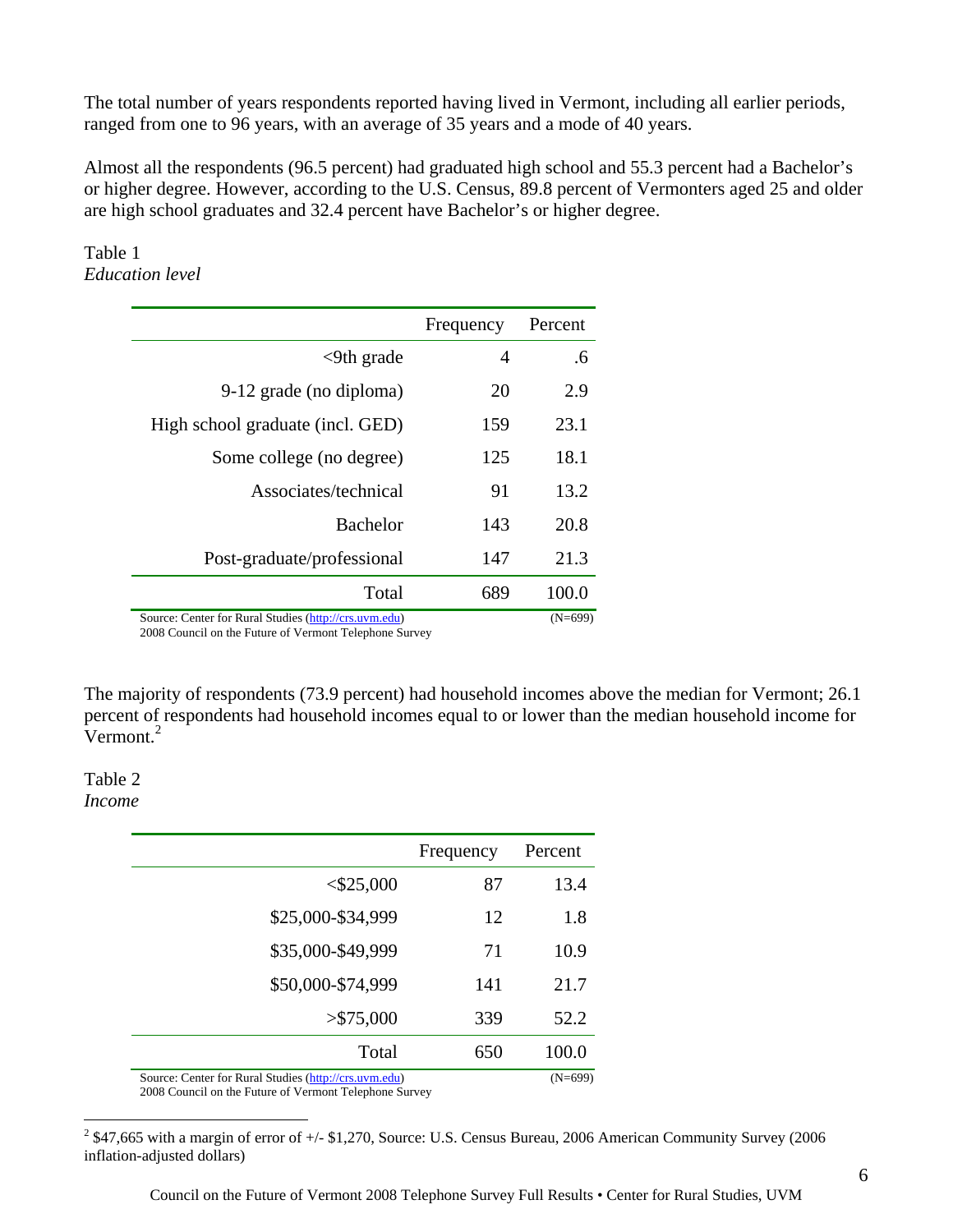Respondents were spread throughout the state, roughly in line with the population. The percent of respondents from each county was within 2.5 percent of the U.S. Census 2006 population estimates.

| County            | Frequency | Percent | Percent of<br>Vermont<br>population <sup>3</sup> |
|-------------------|-----------|---------|--------------------------------------------------|
| Addison           | 58        | 8.4     | 5.9                                              |
| Bennington        | 30        | 4.3     | 5.9                                              |
| Caledonia         | 27        | 3.9     | 4.9                                              |
| Chittenden        | 155       | 22.5    | 24.1                                             |
| <b>Essex</b>      | 8         | 1.2     | 1.1                                              |
| Franklin          | 48        | 7.0     | 7.7                                              |
| <b>Grand Isle</b> | 10        | 1.4     | 1.2                                              |
| Lamoille          | 25        | 3.6     | 3.9                                              |
| Orange            | 48        | 7.0     | 4.7                                              |
| Orleans           | 39        | 5.7     | 4.4                                              |
| Rutland           | 67        | 9.7     | 10.2                                             |
| Washington        | 73        | 10.6    | 9.6                                              |
| Windham           | 39        | 5.7     | 7.0                                              |
| Windsor           | 63        | 9.1     | 9.2                                              |
| Total             | 690       | 100.0   | 100.0                                            |

## Table 3 *Respondent town of residence by county*

Source: Center for Rural Studies (http://crs.uvm.edu) (N=699)

2008 Council on the Future of Vermont Telephone Survey

 3 Source: U.S. Census Bureau, 2006 population estimate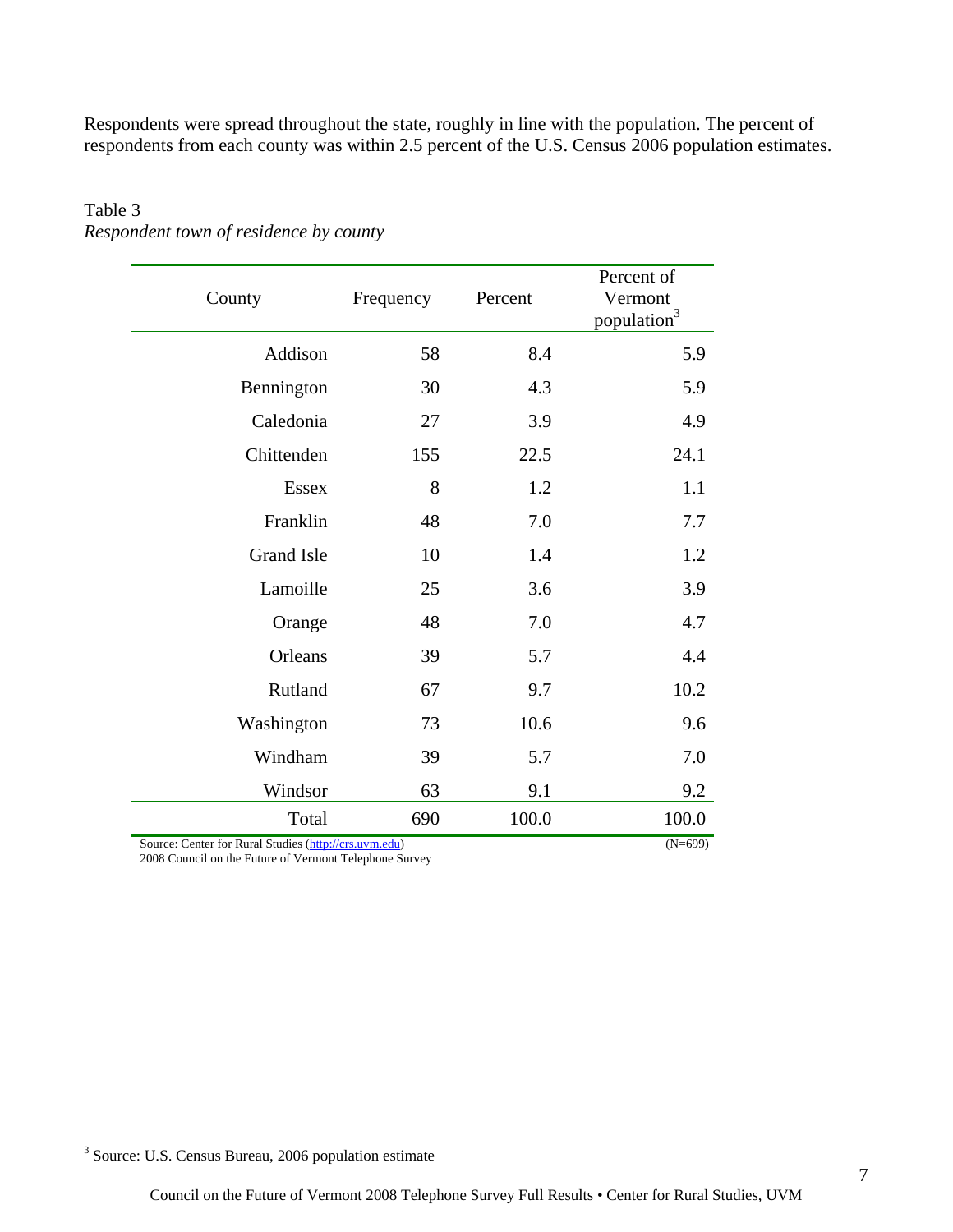# **Results**

#### **Section I: Closed-ended questions**

This section shows the results from the the closed-ended questions. This includes the value statements, about which respondents were asked to state their level of agreement, and the challenge statements, about which they were asked to state their level of concern. Each question is listed with the frequency and percentage of responses.

#### Attendance Table 4 *Have you attended a Conversation on the Future of Vermont forum?*



Yes 1.9%

2008 Council on the Future of Vermont Telephone Survey

# **Values**

For the next 12 questions, respondents were presented with a range of some of the values that Vermonters identified at the Council on the Future of Vermont's community forums and asked to state their level of agreement with these values. Respondents were prompted to answer from among the following categories: "Strongly Agree", "Agree", "Neutral", "Disagree" and "Strongly Disagree."

The statement "I value the working landscape and its heritage" received the highest percentage of "strongly agree" responses (71.2%) and "I value the accessibility of government in Vermont" received the highest percentage of "strongly disagree" responses (2.5%). See Tables 5 and 6 for the statements that received the top five percentages in each of these categories.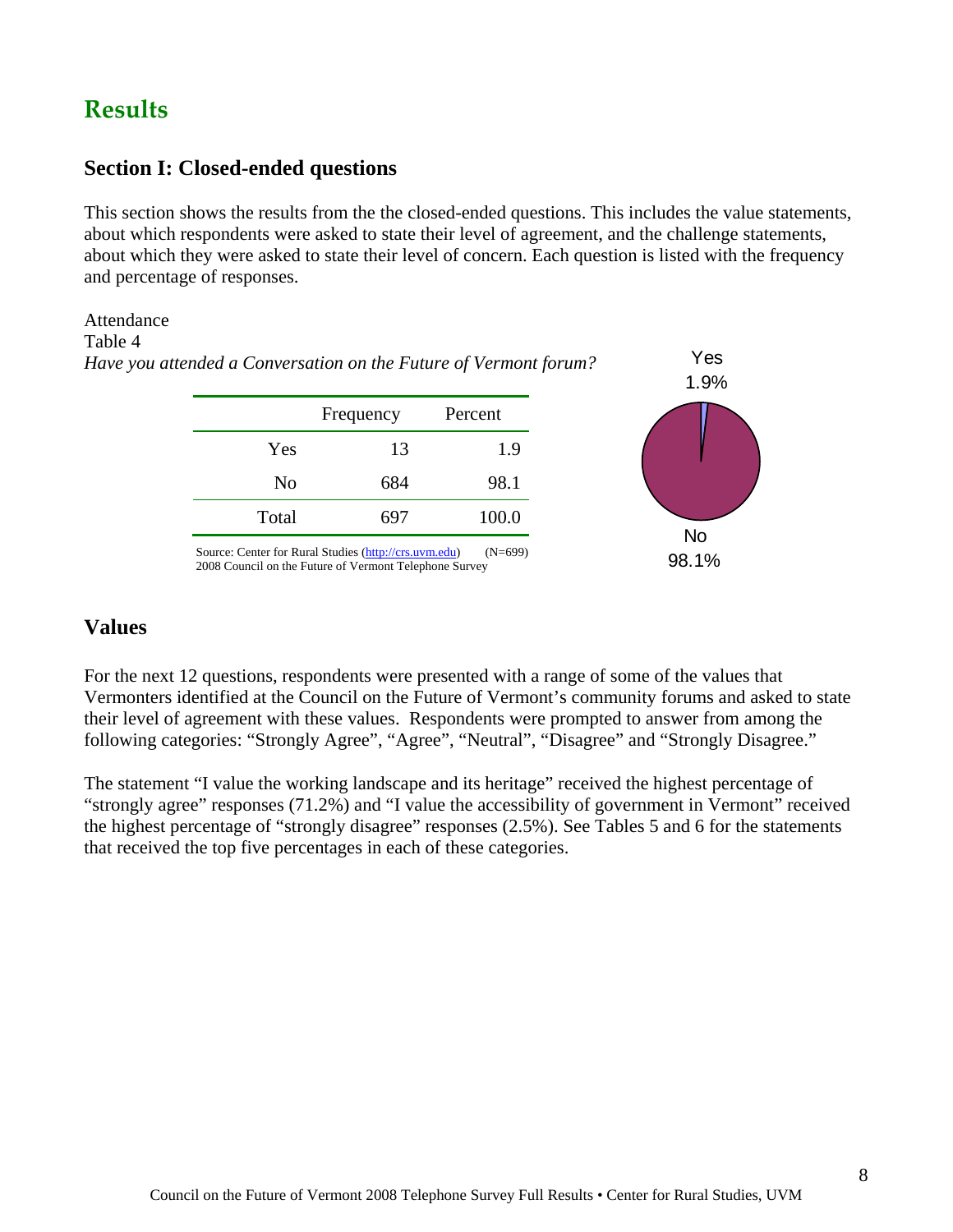# Table 5 *Highest percentage of "strongly agree" responses*

| <b>Statement</b>                                      | Percent   |
|-------------------------------------------------------|-----------|
| I value the working landscape and its heritage        | 71.2      |
| I value Vermont's spirit of independence              | 63.6      |
| I am proud of being from or living in Vermont         | 62.3      |
| I value the privacy that I get in Vermont             | 51.5      |
| I am tolerant of diverse lifestyles in Vermont        | 51.5      |
| Source: Center for Rural Studies (http://crs.uvm.edu) | $(N=699)$ |

2008 Council on the Future of Vermont Telephone Survey

#### Table 6

*Highest percentage of "strongly disagree" responses* 

| <b>Statement</b>                                            | Percent   |
|-------------------------------------------------------------|-----------|
| I value the accessibility of government in Vermont          | 2.5       |
| I trust my neighbors                                        | 1.1       |
| I am tolerant of diverse lifestyles in Vermont              | 1.0       |
| I value the participatory government in Vermont             | 1.0       |
| I believe there is a strong sense of community where I live | 0.9       |
| Source: Center for Rural Studies (http://crs.uvm.edu)       | $(N=699)$ |

2008 Council on the Future of Vermont Telephone Survey

More generally, the statement with the highest percentage of overall agreement (strongly agree or agree collapsed together) was "I value the working landscape and its heritage" (97.2%) and the statement with the highest percentage of overall disagreement (strongly disagree or disagree collapsed together) was "I believe that private property rights are well respected in Vermont" (15.4%). See Tables 7 and 8 for all the statements ranked by percentage for both of these grouped categories.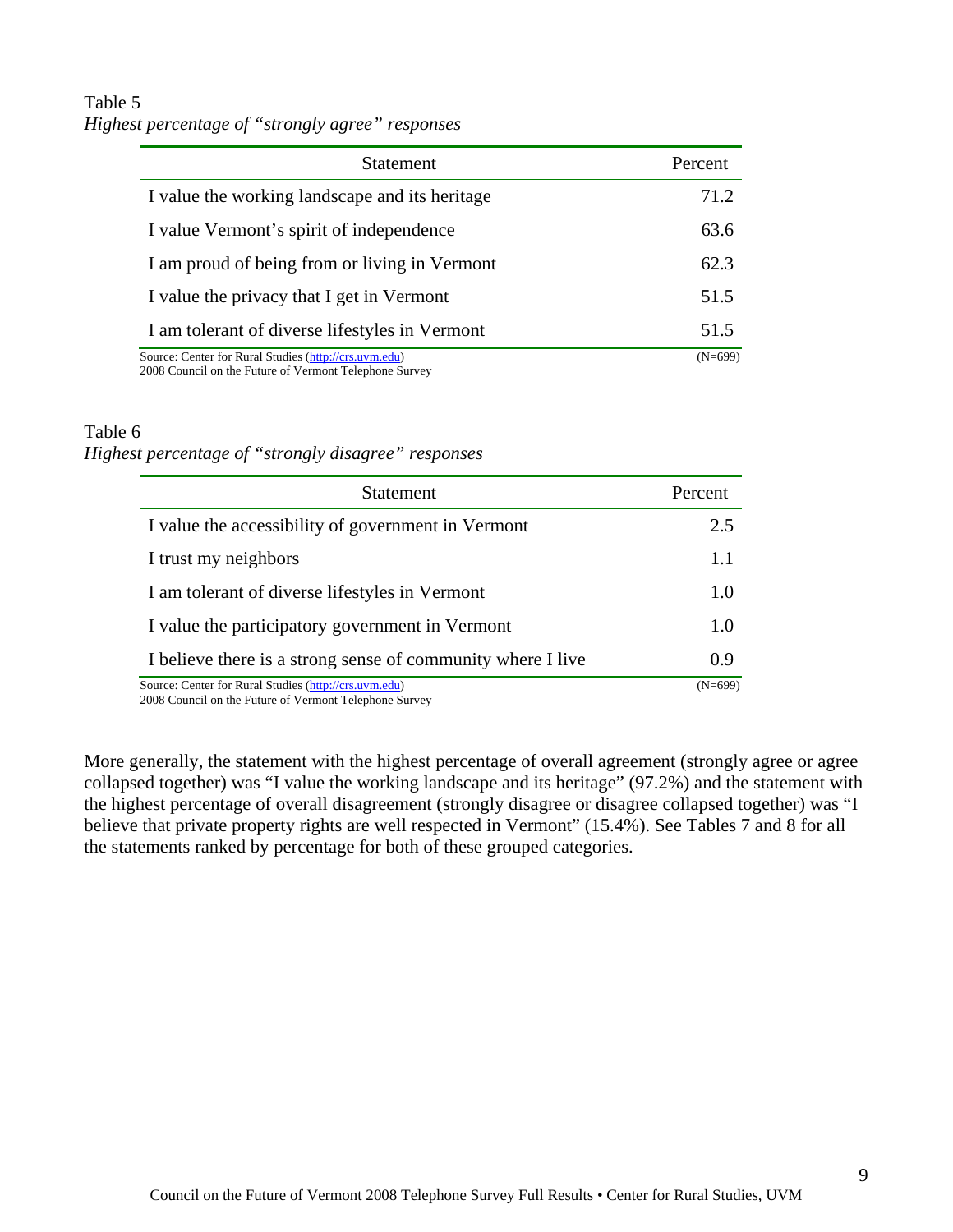# Table 7

| Ranked percentage of combined "strongly agree" and "agree" responses |  |  |  |  |  |
|----------------------------------------------------------------------|--|--|--|--|--|
|----------------------------------------------------------------------|--|--|--|--|--|

| <b>Statement</b>                                                     | Percent |
|----------------------------------------------------------------------|---------|
| I value the working landscape and its heritage                       | 97.2    |
| I am proud of being from or living in Vermont                        | 93.6    |
| I value Vermont's spirit of independence                             | 93.1    |
| I value the privacy I get in Vermont                                 | 91.0    |
| I believe Vermont's creative communities are valuable to the state   | 89.2    |
| I value the small size and scale of the state                        | 87.9    |
| I trust my neighbors                                                 | 86.2    |
| I believe there is a strong sense of community where I live          | 85.4    |
| I am tolerant of diverse lifestyles in Vermont                       | 84.8    |
| I value the participatory government in Vermont                      | 82.9    |
| I value the accessibility of government in Vermont                   | 73.9    |
| I believe that private property rights are well respected in Vermont | 69.9    |

Source: Center for Rural Studies (http://crs.uvm.edu) 2008 Council on the Future of Vermont Telephone Survey (N=699)

### Table 8

*Ranked percentage of combined "strongly disagree" and "disagree" responses* 

| <b>Statement</b>                                                     | Percent |
|----------------------------------------------------------------------|---------|
| I believe that private property rights are well respected in Vermont | 15.4    |
| I value the accessibility of government in Vermont                   | 13.2    |
| I am tolerant of diverse lifestyles in Vermont                       | 6.9     |
| I believe there is a strong sense of community where I live          | 6.8     |
| I value the participatory government in Vermont                      | 5.9     |
| I trust my neighbors                                                 | 4.7     |
| I believe Vermont's creative communities are valuable to the state   | 3.7     |
| I value the accessibility of government in Vermont                   | 2.9     |
| I value the privacy I get in Vermont                                 | 2.6     |
| I am proud of being from or living in Vermont                        | 2.6     |
| I value Vermont's spirit of independence                             | 2.4     |
| I value the working landscape and its heritage                       | 0.9     |

Source: Center for Rural Studies (http://crs.uvm.edu) 2008 Council on the Future of Vermont Telephone Survey (N=699)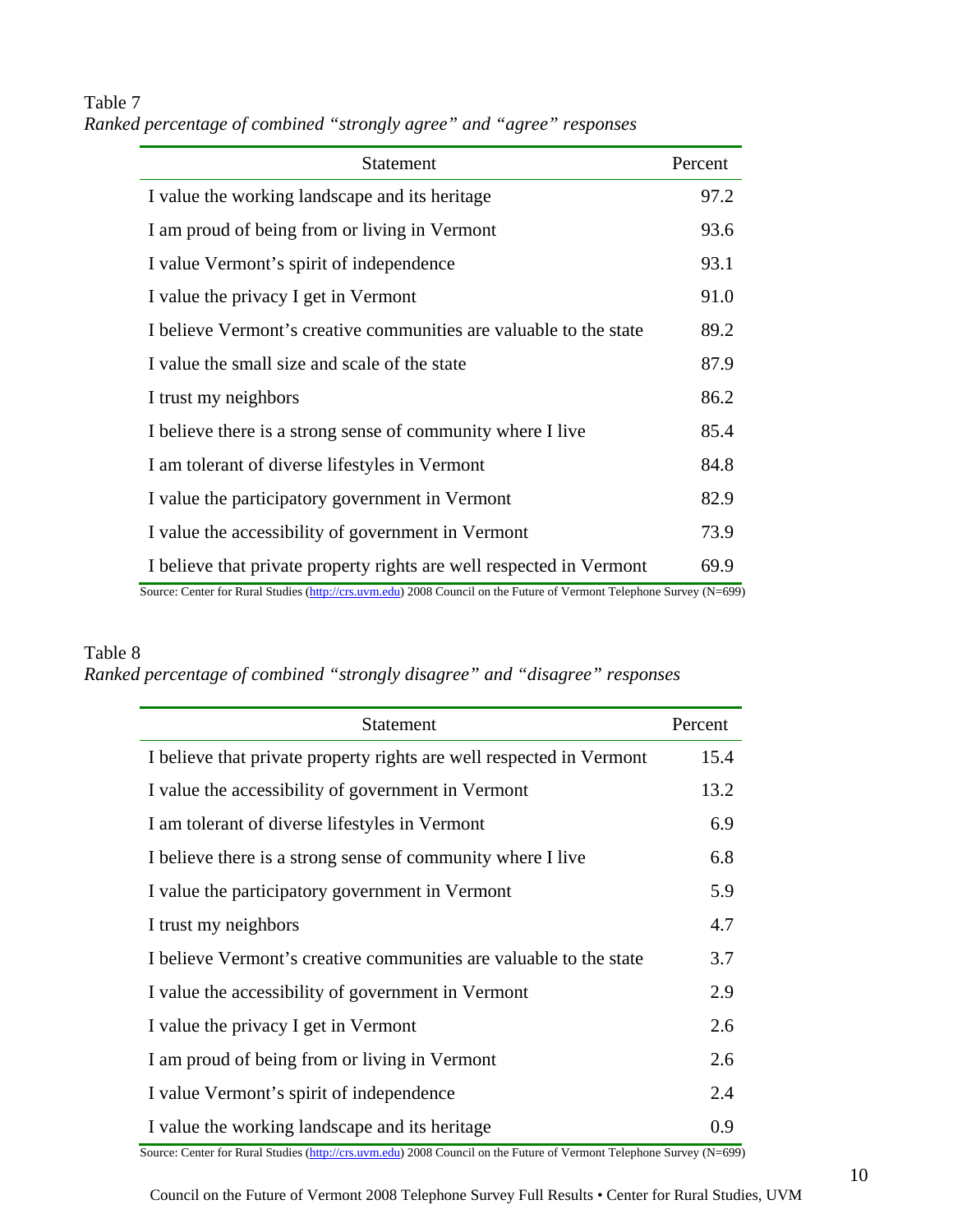Tables 9 to 20 show the total responses for each statement.

#### Table 9

*I value Vermont's spirit of independence.*

| Frequency | Percent |
|-----------|---------|
| 442       | 63.6    |
| 205       | 29.5    |
| 31        | 4.5     |
| 14        | 2.0     |
| 3         | .4      |
| 695       | 100.0   |
|           |         |



Source: Center for Rural Studies (http://crs.uvm.edu) (N=699) 2008 Council on the Future of Vermont Telephone Survey

#### Table 10

*I am proud of being from or living in Vermont.*

|                                                       | Frequency | Percent   |
|-------------------------------------------------------|-----------|-----------|
| Strongly agree                                        | 434       | 62.4      |
| Agree                                                 | 217       | 31.2      |
| Neutral                                               | 27        | 3.9       |
| Disagree                                              | 15        | 2.2       |
| Strongly disagree                                     | 3         | .4        |
| Total                                                 | 696       | 100.0     |
| Source: Center for Rural Studies (http://crs.uvm.edu) |           | $(N=699)$ |

2008 Council on the Future of Vermont Telephone Survey

#### Table 11 *I trust my neighbors.*

|                   | Frequency | Percent |
|-------------------|-----------|---------|
| Strongly agree    | 345       | 49.5    |
| Agree             | 256       | 36.7    |
| Neutral           | 63        | 9.0     |
| Disagree          | 25        | 3.6     |
| Strongly disagree | 8         | 1.1     |
| Total             |           | 100.0   |

Source: Center for Rural Studies (http://crs.uvm.edu) (N=699) 2008 Council on the Future of Vermont Telephone Survey





Council on the Future of Vermont 2008 Telephone Survey Full Results • Center for Rural Studies, UVM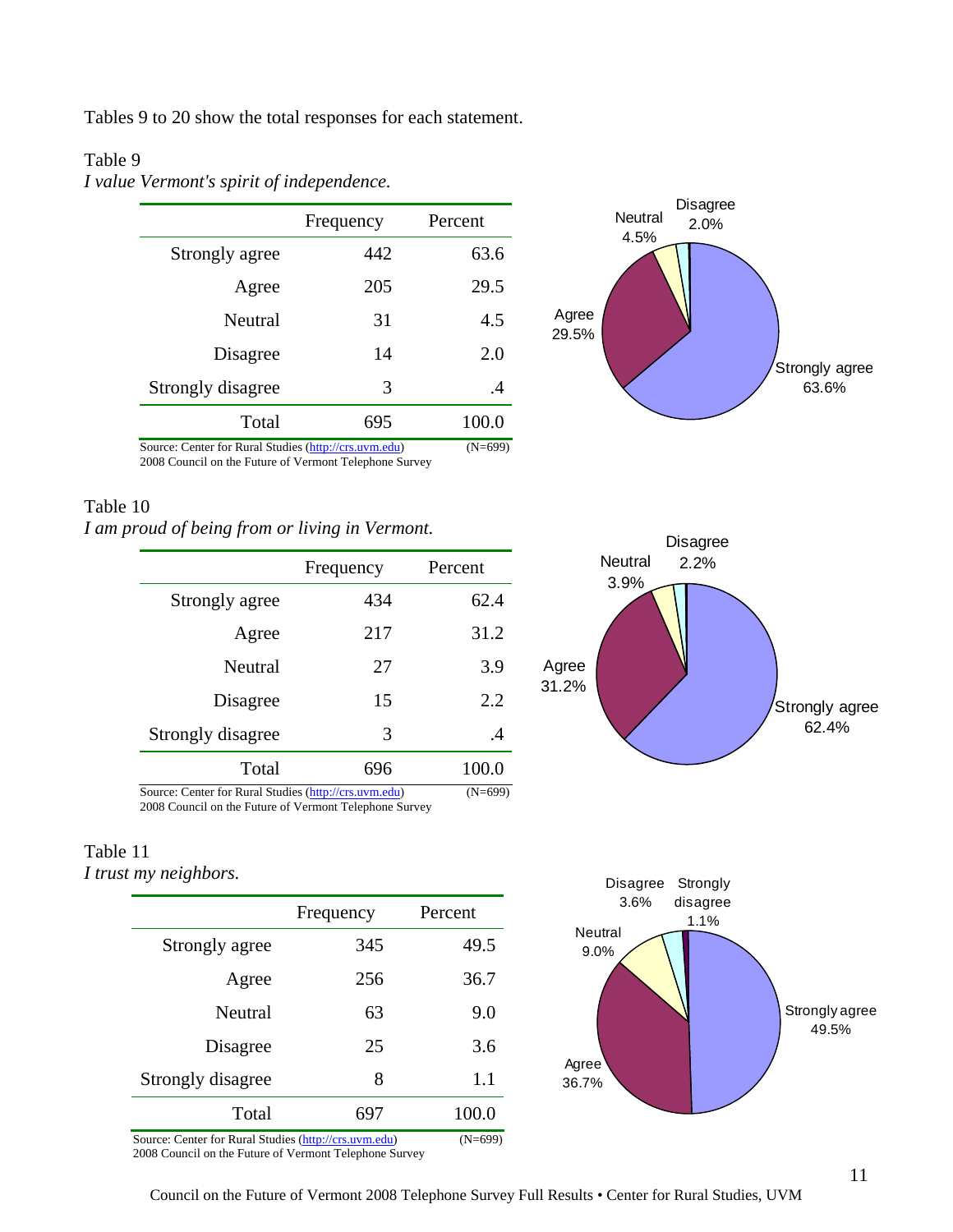# Table 12 *I value the privacy that I get in Vermont.*

|                                                       | Frequency | Percent   |
|-------------------------------------------------------|-----------|-----------|
| Strongly agree                                        | 359       | 51.6      |
| Agree                                                 | 274       | 39.4      |
| Neutral                                               | 45        | 6.5       |
| Disagree                                              | 14        | 2.0       |
| Strongly disagree                                     | 4         | .6        |
| Total                                                 | 696       | 100.0     |
| Source: Center for Rural Studies (http://crs.uvm.edu) |           | $(N=699)$ |



2008 Council on the Future of Vermont Telephone Survey

#### Table 13

*I am tolerant of diverse lifestyles in Vermont.*

|                   | Frequency | Percent           |
|-------------------|-----------|-------------------|
| Strongly agree    | 355       | 51.4              |
| Agree             | 231       | 33.4              |
| Neutral           | 57        | 8.2               |
| Disagree          | 41        | 5.9               |
| Strongly disagree | 7         | 1.0               |
| Total             | 691       | 100.0             |
|                   |           | $(11 - \epsilon)$ |



#### Table 14.

*I believe there is a strong sense of community where I live.*

|                                                       | Frequency | Percent          |
|-------------------------------------------------------|-----------|------------------|
| Strongly agree                                        | 302       | 43.5             |
| Agree                                                 | 291       | 41.9             |
| Neutral                                               | 55        | 7.9              |
| Disagree                                              | 41        | 5.9              |
| Strongly disagree                                     | 6         | .9               |
| Total                                                 | 695       | 100.0            |
| Course: Contar for Dural Studies (http://grs.urm.odu) |           | $(M-\epsilon 0)$ |

Source: Center for Rural Studies (http://crs.uvm.edu) (N=699) 2008 Council on the Future of Vermont Telephone Survey



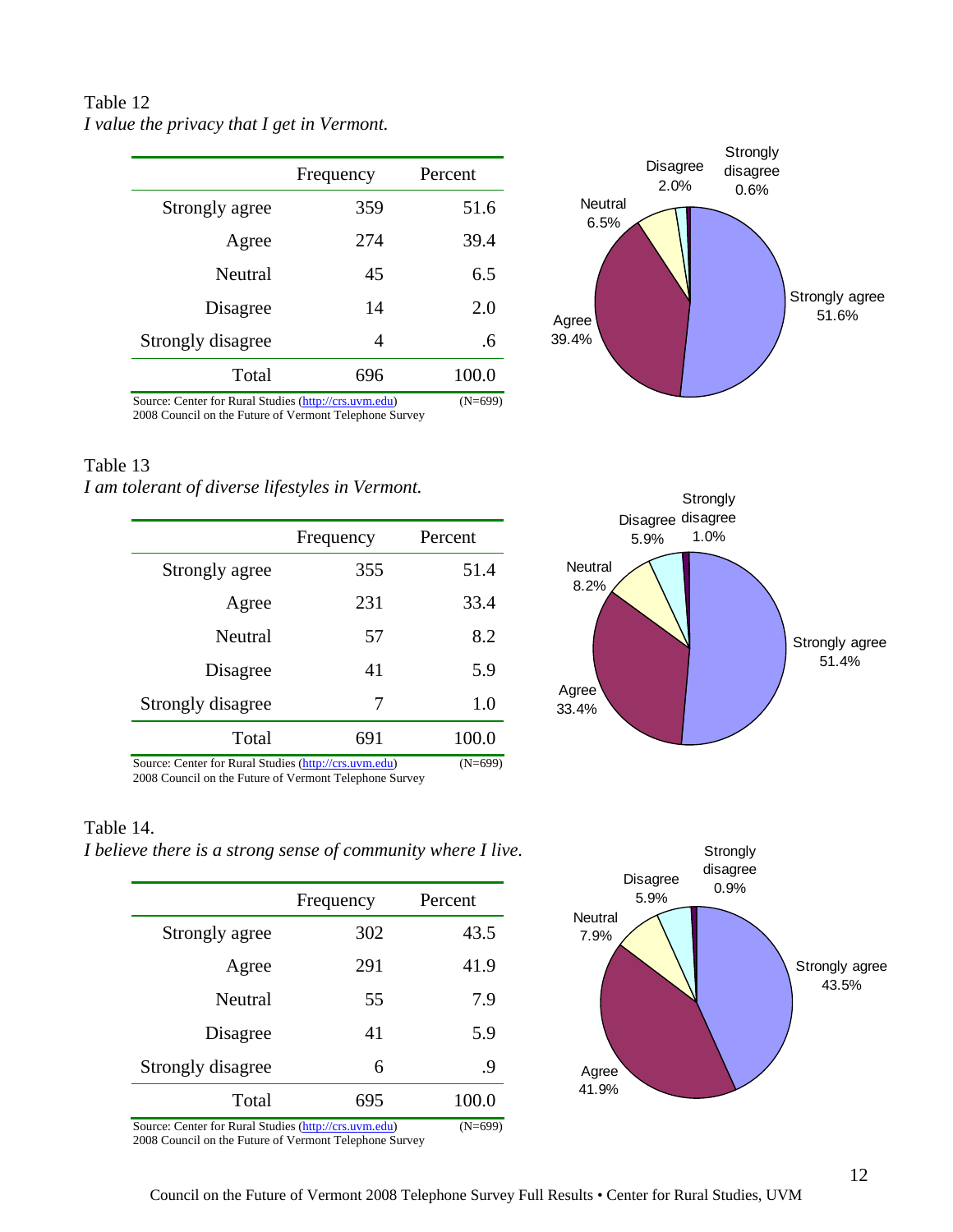|                   | Frequency | Percent |
|-------------------|-----------|---------|
| Strongly agree    | 342       | 49.1    |
| Agree             | 279       | 40.1    |
| Neutral           | 49        | 7.0     |
| Disagree          | 23        | 3.3     |
| Strongly disagree | 3         | .4      |

Total 696 100.0

Disagree 3.3% **Strongly** disagree **Neutral** 7.0% *I believe that Vermont's creative communities are valuable to the state.*

Strongly agree 49.1% Agree 40.1% 0.4%

Source: Center for Rural Studies (http://crs.uvm.edu) (N=699) 2008 Council on the Future of Vermont Telephone Survey

#### Table 16

Table 15

*I value the working landscape and its heritage.*

|                   | Frequency      | Percent     |
|-------------------|----------------|-------------|
| Strongly agree    | 492            | 71.2        |
| Agree             | 180            | 26.0        |
| Neutral           | 13             | 1.9         |
| Disagree          | 4              | .6          |
| Strongly disagree | $\overline{2}$ | $\cdot$ 3   |
| Total             | 691            | 100.0       |
|                   |                | $(1)$ $(0)$ |

Source: Center for Rural Studies (http://crs.uvm.edu) (N=699) 2008 Council on the Future of Vermont Telephone Survey

#### Table 17

*I value the participatory government in Vermont.*

|                   | Frequency | Percent     |
|-------------------|-----------|-------------|
| Strongly agree    | 316       | 45.7        |
| Agree             | 257       | 37.2        |
| Neutral           | 77        | 11.1        |
| Disagree          | 34        | 4.9         |
| Strongly disagree | 7         | 1.0         |
| Total             | 691       | 100.0       |
|                   |           | $(1)$ $(0)$ |

Source: Center for Rural Studies (http://crs.uvm.edu) (N=699) 2008 Council on the Future of Vermont Telephone Survey



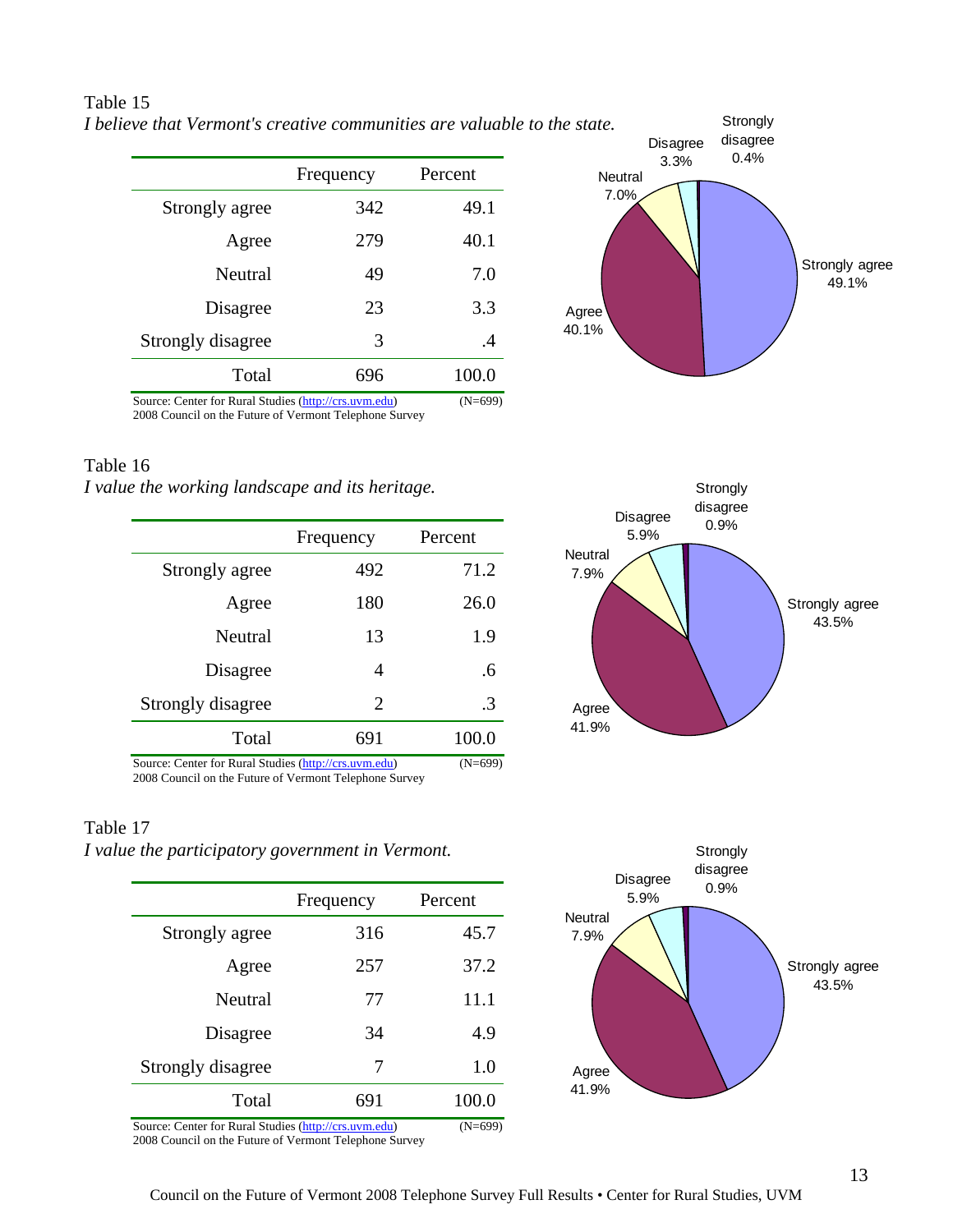Table 18 *I value the accessibility of government in Vermont.*

|                                                       | Frequency | Percent   |
|-------------------------------------------------------|-----------|-----------|
| Strongly agree                                        | 222       | 32.1      |
| Agree                                                 | 289       | 41.8      |
| Neutral                                               | 89        | 12.9      |
| Disagree                                              | 74        | 10.7      |
| Strongly disagree                                     | 17        | 2.5       |
| Total                                                 | 691       | 100.0     |
| Source: Center for Rural Studies (http://crs.uvm.edu) |           | $(N=699)$ |



2008 Council on the Future of Vermont Telephone Survey

#### Table 19

*I value the small size and scale of the state.*

|                   | Frequency | Percent   |
|-------------------|-----------|-----------|
| Strongly agree    | 356       | 51.2      |
| Agree             | 255       | 36.7      |
| Neutral           | 64        | 9.2       |
| Disagree          | 18        | 2.6       |
| Strongly disagree | 2         | $\cdot$ 3 |
| Total             | 695       | 100.0     |
|                   |           |           |



Source: Center for Rural Studies (http://crs.uvm.edu) (N=699) 2008 Council on the Future of Vermont Telephone Survey

#### Table 20

*I believe that private property rights are well respected in Vermont.*

|                                                       | Frequency | Percent   |
|-------------------------------------------------------|-----------|-----------|
| Strongly agree                                        | 163       | 23.8      |
| Agree                                                 | 315       | 46.1      |
| Neutral                                               | 101       | 14.8      |
| Disagree                                              | 84        | 12.3      |
| Strongly disagree                                     | 21        | 3.1       |
| Total                                                 | 684       | 100.0     |
| Source: Center for Rural Studies (http://crs.uvm.edu) |           | $(N=699)$ |



**Strongly** disagree

2008 Council on the Future of Vermont Telephone Survey



Disagree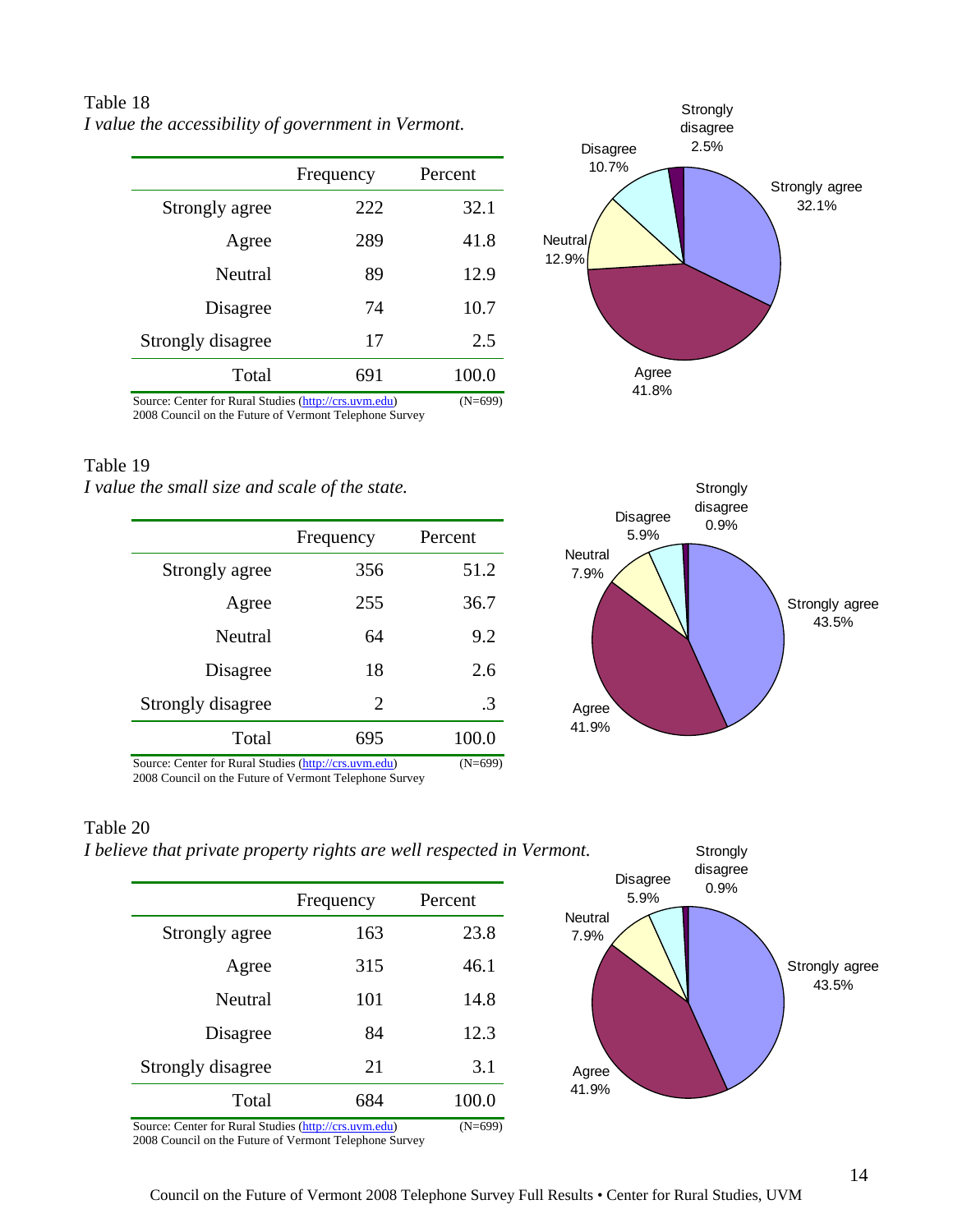# **Challenges**

For the next 24 questions, respondents were presented with a range of some of the challenges that Vermonters identified at the Council on the Future of Vermont's community forums and asked to state their level of concern about them. Respondents were prompted to answer from among the following categories: "Very Concerned", "Moderately Concerned", "Neutral", "Slightly Concerned" and "Not at all Concerned."

The challenge that generated the highest percentage of "very concerned" responses was "The increasing costs of living, such as transportation, heating and electricity" (82%). The highest percentage of "moderately concerned" responses came from "A shortage of affordable housing" (39.1%), the highest percentage of "slightly concerned" responses came from "An increase in the average age of the Vermont population" (26.9%) and the highest percentage of "not at all concerned" responses came from "The level of engagement of Vermonters in their local government" (32%). See Tables 21 through 24 for the challenges that received the top five percentages for each level of concern.

#### Table 21 *Highest percentage of "very concerned" responses*

| <b>Statement</b>                                                                                             |           |
|--------------------------------------------------------------------------------------------------------------|-----------|
| The increasing costs of living, such as transportation, heating and electricity                              | 82.0      |
| The health and viability of Vermont farms and the agricultural sector                                        | 69.4      |
| The tax rate in Vermont                                                                                      | 62.9      |
| An increasing gap between high-income and low-income populations                                             | 58.9      |
| The future of Vermont's renewable and alternative energy infrastructure                                      | 56.7      |
| Source: Center for Rural Studies (http://crs.uvm.edu) 2008 Council on the Future of Vermont Telephone Survey | $(N=699)$ |

#### Table 22

*Highest percentage of "moderately concerned" responses* 

| <b>Statement</b>                                                                                             | Percent   |
|--------------------------------------------------------------------------------------------------------------|-----------|
| A shortage of available housing                                                                              | 39.1      |
| The state's existing public infrastructure and its future maintenance                                        | 31.8      |
| The level of engagement of Vermonters in their local communities                                             | 31.1      |
| The quality of education                                                                                     | 30.8      |
| The maintenance of healthy downtowns and village centers in Vermont                                          | 29.9      |
| Source: Center for Rural Studies (http://crs.uvm.edu) 2008 Council on the Future of Vermont Telephone Survey | $(N=699)$ |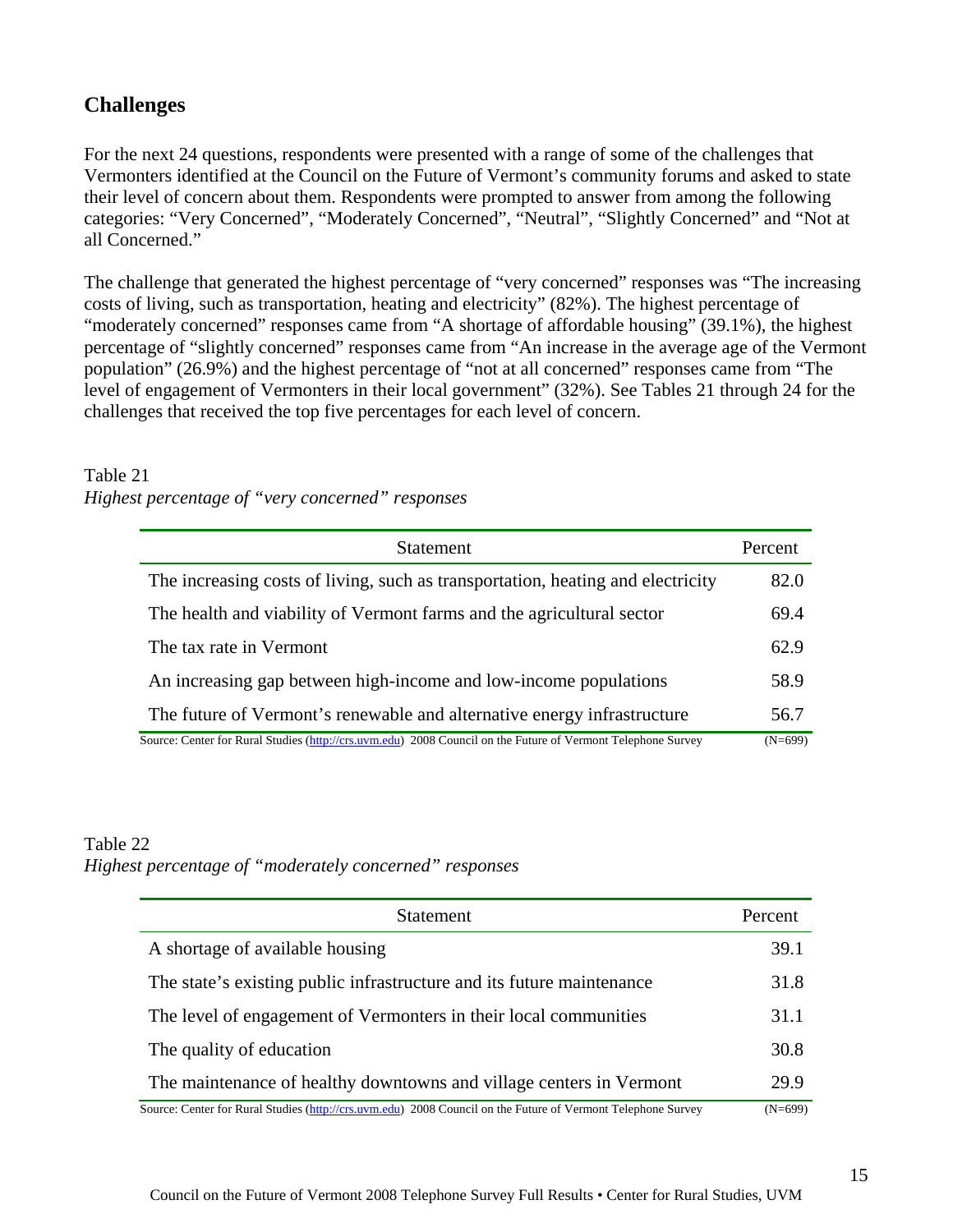# Table 23 *Highest percentage of "slightly concerned" responses*

| <b>Statement</b>                                                                                             | Percent   |
|--------------------------------------------------------------------------------------------------------------|-----------|
| An increase in the average age of the Vermont population                                                     | 26.9      |
| The level of engagement of Vermonters in their local communities                                             | 26.2      |
| The level of engagement of Vermonters in their local governments                                             | 24.2      |
| Public safety in Vermont                                                                                     | 23.6      |
| The maintenance of healthy downtowns and village centers in Vermont                                          | 23.4      |
| Source: Center for Rural Studies (http://crs.uvm.edu) 2008 Council on the Future of Vermont Telephone Survey | $(N=699)$ |

#### Table 24

# *Highest percentage of "not at all concerned" responses*

| <b>Statement</b>                                                                                             | Percent   |
|--------------------------------------------------------------------------------------------------------------|-----------|
| The level of engagement of Vermonters in their local governments                                             | 32.0      |
| Public safety in Vermont                                                                                     | 31.7      |
| The limited availability of high speed Internet connections and wireless<br>communications in Vermont        | 27.3      |
| An increase in the average age of the Vermont population                                                     | 27.0      |
| The level of engagement of Vermonters in their local communities                                             | 25.9      |
| Source: Center for Rural Studies (http://crs.uvm.edu) 2008 Council on the Future of Vermont Telephone Survey | $(N=699)$ |

Tables 25 to 48 show the total responses for each statement.

# Table 25

*A shortage of affordable housing.*

|                                                                                                                 |           |           | Not at all              |
|-----------------------------------------------------------------------------------------------------------------|-----------|-----------|-------------------------|
|                                                                                                                 | Frequency | Percent   | concerned<br>7.4%       |
| Very concerned                                                                                                  | 370       | 53.7      | Slightly<br>concerned   |
| Moderately concerned                                                                                            | 204       | 29.6      | 9.3%                    |
| Slightly concerned                                                                                              | 64        | 9.3       | Very                    |
| Not at all concerned                                                                                            | 51        | 7.4       | concerned<br>53.7%      |
| Total                                                                                                           | 689       | 100.0     | Moderately<br>concerned |
| Source: Center for Rural Studies (http://crs.uvm.edu)<br>2008 Council on the Euture of Vermont Telephone Survey |           | $(N=699)$ | 29.6%                   |

2008 Council on the Future of Vermont Telephone Survey

Council on the Future of Vermont 2008 Telephone Survey Full Results • Center for Rural Studies, UVM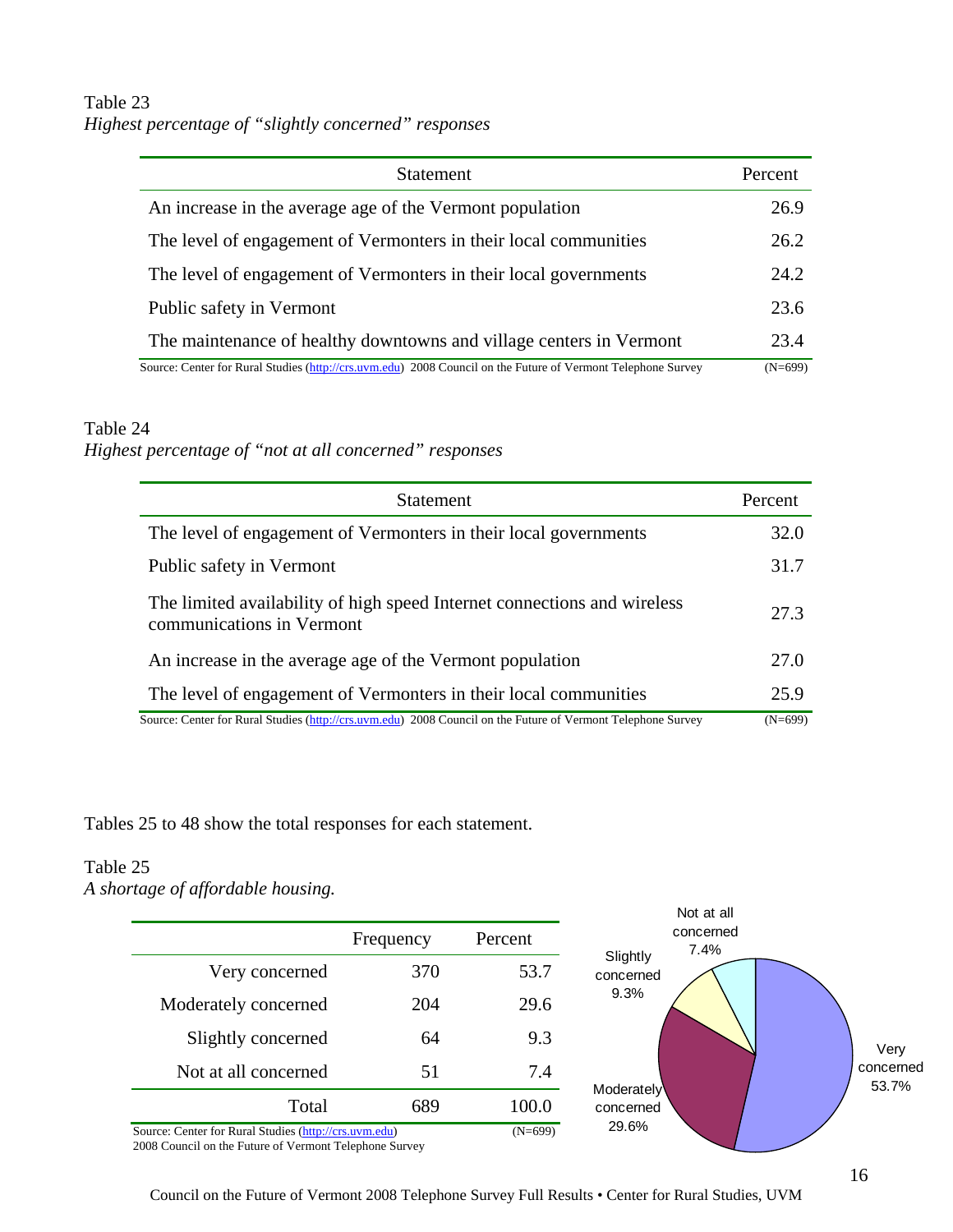# Table 26 *A shortage of available housing.*

|                                                       | Frequency | Percent   |                    |
|-------------------------------------------------------|-----------|-----------|--------------------|
| Very concerned                                        | 208       | 30.8      | Slightly           |
| Moderately concerned                                  | 264       | 39.1      | concerned<br>16.7% |
| Slightly concerned                                    | 113       | 16.7      |                    |
| Not at all concerned                                  | 90        | 13.3      |                    |
| Total                                                 | 675       | 100.0     |                    |
| Source: Center for Rural Studies (http://crs.uvm.edu) |           | $(N=699)$ |                    |

2008 Council on the Future of Vermont Telephone Survey

#### Table 27 *The accessibility of health care.*

|                                                                                                                                                                                                                                                                                                                                                                                                                       | Frequency | Percent     |
|-----------------------------------------------------------------------------------------------------------------------------------------------------------------------------------------------------------------------------------------------------------------------------------------------------------------------------------------------------------------------------------------------------------------------|-----------|-------------|
| Very concerned                                                                                                                                                                                                                                                                                                                                                                                                        | 379       | 55.2        |
| Moderately concerned                                                                                                                                                                                                                                                                                                                                                                                                  | 169       | 24.6        |
| Slightly concerned                                                                                                                                                                                                                                                                                                                                                                                                    | 63        | 9.2         |
| Not at all concerned                                                                                                                                                                                                                                                                                                                                                                                                  | 76        | 11.1        |
| Total                                                                                                                                                                                                                                                                                                                                                                                                                 | 687       | 100.0       |
| $P_{\text{c}} = P_{\text{c}} P_{\text{c}} = P_{\text{c}} P_{\text{c}} P_{\text{c}}$ , $P_{\text{c}} = P_{\text{c}} P_{\text{c}} P_{\text{c}} P_{\text{c}} P_{\text{c}} P_{\text{c}} P_{\text{c}} P_{\text{c}} P_{\text{c}} P_{\text{c}} P_{\text{c}} P_{\text{c}} P_{\text{c}} P_{\text{c}} P_{\text{c}} P_{\text{c}} P_{\text{c}} P_{\text{c}} P_{\text{c}} P_{\text{c}} P_{\text{c}} P_{\text{c}} P_{\text{c}} P_{$ |           | $(1)$ $(0)$ |

Very concerned Moderately 65.2% concerned 24.6% Not at all concerned 11.1% **Slightly** concerned 9.2%

Moderately concerned 39.1%

Very concerned 30.8%

Not at all concerned 13.3%

Source: Center for Rural Studies (http://crs.uvm.edu) (N=699)

2008 Council on the Future of Vermont Telephone Survey

#### Table 28 *The quality of health care.*

|                                                       | Frequency | Percent |
|-------------------------------------------------------|-----------|---------|
| Very concerned                                        | 210       | 30.5    |
| Moderately concerned                                  | 187       | 27.1    |
| Slightly concerned                                    | 131       | 19.0    |
| Not at all concerned                                  | 161       | 23.4    |
| Total                                                 | 689       | 100.0   |
| Source: Center for Rural Studies (http://crs.uvm.edu) |           | (N=699) |

2008 Council on the Future of Vermont Telephone Survey



Council on the Future of Vermont 2008 Telephone Survey Full Results • Center for Rural Studies, UVM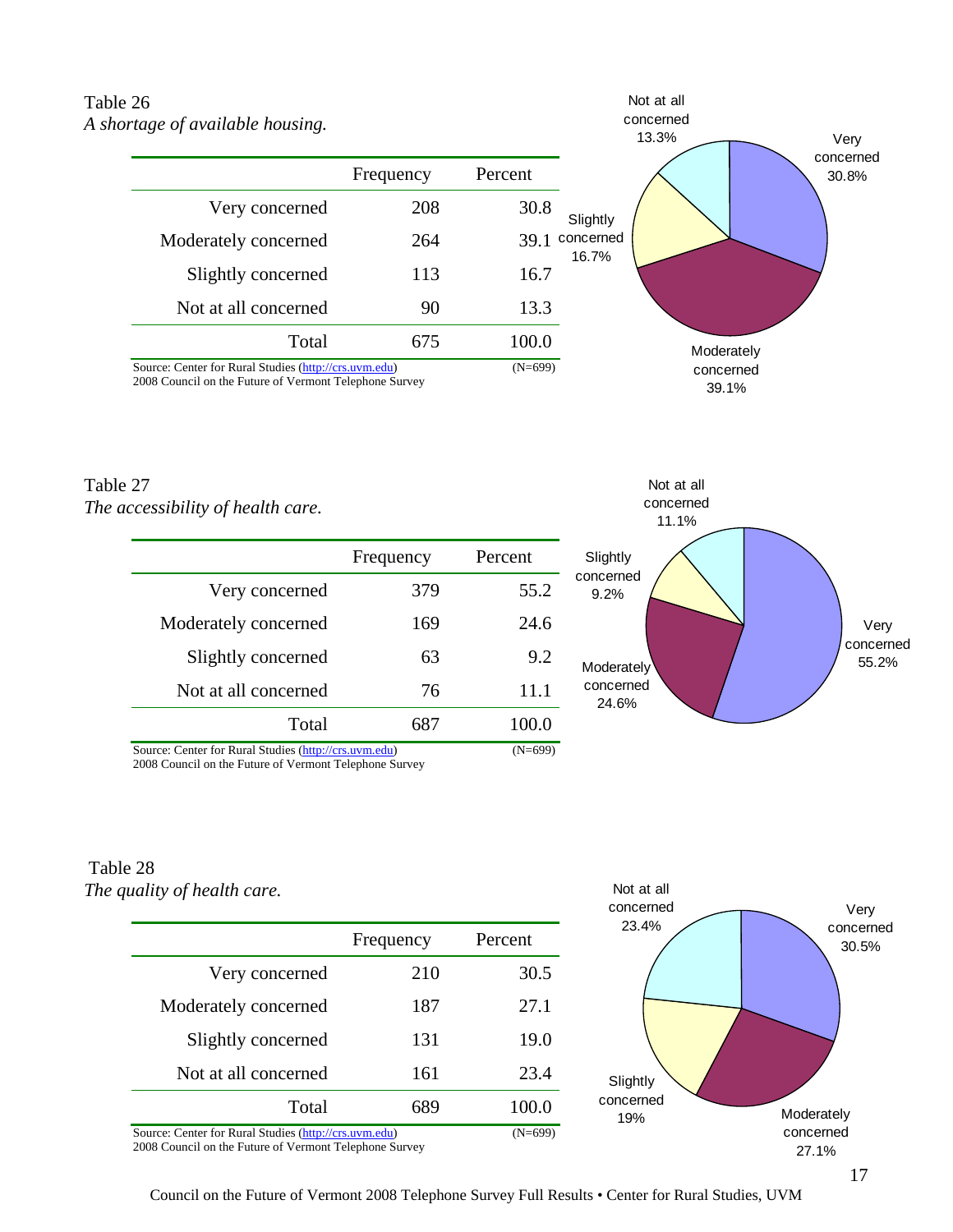# Question 29 *The rate of business development in Vermont.*

| Frequency | Percent | Sligh<br>conce |
|-----------|---------|----------------|
| 313       | 46.4    | 14.1           |
| 200       | 29.6    |                |
| 95        | 14.1    |                |
| 67        | 9.9     | Mode<br>conc   |
| 675       | 100.0   | 29.            |
|           |         |                |



Source: Center for Rural Studies (http://crs.uvm.edu) (N=699) 2008 Council on the Future of Vermont Telephone Survey

| Table 30                                                 |
|----------------------------------------------------------|
| The development of an adequate workforce for the future. |

|                                                       | Frequency | Percent |
|-------------------------------------------------------|-----------|---------|
| Very concerned                                        | 386       | 56.7    |
| Moderately concerned                                  | 189       | 27.8    |
| Slightly concerned                                    | 61        | 9.0     |
| Not at all concerned                                  | 45        | 6.6     |
| Total                                                 | 681       | 100.0   |
| Source: Center for Rural Studies (http://crs.uvm.edu) |           | (N=699) |



2008 Council on the Future of Vermont Telephone Survey

#### Table 31

*The increasing costs of living, such as transportation, heating and electricity.*

|                                                       | Frequency | Percent   |
|-------------------------------------------------------|-----------|-----------|
| Very concerned                                        | 569       | 82.0      |
| Moderately concerned                                  | 98        | 14.1      |
| Slightly concerned                                    | 16        | 2.3       |
| Not at all concerned                                  | 11        | 1.6       |
| Total                                                 | 694       | 100.0     |
| Source: Center for Rural Studies (http://crs.uvm.edu) |           | $(N=699)$ |

2008 Council on the Future of Vermont Telephone Survey

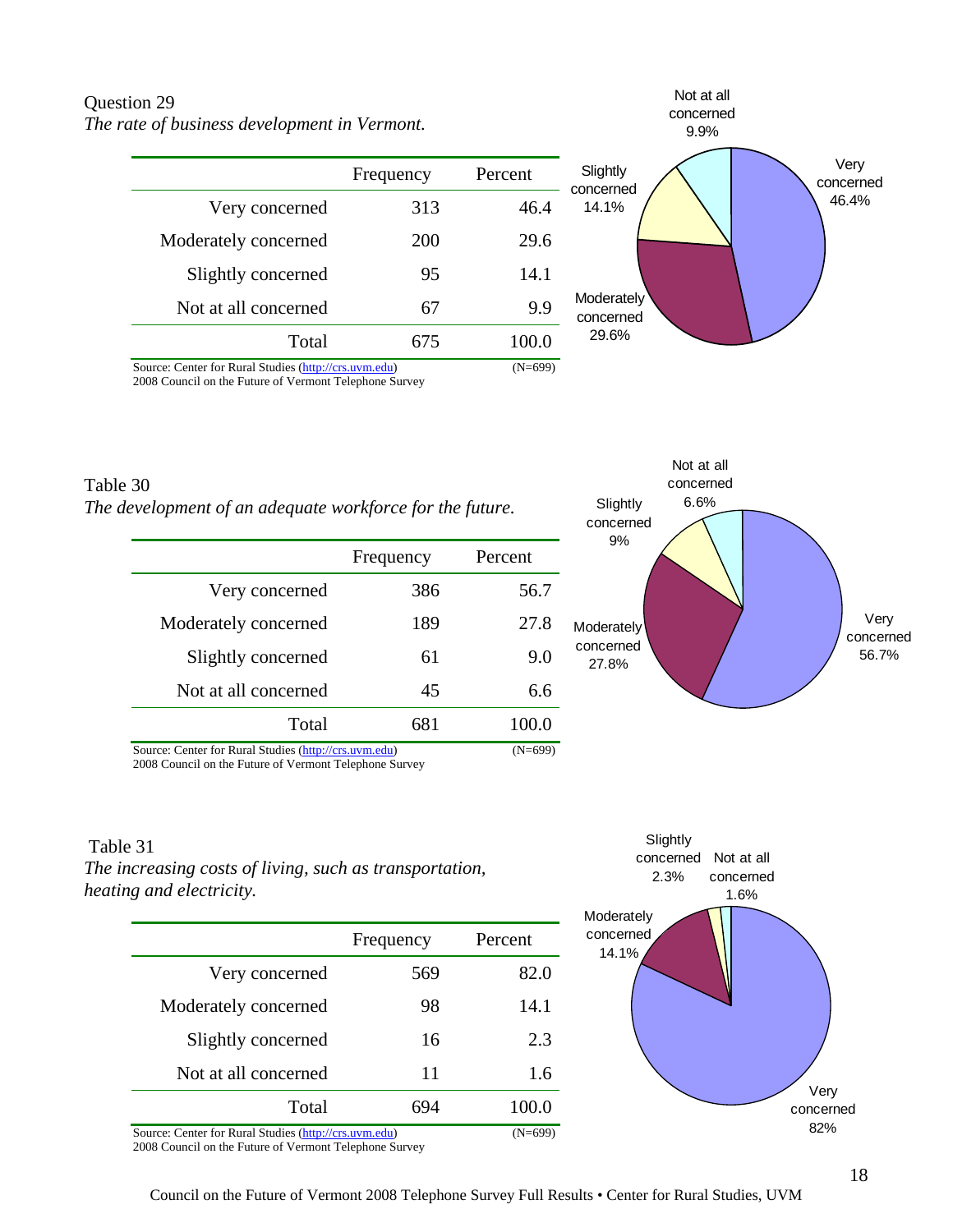## Table 32 *The quality of education.*

|                                                                                                                 | Frequency | Percent   |                       |
|-----------------------------------------------------------------------------------------------------------------|-----------|-----------|-----------------------|
| Very concerned                                                                                                  | 278       | 40.4      |                       |
| Moderately concerned                                                                                            | 212       | 30.8      | Slightly<br>concerned |
| Slightly concerned                                                                                              | 107       | 15.6      | 15.6%                 |
| Not at all concerned                                                                                            | 91        | 13.2      |                       |
| Total                                                                                                           | 688       | 100.0     |                       |
| Source: Center for Rural Studies (http://crs.uvm.edu)<br>2008 Council on the Future of Vermont Telephone Survey |           | $(N=699)$ |                       |



Not at all

Not at all concerned

#### Table 33

#### *The way Vermont finances public education.*



2008 Council on the Future of Vermont Telephone Survey

#### Table 34

*Pressure to convert open lands to residential, commercial, or other development.*

| $\sim$ . we , evep                                    |           |           | 9.2%<br>Slightly        | ,,,,<br>concerned |
|-------------------------------------------------------|-----------|-----------|-------------------------|-------------------|
|                                                       | Frequency | Percent   | concerned               | 54%               |
| Very concerned                                        | 365       | 54.0      | 10.8%                   |                   |
| Moderately concerned                                  | 176       | 26.0      |                         |                   |
| Slightly concerned                                    | 73        | 10.8      |                         |                   |
| Not at all concerned                                  | 62        | 9.2       | Moderately<br>concerned |                   |
| Total                                                 | 676       | 100.0     | 26%                     |                   |
| Source: Center for Rural Studies (http://crs.uvm.edu) |           | $(N=699)$ |                         |                   |

2008 Council on the Future of Vermont Telephone Survey



Very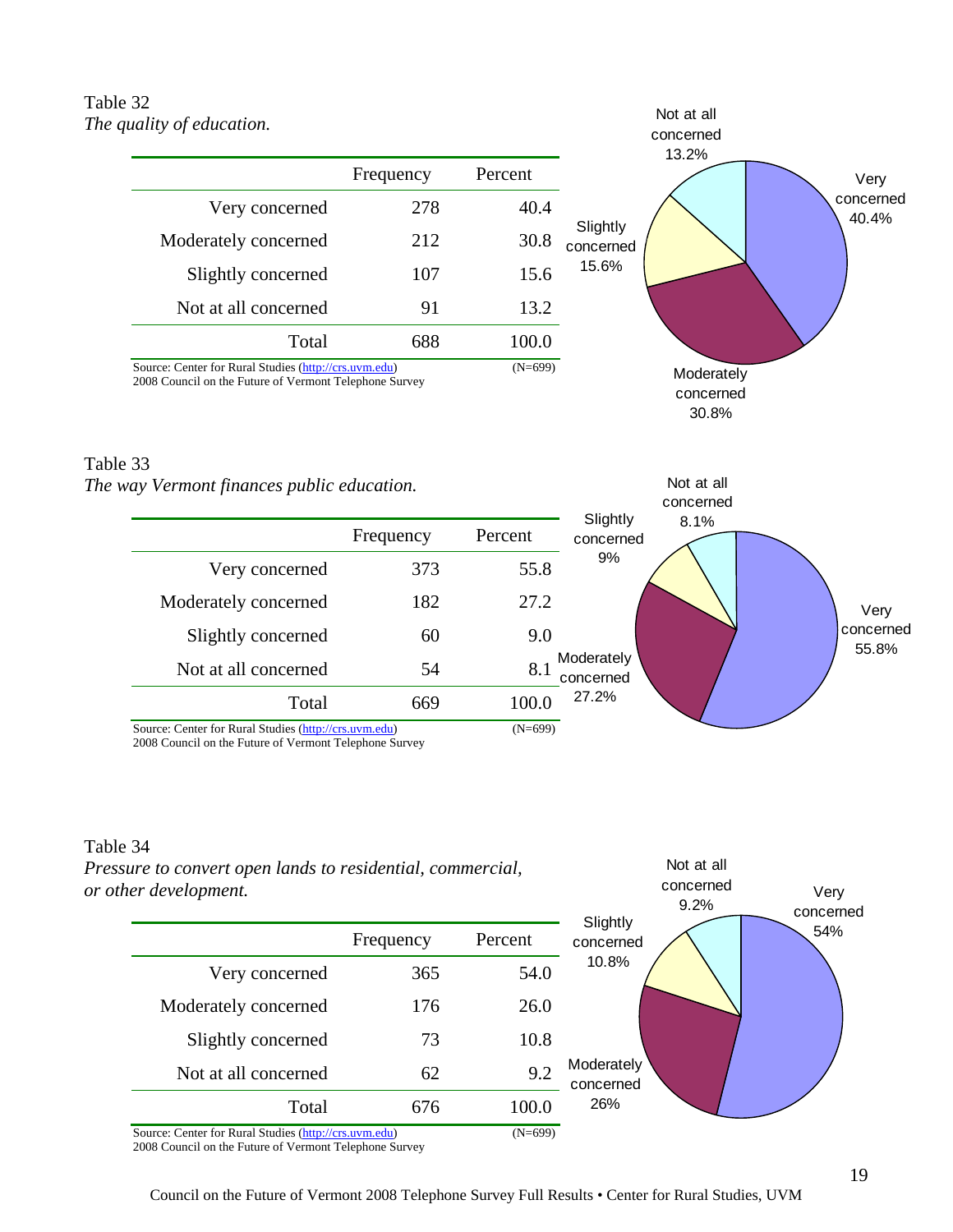#### Table 35

*The changes in the earth's climate and their potential impacts on the Vermont landscape and seasons.*

| S  | Percent | Frequency |                      |
|----|---------|-----------|----------------------|
| CO | 52.5    | 360       | Very concerned       |
|    | 26.4    | 181       | Moderately concerned |
|    | 7.6     | 52        | Slightly concerned   |
| м  | 13.6    | 93        | Not at all concerned |
| C  | 100.0   | 686       | Total                |



Not at all

Source: Center for Rural Studies (http://crs.uvm.edu) (N=699)

2008 Council on the Future of Vermont Telephone Survey

## Table 36

*The increasing price of land in Vermont.* 

| итеазиід ргисе орита ін уетнони.                                                                                |           |           |                    | Very<br>concerned         |  |
|-----------------------------------------------------------------------------------------------------------------|-----------|-----------|--------------------|---------------------------|--|
|                                                                                                                 | Frequency | Percent   | Slightly           | 10.5%<br>concerned<br>49% |  |
| Very concerned                                                                                                  | 335       | 49.0      | concerned          |                           |  |
| Moderately concerned                                                                                            | 201       | 29.4      | 11%                |                           |  |
| Slightly concerned                                                                                              | 75        | 11.0      |                    |                           |  |
| Not at all concerned                                                                                            | 72        | 10.5      |                    |                           |  |
| Total                                                                                                           | 683       | 100.0     | Moderately         |                           |  |
| Source: Center for Rural Studies (http://crs.uvm.edu)<br>2008 Council on the Future of Vermont Telephone Survey |           | $(N=699)$ | concerned<br>29.4% |                           |  |

#### Table 37

*The potential for an increased rate of population growth in Vermont.* 

|                                                       | Frequency | Percent   |
|-------------------------------------------------------|-----------|-----------|
| Very concerned                                        | 199       | 29.3      |
| Moderately concerned                                  | 190       | 27.9      |
| Slightly concerned                                    | 154       | 22.6      |
| Not at all concerned                                  | 137       | 20.1      |
| Total                                                 | 680       | 100.0     |
| Source: Center for Rural Studies (http://crs.uvm.edu) |           | $(N=699)$ |



2008 Council on the Future of Vermont Telephone Survey

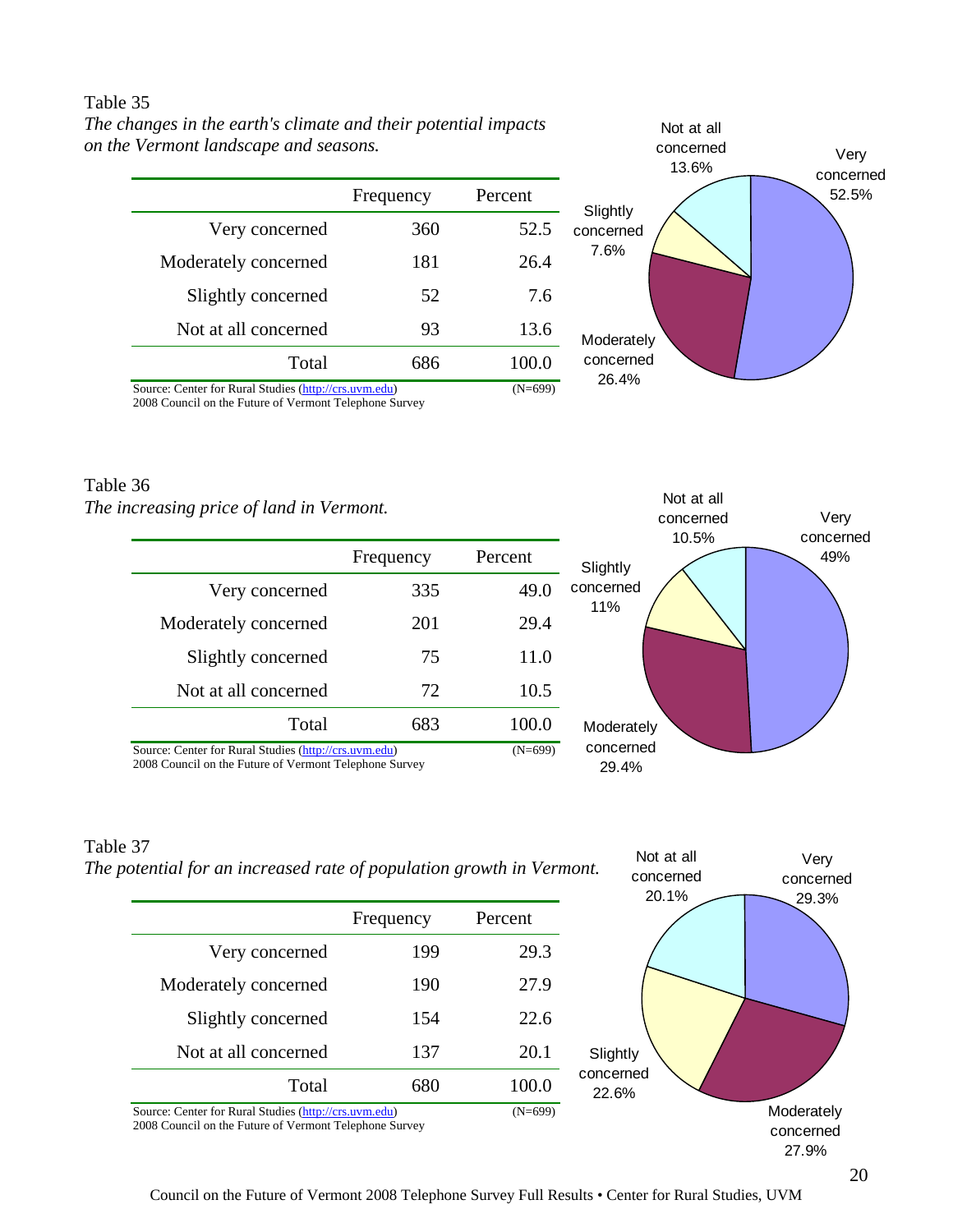## Table 38 *An increase in the average age of the Vermont population.*

|                                                       | Frequency | Percent   |
|-------------------------------------------------------|-----------|-----------|
| Very concerned                                        | 127       | 18.6      |
| Moderately concerned                                  | 187       | 27.5      |
| Slightly concerned                                    | 183       | 26.9      |
| Not at all concerned                                  | 184       | 27.0      |
| Total                                                 | 681       | 100.0     |
| Source: Center for Rural Studies (http://crs.uvm.edu) |           | $(N=699)$ |



2008 Council on the Future of Vermont Telephone Survey

#### Table 39

*The limited availability of high speed Internet connections and wireless telecommunications in Vermont.*

|                                                       | Frequency | Percent   |
|-------------------------------------------------------|-----------|-----------|
| Very concerned                                        | 240       | 35.0      |
| Moderately concerned                                  | 151       | 22.0      |
| Slightly concerned                                    | 107       | 15.6      |
| Not at all concerned                                  | 187       | 27.3      |
| Total                                                 | 685       | 100.0     |
| Source: Center for Rural Studies (http://crs.uvm.edu) |           | $(N=699)$ |

2008 Council on the Future of Vermont Telephone Survey



22%

Very concerned 35% **Moderately** concerned Not at all An increasing gap between high-income and low-income populations. <sup>concerned</sup> 27.3% **Slightly** concerned 15.6% Table 40 Frequency Percent Very concerned  $404$  58.9 Moderately concerned 164 23.9 Slightly concerned 63 9.2 Not at all concerned 55 8.0 Total 686 100.0 Source: Center for Rural Studies (http://crs.uvm.edu) (N=699) 2008 Council on the Future of Vermont Telephone Survey

22%

#### 21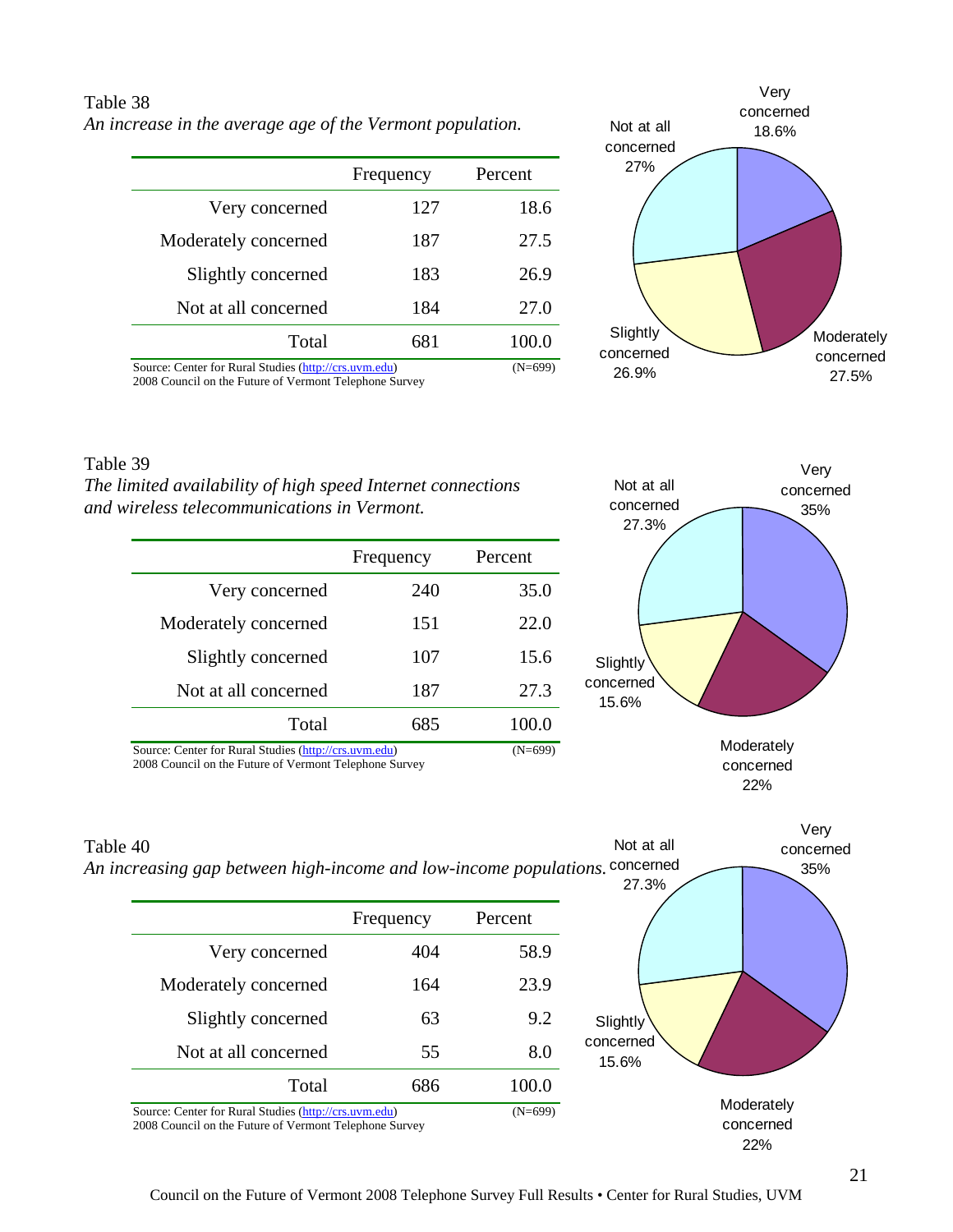|                                                       | Frequency | Percent   |
|-------------------------------------------------------|-----------|-----------|
| Very concerned                                        | 474       | 69.4      |
| Moderately concerned                                  | 155       | 22.7      |
| Slightly concerned                                    | 31        | 4.5       |
| Not at all concerned                                  | 23        | 3.4       |
| Total                                                 | 683       | 100.0     |
| Source: Center for Rural Studies (http://crs.uvm.edu) |           | $(N=699)$ |



2008 Council on the Future of Vermont Telephone Survey

Table 41



2008 Council on the Future of Vermont Telephone Survey





#### Table 43 *The level of engagement of Vermonters in their local governments.*

|                                                                                                                 | Frequency | Percent |
|-----------------------------------------------------------------------------------------------------------------|-----------|---------|
| Very concerned                                                                                                  | 103       | 15.1    |
| Moderately concerned                                                                                            | 195       | 28.6    |
| Slightly concerned                                                                                              | 165       | 24.2    |
| Not at all concerned                                                                                            | 218       | 32.0    |
| Total                                                                                                           | 681       | 100.0   |
| Source: Center for Rural Studies (http://crs.uvm.edu)<br>2008 Council on the Future of Vermont Telephone Survey | $(N=699)$ |         |

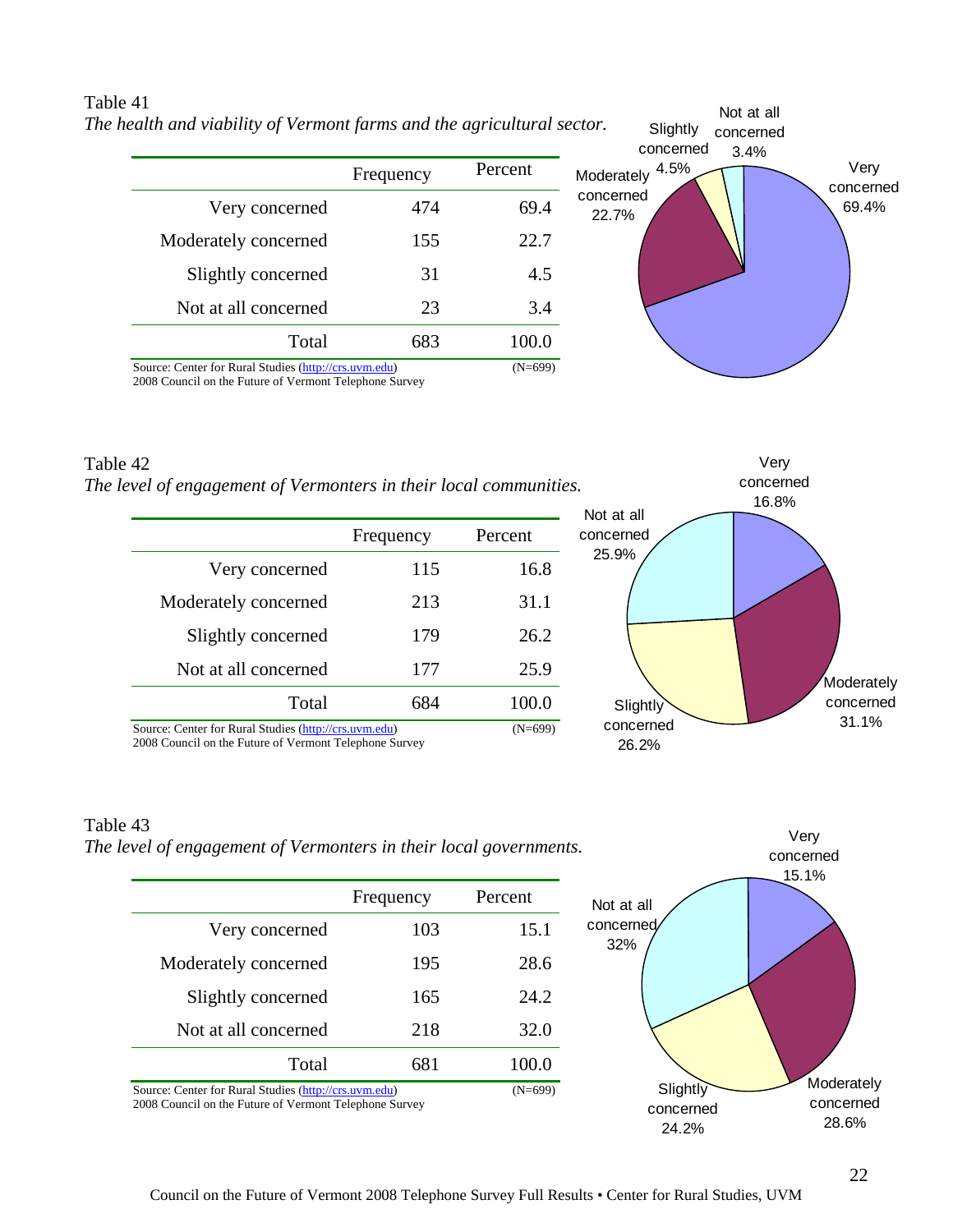#### Table 44 *The tax rate in Vermont.*

|                                                                                                                 |           |           | concerned<br>Slightly     |
|-----------------------------------------------------------------------------------------------------------------|-----------|-----------|---------------------------|
|                                                                                                                 | Frequency | Percent   | 5.7%<br>concerned<br>9.1% |
| Very concerned                                                                                                  | 427       | 62.9      | Moderately                |
| Moderately concerned                                                                                            | 151       | 22.2      | concerned<br>22.2%        |
| Slightly concerned                                                                                              | 62        | 9.1       |                           |
| Not at all concerned                                                                                            | 39        | 5.7       |                           |
| Total                                                                                                           | 679       | 100.0     |                           |
| Source: Center for Rural Studies (http://crs.uvm.edu)<br>2008 Council on the Future of Vermont Telephone Survey |           | $(N=699)$ | Very                      |

Table 45

*The state's existing public infrastructure and its future maintenance.*

|                                                                                                                 | Frequency | Percent   | Slightly           |
|-----------------------------------------------------------------------------------------------------------------|-----------|-----------|--------------------|
| Very concerned                                                                                                  | 353       | 51.8      | concerned<br>11.3% |
| Moderately concerned                                                                                            | 217       | 31.8      | Moderately         |
| Slightly concerned                                                                                              | 77        | 11.3      | concerned<br>31.8% |
| Not at all concerned                                                                                            | 35        | 5.1       |                    |
| Total                                                                                                           | 682       | 100.0     |                    |
| Source: Center for Rural Studies (http://crs.uvm.edu)<br>2008 Council on the Euture of Vermont Telephone Survey |           | $(N=699)$ |                    |

2008 Council on the Future of Vermont Telephone Survey

#### Table 46 *Public safety in Vermont.*

|                                                       | Frequency | Percent |
|-------------------------------------------------------|-----------|---------|
| Very concerned                                        | 107       | 15.5    |
| Moderately concerned                                  | 201       | 29.1    |
| Slightly concerned                                    | 163       | 23.6    |
| Not at all concerned                                  | 219       | 31.7    |
| Total                                                 | 690       | 100.0   |
| Source: Center for Rural Studies (http://crs.uvm.edu) | $(N=699)$ |         |

2008 Council on the Future of Vermont Telephone Survey



concerned 62.9%

> Very concerned 51.8%

Not at all

Not at all concerned 5.1%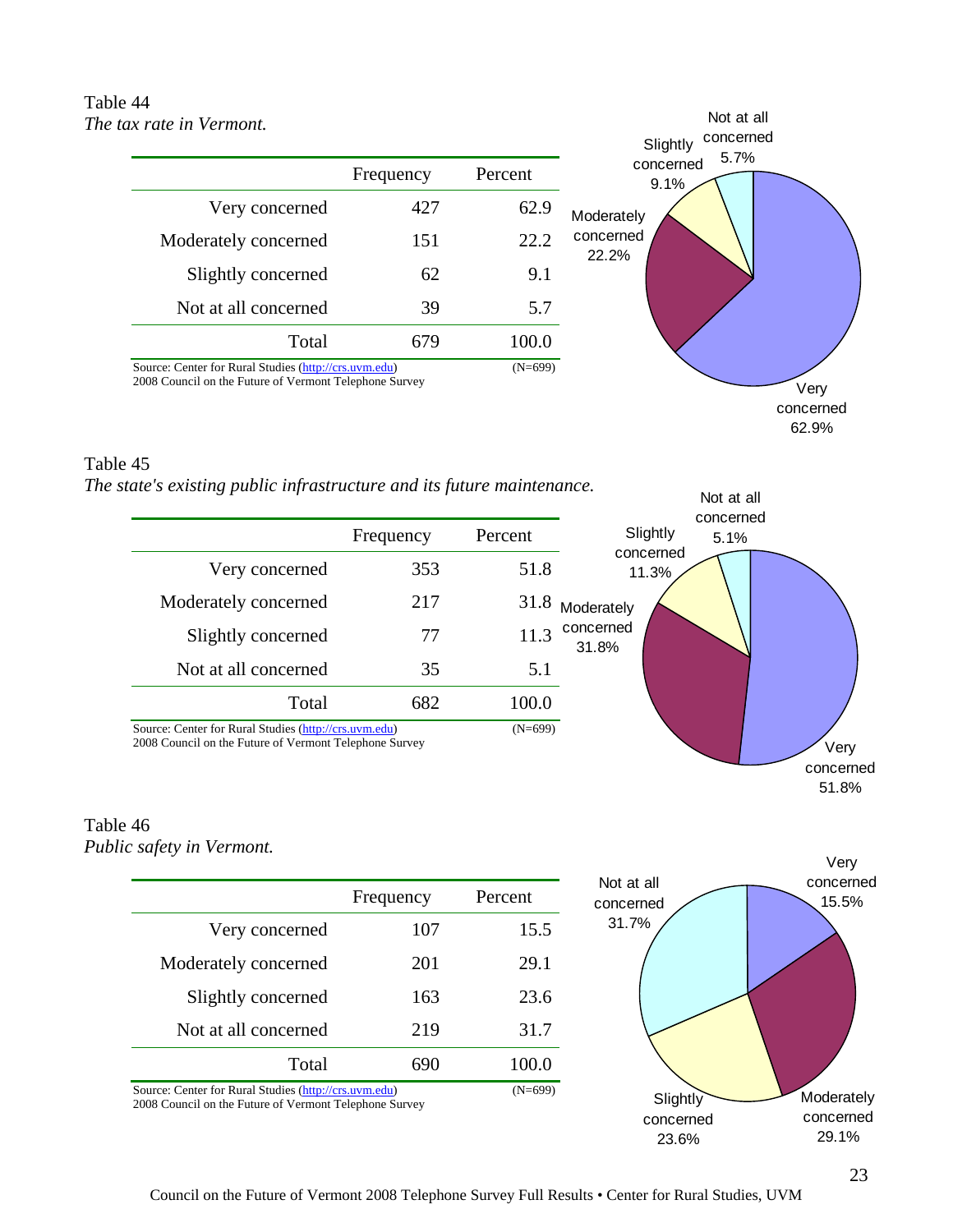#### Table 47 *The future of Vermont's renewable and alternative energy infrastructure.*

|                                                                                                                 | Frequency | Percent   | 7.3%<br>Slightly   |
|-----------------------------------------------------------------------------------------------------------------|-----------|-----------|--------------------|
| Very concerned                                                                                                  | 387       | 56.7      | concerned<br>9.8%  |
| Moderately concerned                                                                                            | 178       | 26.1      | Moderately         |
| Slightly concerned                                                                                              | 67        | 9.8       | concerned<br>26.1% |
| Not at all concerned                                                                                            | 50        | 7.3       |                    |
| Total                                                                                                           | 682       | 100.0     |                    |
| Source: Center for Rural Studies (http://crs.uvm.edu)<br>2008 Council on the Future of Vermont Telephone Survey |           | $(N=699)$ |                    |

#### Table 48

*The maintenance of healthy downtowns and village centers in Vermont.*

|                                                       | Frequency | Percent   |    |
|-------------------------------------------------------|-----------|-----------|----|
| Very concerned                                        | 198       | 29.1      |    |
| Moderately concerned                                  | 203       | 29.9      |    |
| Slightly concerned                                    | 159       | 23.4      | ξ  |
| Not at all concerned                                  | 120       | 17.6      | CO |
| Total                                                 | 680       | 100.0     |    |
| Source: Center for Rural Studies (http://crs.uvm.edu) |           | $(N=699)$ |    |

2008 Council on the Future of Vermont Telephone Survey



concerned 56.7%

29.9%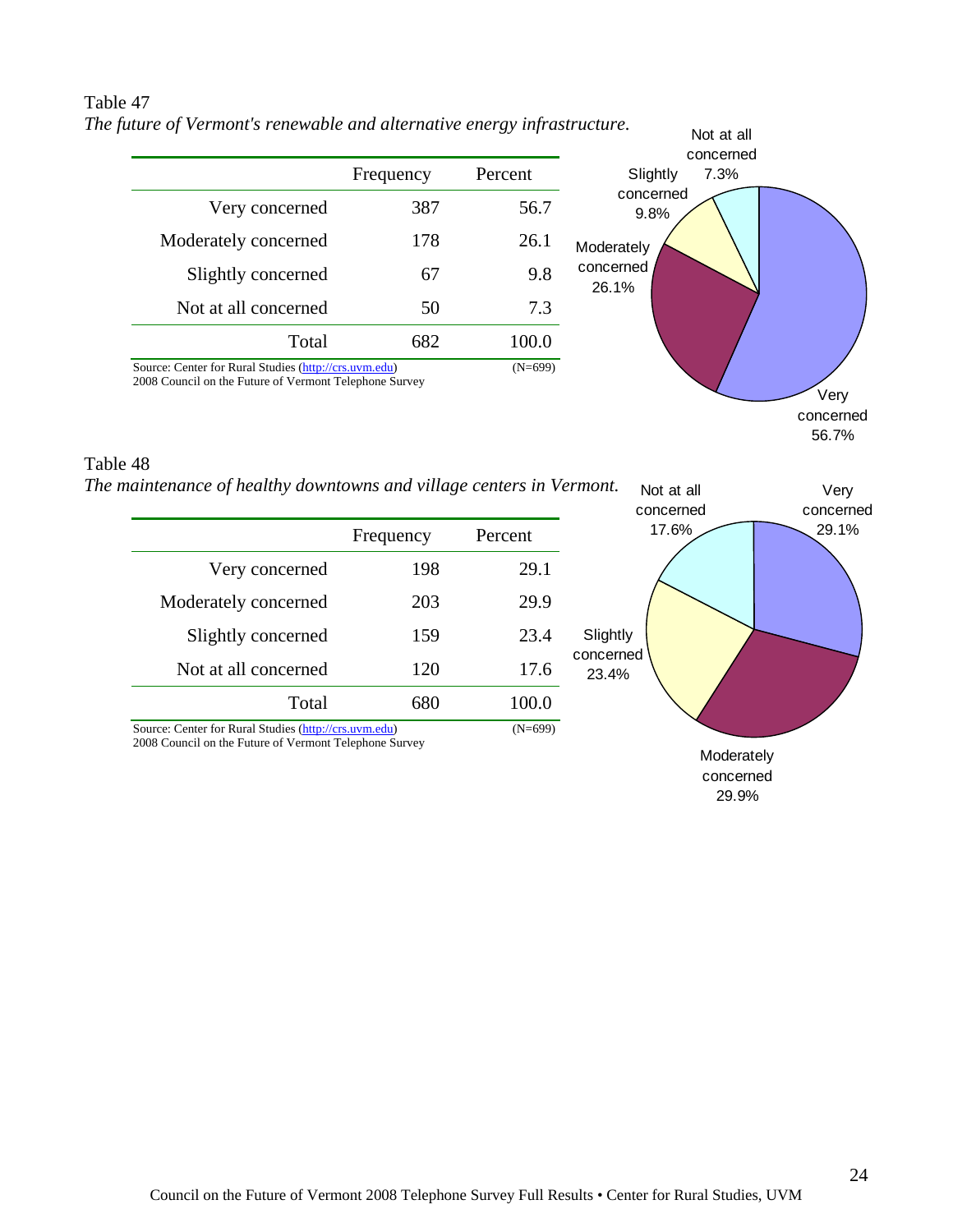# **Section II: Crosstabs**

A bivariate analysis was used to investigate the relationships between the 12 value and 24 challenge statements and the demographics. The levels of agreement and concern were collapsed for this portion of the analysis. "Strongly agree" and "agree" were combined, as were "strongly disagree" and "disagree." Similarly, "very concerned" and "moderately concerned" were combined, as were "slightly concerned" and "not at all concerned." This section includes findings of interest, identified by Council on the Future of Vermont and Center for Rural Studies, as well as the bivariate analyses with statistically significant results.

# **Findings of interest**

The following findings represent crosstab analysis on topics that were identified as being themes, or seemed meaningful or interesting in how they related to the results of the Council on the Future of Vermont's public forums and listening sessions.

Please note that although these findings describe how different groups answered the questions, they are not all statistically significant. The statistically significant findings ( $P = < 1$ ) are marked with  $*$ . This means that there is at least a 90 percent probability that the relationship between the demographic group and the response did not occur by chance — that at least 90 times out of 100 we would get the same result. The smaller the p-value, the closer the sample is to representing the group as a whole. The statistically significant results can be generalized to the Vermont population as a whole within the specified demographic groupings. The full set of statistically significant findings begins on Page 27.

**Working landscape and heritage:** The higher a respondent's level of education, the more likely it was that he/she agreed with the statement "I value the working landscape and heritage."\* Those above median income were more likely to agree.\* Years lived in Vermont and age did not appear to make a difference.

**Healthy downtowns:** Respondents in the youngest (18-24) and the oldest (>75) age groups were more likely to be concerned than those between those ages. Women were more concerned than men.\* The higher a respondent's level of education, the more likely it was that he/she was concerned about the maintenance of healthy downtowns. Respondents who had lived in Vermont for 6-20 years were more concerned about healthy downtowns than those who had lived in Vermont for shorter and longer amounts of time.\* Respondents at or below median income were more concerned than those above median income.

**Level of engagement in local communities:** Respondents who had lived in Vermont for less than 2 years were the most likely to be moderately or very concerned about the level of engagement in local communities. Those having lived in Vermont for 2-5 years were most likely to be slightly or not at all concerned. People older than 75 and 18-24 were slightly more likely to be moderately to very concerned than those aged 25-74. Women were slightly more concerned than men. Respondents without high school degreed were more concerned than those with high school diplomas and higher degrees. Respondents at or below median income were slightly more concerned than those above median income.\*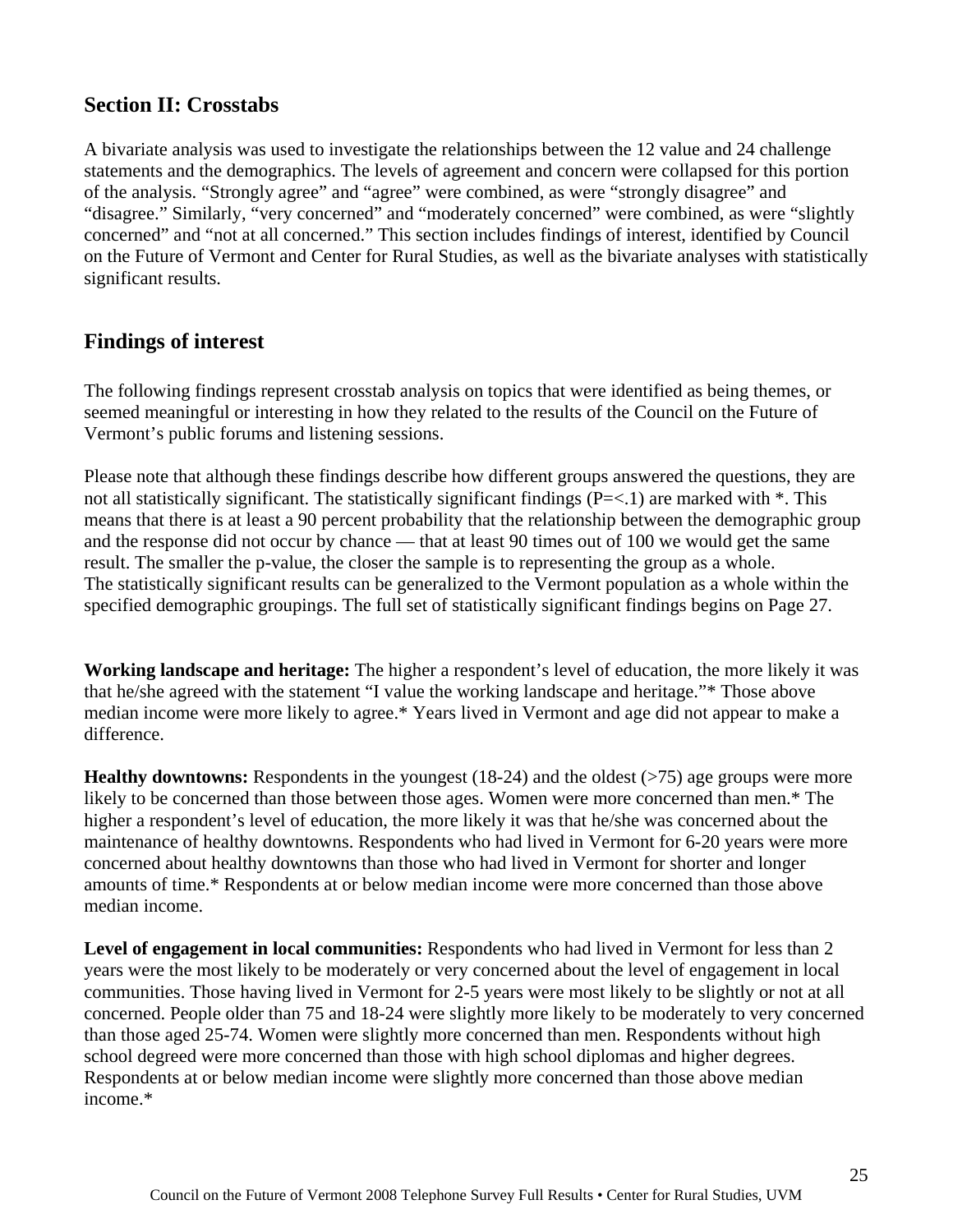Level of engagement in local government: Respondents aged 18-24 and those older than 75 were more likely to be concerned than the 25-74-year-olds. People without a high school diploma were slightly more likely to be concerned than those with high school diplomas or higher degrees. Women were slightly more likely to be moderately to very concerned than men.\* Respondents at or below median income were slightly more concerned than those above median income.\*

**Public safety:** Respondents aged 18-24 were least likely to be concerned about public safety. Women were slightly more concerned than men. The lower a respondent's level of education, the more likely it was that he/she was concerned about public safety.\* Respondents who had lived in Vermont for less than 2 and more than 21 years were more likely to be concerned than those in the other groups.\* Respondents at or below median income were more concerned than those above median income.\*

**Future of renewable and alternative energy infrastructure:** Respondents with incomes above the median were slightly more likely to be concerned than those at or below the median. Respondents without high school diplomas were slightly less likely to be concerned than those with high school diplomas and higher degrees. Age, gender and years lived in Vermont did not appear to make a difference.

**Climate change:** Respondents in the 18-24 and 45-59 age ranges were the most concerned about changes in the earth's climate and their potential impacts on the Vermont landscape and seasons.\* Those older than 75 were the least concerned.\* The higher a respondent's education level, the more likely he/she was to be concerned.\* Respondents without high school diplomas were less likely to be concerned than those with high school diplomas and higher degrees. Age, gender and years lived in Vermont did not appear to make a difference.

**Public infrastructure:** Respondents in the 60-74 age range were slightly more concerned about public infrastructure and its future maintenance than those in the other age groups. Respondents without high school diplomas were slightly less likely to be concerned than those with high school diplomas and higher degrees. Gender, years lived in Vermont and income did not appear to make a difference.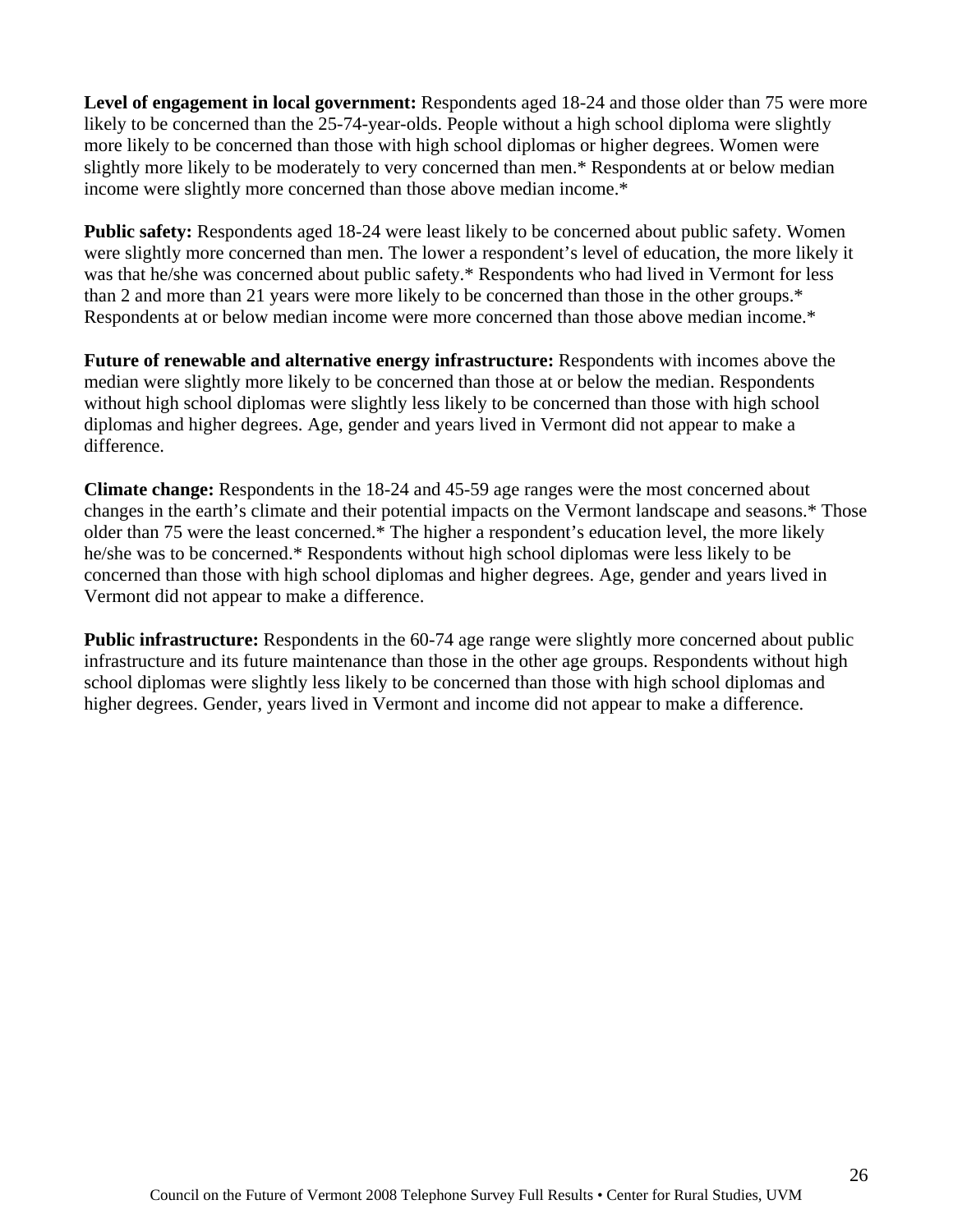# **Values**

When crosstabulating the demographic indicators with the values statements, the following results were statistically significant (which means there is at least a 90 percent probability that the relationship between the demographic indicator and the response did not occur by chance and the findings can be generalized):

- Value spirit of independence by Income.
- Trusting neighbors by Education level
- Trusting neighbors by Gender
- Trusting neighbors by Income
- Tolerance for diverse lifestyles by Years lived in Vermont
- Tolerance for diverse lifestyles by Education level
- Tolerance for diverse lifestyles by Gender
- Value creative communities by Gender
- Value working landscapes and heritage by Education
- Value working landscapes and heritage by Income
- Value participatory government by Age
- Value participatory government by Education
- Value accessibility of government by Years lived in Vermont
- Value accessibility of government by Age
- Value accessibility of government by Education
- Value accessibility of government by Gender
- Value accessibility of government by Income

#### Table 49 *Value spirit of independence by Income*

The vast majority of below median and above median income respondents (92.9% and 93.7% respectively) strongly agreed or agreed with the statement: "I value Vermont's spirit of independence"  $(P=0.073)$ .

|                 |          |         |             | Below and above median |        |
|-----------------|----------|---------|-------------|------------------------|--------|
|                 |          |         | income      |                        |        |
|                 |          |         | At or below | Above                  |        |
|                 |          |         | median      | median                 |        |
|                 |          |         | income      | income                 | Total  |
| Value spirit of | Agree    | Count   | 156         | 449                    | 605    |
| independence    |          | Percent | 92.9%       | 93.7%                  | 93.5%  |
|                 | Neutral  | Count   | 4           | 21                     | 25     |
|                 |          | Percent | 2.4%        | 4.4%                   | 3.9%   |
|                 | Disagree | Count   | 8           | 9                      | 17     |
|                 |          | Percent | 4.8%        | 1.9%                   | 2.6%   |
| Total           |          | Count   | 168         | 479                    | 647    |
|                 |          | Percent | 100.0%      | 100.0%                 | 100.0% |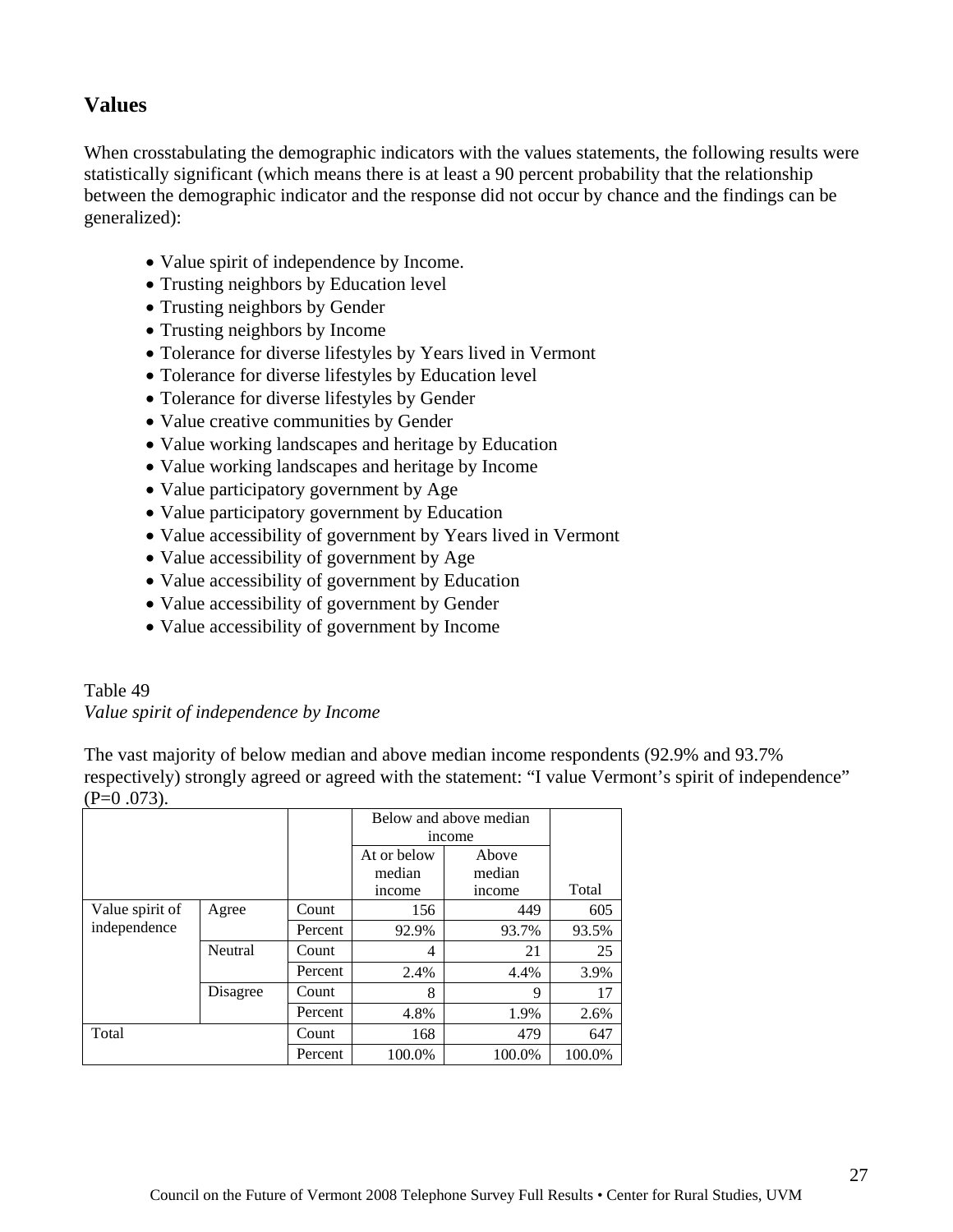# Table 50 *Trust neighbors by Education level*

The number of respondents who agreed or strongly agreed with the statement: "I trust my neighbors." increased as the level of educational attainment increased (P=0 .007).

|                 |          |         |         | <b>Education</b> level |        |        |  |
|-----------------|----------|---------|---------|------------------------|--------|--------|--|
|                 |          |         | No high | High school            |        |        |  |
|                 |          |         | school  | grad, some             |        |        |  |
|                 |          |         | diploma | college                | Degree | Total  |  |
| Trust neighbors | Agree    | Count   | 17      | 237                    | 338    | 592    |  |
|                 |          | Percent | 73.9%   | 83.5%                  | 88.7%  | 86.0%  |  |
|                 | Neutral  | Count   | 5       | 25                     | 33     | 63     |  |
|                 |          | Percent | 21.7%   | 8.8%                   | 8.7%   | 9.2%   |  |
|                 | Disagree | Count   |         | 22                     | 10     | 33     |  |
|                 |          | Percent | 4.3%    | 7.7%                   | 2.6%   | 4.8%   |  |
| Total           |          | Count   | 23      | 284                    | 381    | 688    |  |
|                 |          | Percent | 100.0%  | 100.0%                 | 100.0% | 100.0% |  |

#### Table 51 *Trust neighbors by Gender*

Male respondents were more likely (88%) to agree or strongly agree with the statement "I trust my neighbors" than female respondents  $(84.4\%)$  (P=0.074).

|                 |          |         |        | Gender | Total  |
|-----------------|----------|---------|--------|--------|--------|
|                 |          |         |        |        |        |
|                 |          |         | Male   | Female |        |
| Trust neighbors | Agree    | Count   | 292    | 302    | 594    |
|                 |          | Percent | 88.0%  | 84.4%  | 86.1%  |
|                 | Neutral  | Count   | 22     | 41     | 63     |
|                 |          | Percent | 6.6%   | 11.5%  | 9.1%   |
|                 | Disagree | Count   | 18     | 15     | 33     |
|                 |          | Percent | 5.4%   | 4.2%   | 4.8%   |
| Total           |          | Count   | 332    | 358    | 690    |
|                 |          | Percent | 100.0% | 100.0% | 100.0% |

### Table 52

*Trust neighbors by Income*

Above median income respondents were nearly 10 percent more likely than below median income respondents to agree or strongly agree with the statement "I trust my neighbors" (P=0.008).

|                 |          |         |             | Below and above median |        |
|-----------------|----------|---------|-------------|------------------------|--------|
|                 |          |         |             | income                 |        |
|                 |          |         | At or below | Above                  |        |
|                 |          |         | median      | median                 |        |
|                 |          |         | income      | income                 | Total  |
| Trust neighbors | Agree    | Count   | 134         | 425                    | 559    |
|                 |          | Percent | 79.3%       | 88.5%                  | 86.1%  |
|                 | Neutral  | Count   | 21          | 37                     | 58     |
|                 |          | Percent | 12.4%       | 7.7%                   | 8.9%   |
|                 | Disagree | Count   | 14          | 18                     | 32     |
|                 |          | Percent | 8.3%        | 3.8%                   | 4.9%   |
| Total           |          | Count   | 169         | 480                    | 649    |
|                 |          | Percent | 100.0%      | 100.0%                 | 100.0% |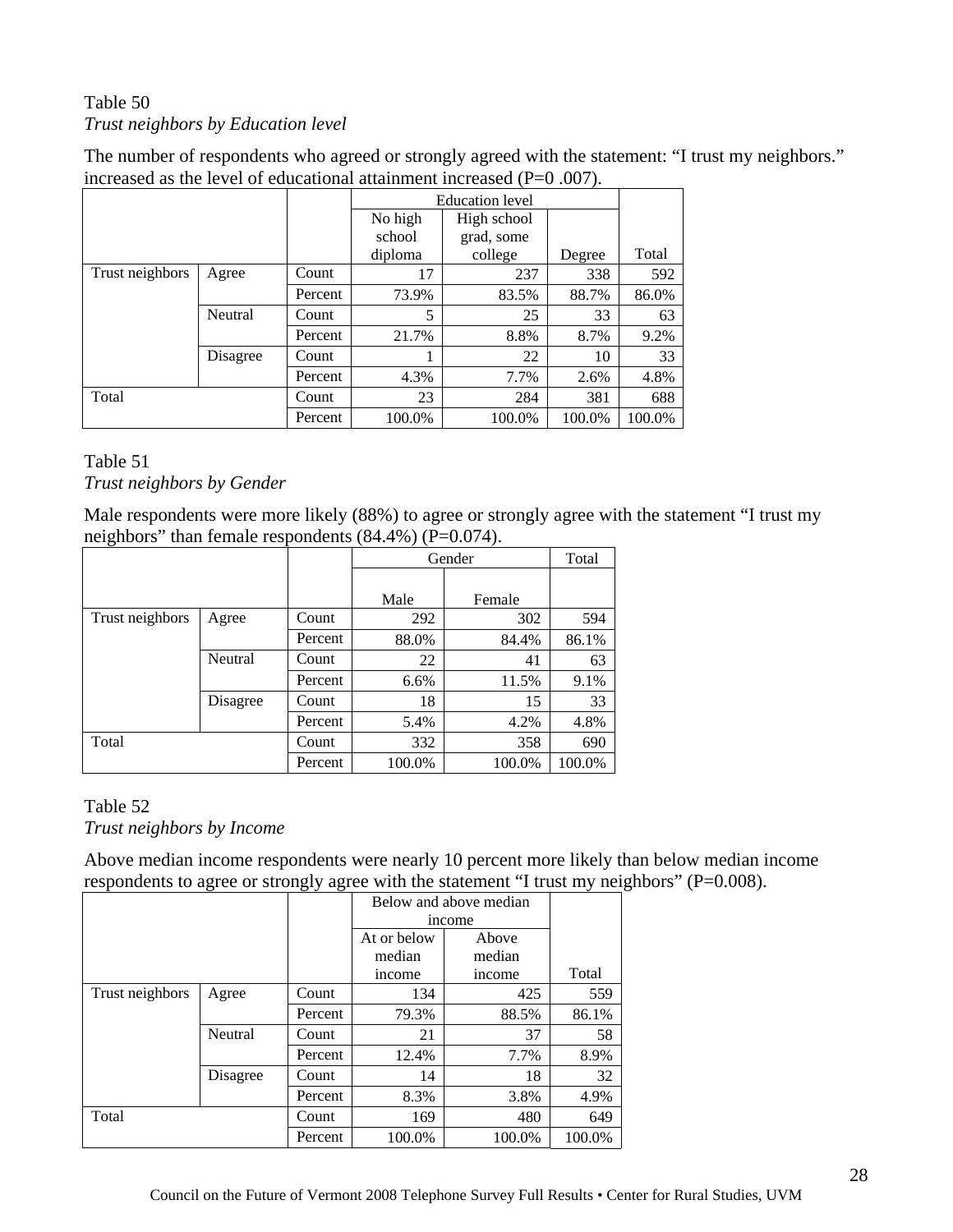# Table 53 *Tolerant of diverse lifestyles by Years lived in Vermont*

The number of respondents who disagreed or strongly disagreed with the statement "I am tolerant of diverse lifestyles in Vermont." Was significantly higher (8.8%) for those who had lived in Vermont for more than 21 years than for those living in Vermont for shorter lengths of time (P=0.073).

|                                      |          |         | Years lived in Vermont - categories |             |        |        |             |        |
|--------------------------------------|----------|---------|-------------------------------------|-------------|--------|--------|-------------|--------|
|                                      |          |         |                                     |             | $6-10$ | 11-20  |             |        |
|                                      |          |         | $\langle 2 \rangle$ years           | $2-5$ years | vears  | vears  | $>21$ years | Total  |
| Tolerant of<br>diverse<br>lifestyles | Agree    | Count   |                                     | 25          | 47     | 85     | 410         | 572    |
|                                      |          | Percent | 83.3%                               | 92.6%       | 95.9%  | 91.4%  | 81.8%       | 84.6%  |
|                                      | Neutral  | Count   |                                     |             |        | 6      | 47          | 56     |
|                                      |          | Percent | 16.7%                               | 3.7%        | 2.0%   | 6.5%   | 9.4%        | 8.3%   |
|                                      | Disagree | Count   | $\theta$                            |             |        | ↑      | 44          | 48     |
|                                      |          | Percent | $0.0\%$                             | 3.7%        | 2.0%   | 2.2%   | 8.8%        | 7.1%   |
| Total                                |          | Count   | 6                                   | 27          | 49     | 93     | 501         | 676    |
|                                      |          | Percent | 100.0%                              | 100.0%      | 100.0% | 100.0% | 100.0%      | 100.0% |

#### Table 54

#### *Tolerant of diverse lifestyles by Education Level*

The number of respondents who agreed or strongly agreed with the statement "I am tolerant of diverse lifestyles in Vermont." increased with an increase in educational attainment  $(P=0.036)$ .

|                                      |          |         | Education level recode |            |        |        |
|--------------------------------------|----------|---------|------------------------|------------|--------|--------|
|                                      |          |         | No high<br>High school |            |        |        |
|                                      |          |         | school                 | grad, some |        |        |
|                                      |          |         | diploma                | college    | Degree | Total  |
| Tolerant of<br>diverse<br>lifestyles | Agree    | Count   | 18                     | 232        | 328    | 578    |
|                                      |          | Percent | 75.0%                  | 82.6%      | 87.0%  | 84.8%  |
|                                      | Neutral  | Count   |                        | 28         | 28     | 57     |
|                                      |          | Percent | 4.2%                   | 10.0%      | 7.4%   | 8.4%   |
|                                      | Disagree | Count   | 5                      | 21         | 21     | 47     |
|                                      |          | Percent | 20.8%                  | 7.5%       | 5.6%   | 6.9%   |
| Total                                |          | Count   | 24                     | 281        | 377    | 682    |
|                                      |          | Percent | 100.0%                 | 100.0%     | 100.0% | 100.0% |

#### Table 55

*Tolerant of diverse lifestyles by Gender*

Female respondents were almost 10% more likely (89.3%) than males (79.6%) to agree or strongly agree with the statement "I am tolerant of diverse lifestyles in Vermont" (P=0.002).

|                       |          |         | Gender |        |        |
|-----------------------|----------|---------|--------|--------|--------|
|                       |          |         | Male   | Female | Total  |
| Tolerant of           | Agree    | Count   | 262    | 317    | 579    |
| diverse<br>lifestyles |          | Percent | 79.6%  | 89.3%  | 84.6%  |
|                       | Neutral  | Count   | 35     | 22     | 57     |
|                       |          | Percent | 10.6%  | 6.2%   | 8.3%   |
|                       | Disagree | Count   | 32     | 16     | 48     |
|                       |          | Percent | 9.7%   | 4.5%   | 7.0%   |
| Total                 |          | Count   | 329    | 355    | 684    |
|                       |          | Percent | 100.0% | 100.0% | 100.0% |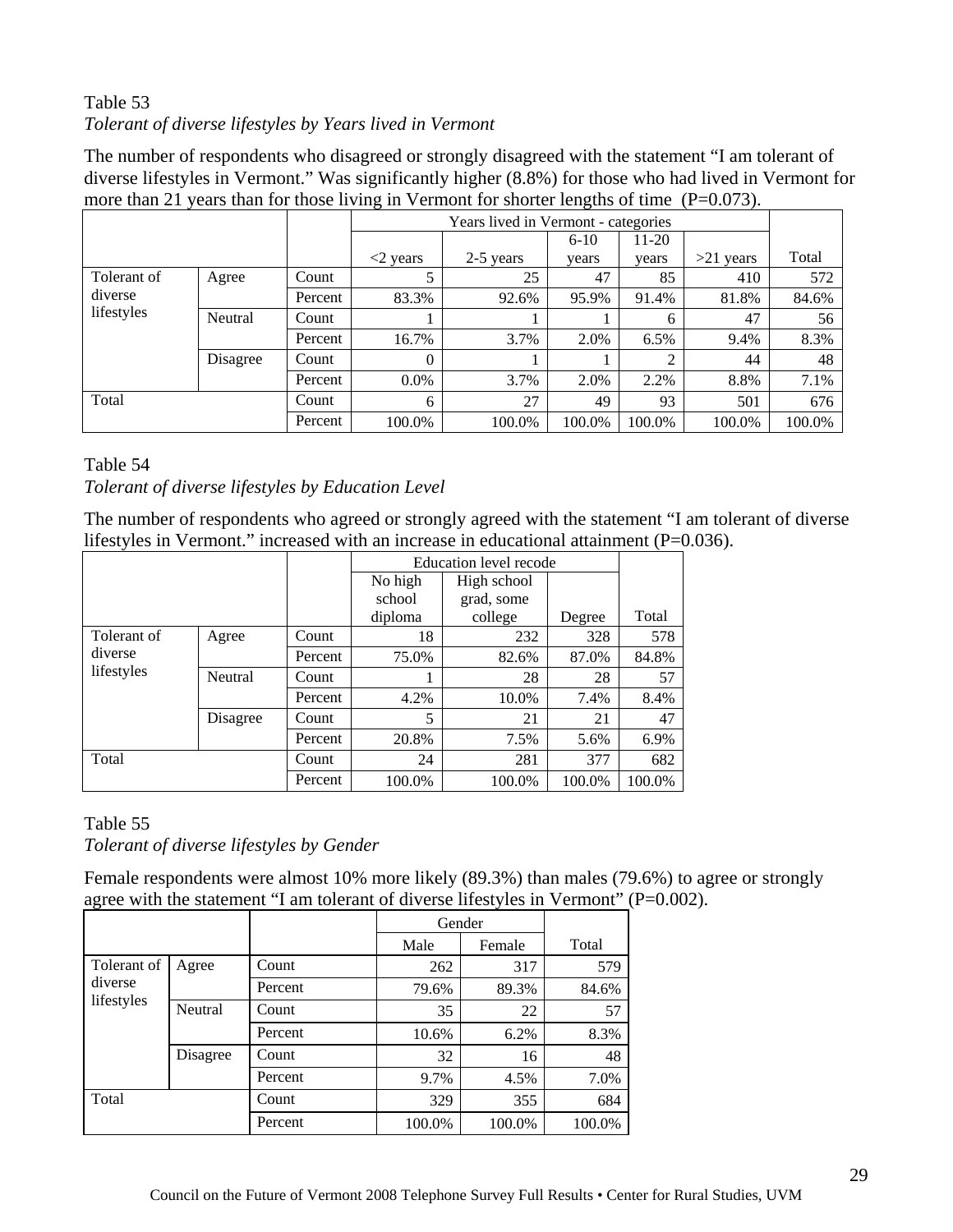# Table 56 *Value creative communities by Gender*

Female respondents were more likely (93%) than males (84.9%) to agree or strongly agree with the statement "I value the creative the economy in Vermont" (P=0.003).

|                               |          |         |        | Gender | Total  |
|-------------------------------|----------|---------|--------|--------|--------|
|                               |          |         | Male   | Female |        |
| Value creative<br>communities | Agree    | Count   | 281    | 333    | 614    |
|                               |          | Percent | 84.9%  | 93.0%  | 89.1%  |
|                               | Neutral  | Count   | 32     | 17     | 49     |
|                               |          | Percent | 9.7%   | 4.7%   | 7.1%   |
|                               | Disagree | Count   | 18     | 8      | 26     |
|                               |          | Percent | 5.4%   | 2.2%   | 3.8%   |
| Total                         |          | Count   | 331    | 358    | 689    |
|                               |          | Percent | 100.0% | 100.0% | 100.0% |

#### Table 57

*Value working landscape and heritage by Education*

The higher a respondent's educational attainment, the more likely he/she was to agree with the statement "I value the working landscape and its heritage" (P=0.000).

|                                      |          |         |                | Education level recode |         |        |
|--------------------------------------|----------|---------|----------------|------------------------|---------|--------|
|                                      |          |         | No high        | High school            |         |        |
|                                      |          |         | school         | grad, some             |         |        |
|                                      |          |         | diploma        | college                | Degree  | Total  |
| Value working landscape and heritage | Agree    | Count   | 20             | 271                    | 373     | 664    |
|                                      |          | Percent | 87.0%          | 95.4%                  | 99.2%   | 97.2%  |
|                                      | Neutral  | Count   |                | 10                     | 2       | 13     |
|                                      |          | Percent | 4.3%           | 3.5%                   | 0.5%    | 1.9%   |
|                                      | Disagree | Count   | $\overline{c}$ | 3                      |         | 6      |
|                                      |          | Percent | 8.7%           | 1.1%                   | $0.3\%$ | 0.9%   |
| Total                                |          | Count   | 23             | 284                    | 376     | 683    |
|                                      |          | Percent | 100.0%         | 100.0%                 | 100.0%  | 100.0% |

#### Table 58

*Value working landscape and heritage by Income*

Respondents with above median income were slightly more likely to value the working landscape and its heritage than those with incomes at or below the median (P=0.005).

|                                      |          |         |             | Below and above median |        |
|--------------------------------------|----------|---------|-------------|------------------------|--------|
|                                      |          |         |             | income                 |        |
|                                      |          |         | At or below | Above                  |        |
|                                      |          |         | median      | median                 |        |
|                                      |          |         | income      | income                 | Total  |
| Value working landscape and heritage | Agree    | Count   | 160         | 467                    | 627    |
|                                      |          | Percent | 94.7%       | 98.1%                  | 97.2%  |
|                                      | Neutral  | Count   | 4           | 8                      | 12     |
|                                      |          | Percent | 2.4%        | 1.7%                   | 1.9%   |
|                                      | Disagree | Count   | 5           |                        | 6      |
|                                      |          | Percent | 3.0%        | 0.2%                   | 0.9%   |
| Total                                |          | Count   | 169         | 476                    | 645    |
|                                      |          | Percent | 100.0%      | 100.0%                 | 100.0% |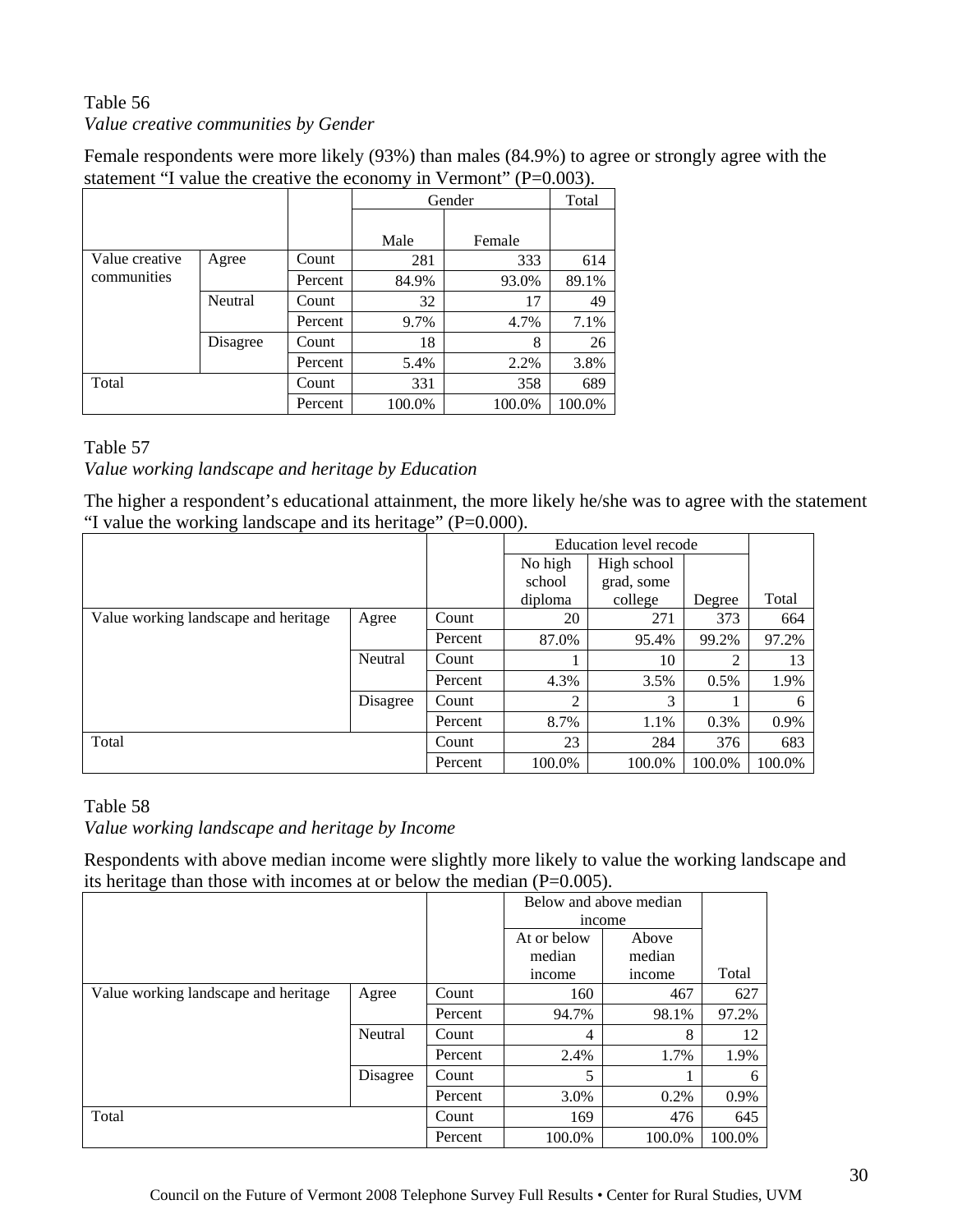## Table 59 *Value participatory government by Age*

Respondents aged 18 to 24 years old were more likely (94.1%) than all other age categories to agree or strongly agree with the statement "I value the participatory government in Vermont." The over 75 age category followed 18-24 year-olds with 92.4%. (P=0.025).

|                                      |          |         |          |        | Age categories |           |        |        |
|--------------------------------------|----------|---------|----------|--------|----------------|-----------|--------|--------|
|                                      |          |         | 18-24    | 25-44  | $45-59$        | $60 - 74$ | >75    | Total  |
| Value<br>participatory<br>government | Agree    | Count   | 16       | 103    | 198            | 174       | 73     | 564    |
|                                      |          | Percent | 94.1%    | 81.1%  | 79.2%          | 84.5%     | 92.4%  | 83.1%  |
|                                      | Neutral  | Count   |          | 21     | 30             | 20        | 4      | 76     |
|                                      |          | Percent | 5.9%     | 16.5%  | 12.0%          | 9.7%      | 5.1%   | 11.2%  |
|                                      | Disagree | Count   | $\theta$ | 3      | 22             | 12        | 2      | 39     |
|                                      |          | Percent | $0.0\%$  | 2.4%   | 8.8%           | 5.8%      | 2.5%   | 5.7%   |
| Total                                |          | Count   | 17       | 127    | 250            | 206       | 79     | 679    |
|                                      |          | Percent | 100.0%   | 100.0% | 100.0%         | 100.0%    | 100.0% | 100.0% |

#### Table 60

*Value participatory government by Education level* 

Respondents with college degrees were most likely (88.2%) to value Vermont's participatory government (P=0.002).

|                                      |          |         |         | Education level recode |        |        |
|--------------------------------------|----------|---------|---------|------------------------|--------|--------|
|                                      |          |         | No high | High school            |        |        |
|                                      |          |         | school  | grad, some             |        |        |
|                                      |          |         | diploma | college                | Degree | Total  |
| Value<br>participatory<br>government | Agree    | Count   | 18      | 212                    | 336    | 566    |
|                                      |          | Percent | 81.8%   | 76.0%                  | 88.2%  | 83.0%  |
|                                      | Neutral  | Count   | 3       | 43                     | 30     | 76     |
|                                      |          | Percent | 13.6%   | 15.4%                  | 7.9%   | 11.1%  |
|                                      | Disagree | Count   |         | 24                     | 15     | 40     |
|                                      |          | Percent | 4.5%    | 8.6%                   | 3.9%   | 5.9%   |
| Total                                |          | Count   | 22      | 279                    | 381    | 682    |
|                                      |          | Percent | 100.0%  | 100.0%                 | 100.0% | 100.0% |

## Table 61

*Value accessibility of government by Years lived in Vermont*

Respondents living in Vermont for less than two years and more than 21 years were the most likely to disagree or strongly disagree (16.7% and 15.3% respectively) with the statement "I value the accessibility of government in Vermont" (P=0.015).

|                                         |          |         | Years lived in Vermont    |           |          |         |             |        |
|-----------------------------------------|----------|---------|---------------------------|-----------|----------|---------|-------------|--------|
|                                         |          |         |                           |           | $6 - 10$ | $11-20$ |             |        |
|                                         |          |         | $\langle 2 \rangle$ years | 2-5 years | years    | years   | $>21$ years | Total  |
| Value<br>accessibility of<br>government | Agree    | Count   | 3                         | 16        | 41       | 69      | 370         | 499    |
|                                         |          | Percent | 50.0%                     | 59.3%     | 87.2%    | 75.0%   | 73.4%       | 73.8%  |
|                                         | Neutral  | Count   | 2                         | 7         | 6        | 15      | 57          | 87     |
|                                         |          | Percent | 33.3%                     | 25.9%     | 12.8%    | 16.3%   | 11.3%       | 12.9%  |
|                                         | Disagree | Count   |                           | 4         | $\Omega$ | 8       | 77          | 90     |
|                                         |          | Percent | 16.7%                     | 14.8%     | $0.0\%$  | 8.7%    | 15.3%       | 13.3%  |
| Total                                   |          | Count   | 6                         | 27        | 47       | 92      | 504         | 676    |
|                                         |          | Percent | 100.0%                    | 100.0%    | 100.0%   | 100.0%  | 100.0%      | 100.0% |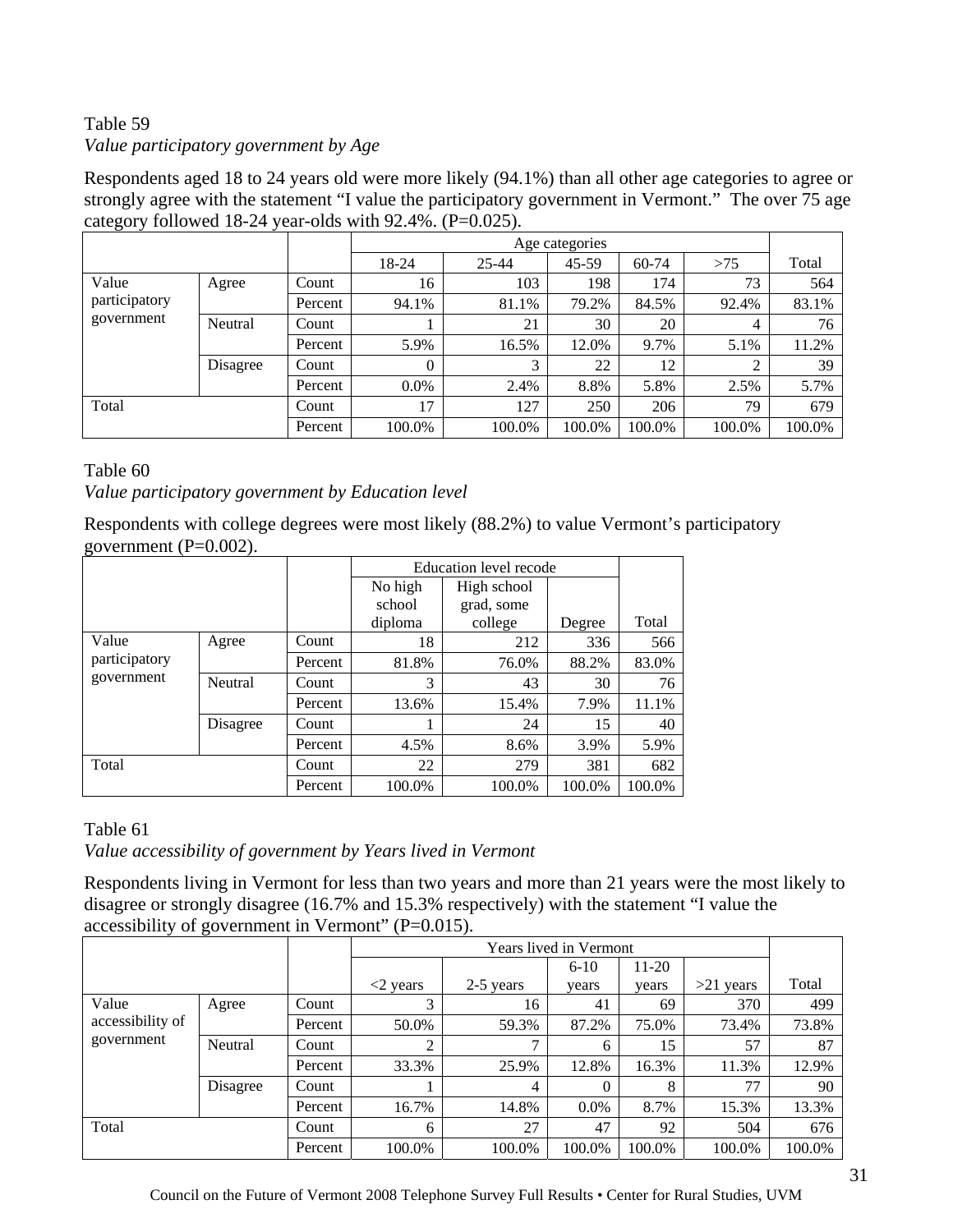# Table 62 *Value accessibility of government by Age*

The older the respondent, the more likely he/she was to value the accessibility of government in Vermont (P=0.004).

|                                         |          |         |        |        | Age     |           |        |        |
|-----------------------------------------|----------|---------|--------|--------|---------|-----------|--------|--------|
|                                         |          |         | 18-24  | 25-44  | $45-59$ | $60 - 74$ | >75    | Total  |
| Value<br>accessibility of<br>government | Agree    | Count   | 11     | 87     | 180     | 156       | 68     | 502    |
|                                         |          | Percent | 64.7%  | 68.5%  | 72.3%   | 75.4%     | 86.1%  | 73.9%  |
|                                         | Neutral  | Count   | 5      | 26     | 31      | 24        |        | 87     |
|                                         |          | Percent | 29.4%  | 20.5%  | 12.4%   | 11.6%     | 1.3%   | 12.8%  |
|                                         | Disagree | Count   |        | 14     | 38      | 27        | 10     | 90     |
|                                         |          | Percent | 5.9%   | 11.0%  | 15.3%   | 13.0%     | 12.7%  | 13.3%  |
| Total                                   |          | Count   | 17     | 127    | 249     | 207       | 79     | 679    |
|                                         |          | Percent | 100.0% | 100.0% | 100.0%  | 100.0%    | 100.0% | 100.0% |

#### Table 63

*Value accessibility of government by Education* 

Respondents with no diplomas were most likely to value the accessibility of government in Vermont  $(81.8\%)$ , followed by those with college degrees  $(78.2\%)$  (P=0.036).

|                                |          |         |                | Education level recode |        |        |
|--------------------------------|----------|---------|----------------|------------------------|--------|--------|
|                                |          |         | No high        | High school            |        |        |
|                                |          |         | school         | grad, some             |        |        |
|                                |          |         | diploma        | college                | Degree | Total  |
| Value                          | Agree    | Count   | 18             | 189                    | 297    | 504    |
| accessibility of<br>government |          | Percent | 81.8%          | 67.5%                  | 78.2%  | 73.9%  |
|                                | Neutral  | Count   | $\overline{2}$ | 44                     | 41     | 87     |
|                                |          | Percent | 9.1%           | 15.7%                  | 10.8%  | 12.8%  |
|                                | Disagree | Count   | $\overline{2}$ | 47                     | 42     | 91     |
|                                |          | Percent | 9.1%           | 16.8%                  | 11.1%  | 13.3%  |
| Total                          |          | Count   | 22             | 280                    | 380    | 682    |
|                                |          | Percent | 100.0%         | 100.0%                 | 100.0% | 100.0% |

#### Table 64

*Value accessibility of government by Gender*

Female respondents were nearly 10 percent more likely to report valuing the accessibility of government in Vermont than males  $(P=0.004)$ .

|                                |          |         |        | Gender | Total  |
|--------------------------------|----------|---------|--------|--------|--------|
|                                |          |         | Male   | Female |        |
| Value                          | Agree    | Count   | 228    | 277    | 505    |
| accessibility of<br>government |          | Percent | 68.9%  | 78.5%  | 73.8%  |
|                                | Neutral  | Count   | 45     | 43     | 88     |
|                                |          | Percent | 13.6%  | 12.2%  | 12.9%  |
|                                | Disagree | Count   | 58     | 33     | 91     |
|                                |          | Percent | 17.5%  | 9.3%   | 13.3%  |
| Total                          |          | Count   | 331    | 353    | 684    |
|                                |          | Percent | 100.0% | 100.0% | 100.0% |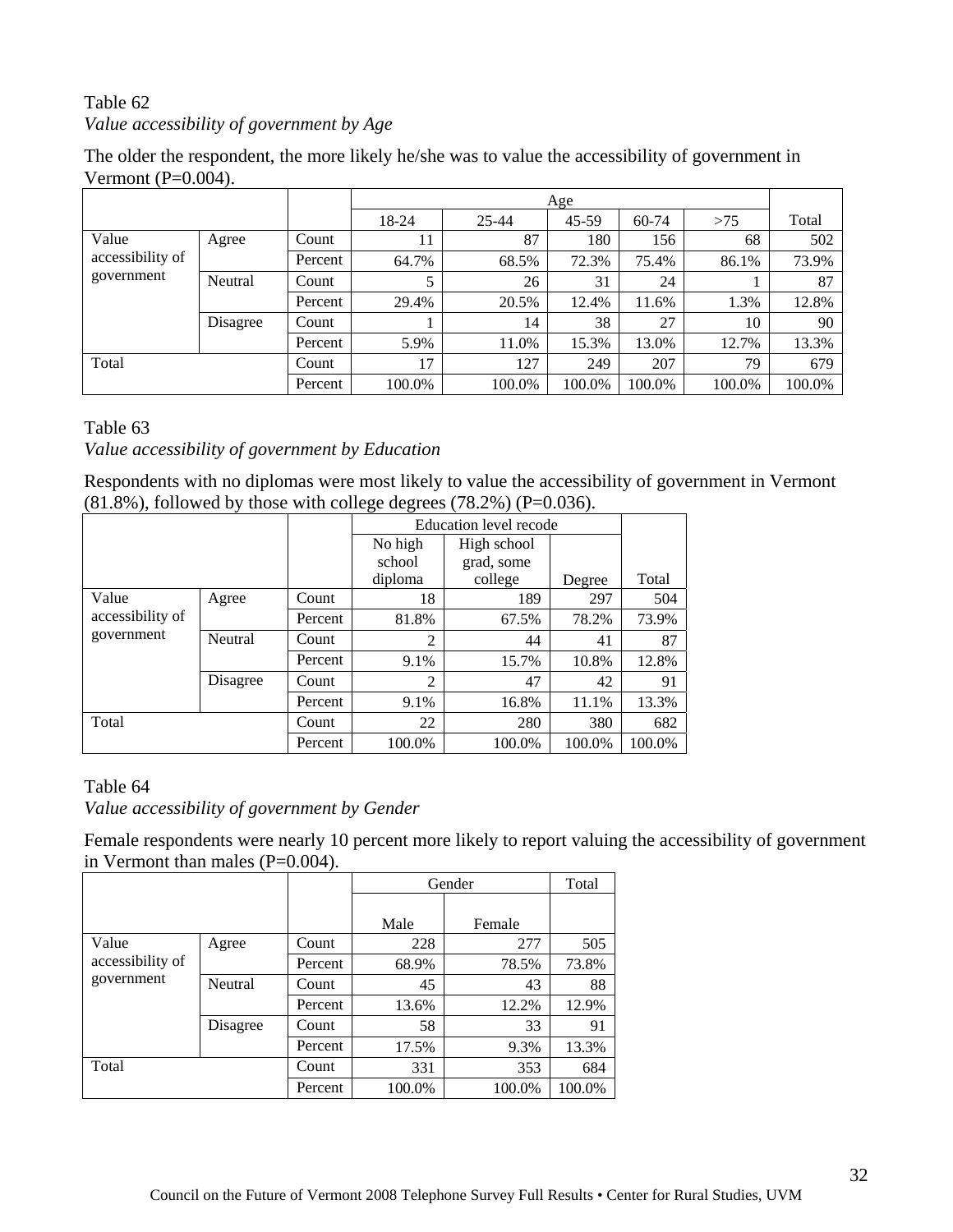# Table 65 *Value accessibility of government by Income*

Respondents at or below median income were more likely than those above median income to value the accessibility of government in Vermont (P=0.109).

|                        |          |         | Below and above median income |              |        |
|------------------------|----------|---------|-------------------------------|--------------|--------|
|                        |          |         | At or below                   | Above median | Total  |
|                        |          |         | median income                 | income       |        |
| Value accessibility of | Agree    | Count   | 134                           | 342          | 476    |
| government             |          | Percent | 79.8%                         | 72.0%        | 74.0%  |
|                        | Neutral  | Count   | 19                            | 64           | 83     |
|                        |          | Percent | 11.3%                         | 13.5%        | 12.9%  |
|                        | Disagree | Count   | 15                            | 69           | 84     |
|                        |          | Percent | 8.9%                          | 14.5%        | 13.1%  |
| Total                  |          | Count   | 168                           | 475          | 643    |
|                        |          | Percent | 100.0%                        | 100.0%       | 100.0% |

# **Concerns**

The following crosstabulations of concerns and demographics were found to be statistically significant:

- Accessibility of healthcare by Age
- Quality of health care by Gender
- Development of adequate workforce by Age
- Increasing costs of living by Education
- The way Vermont finances public education by Gender
- Pressure to convert open lands by Education
- Changes in the earth's climate by Age
- Changes in the earth's climate by Education
- Increasing price of land by Age
- Increase in average age of population by Age
- Increase in average age of population by Gender
- Increase in average age of population by Education
- Limited availability of high-speed internet and wireless telecommunications by Age
- Limited availability of high speed internet and wireless telecommunications by Gender
- Limited availability of high speed internet and wireless telecommunications by Education
- Limited availability of high-speed internet and wireless telecommunications by Years lived in Vermont
- Level of engagement in local government by Gender
- Tax rate by Education
- Tax rate by Years lived in Vermont
- Public infrastructure and its future maintenance by Gender
- Public safety by Education
- Public safety by Years lived in Vermont
- Maintenance of healthy downtowns and village centers by Gender
- Maintenance of healthy downtowns and village centers by Years lived in Vermont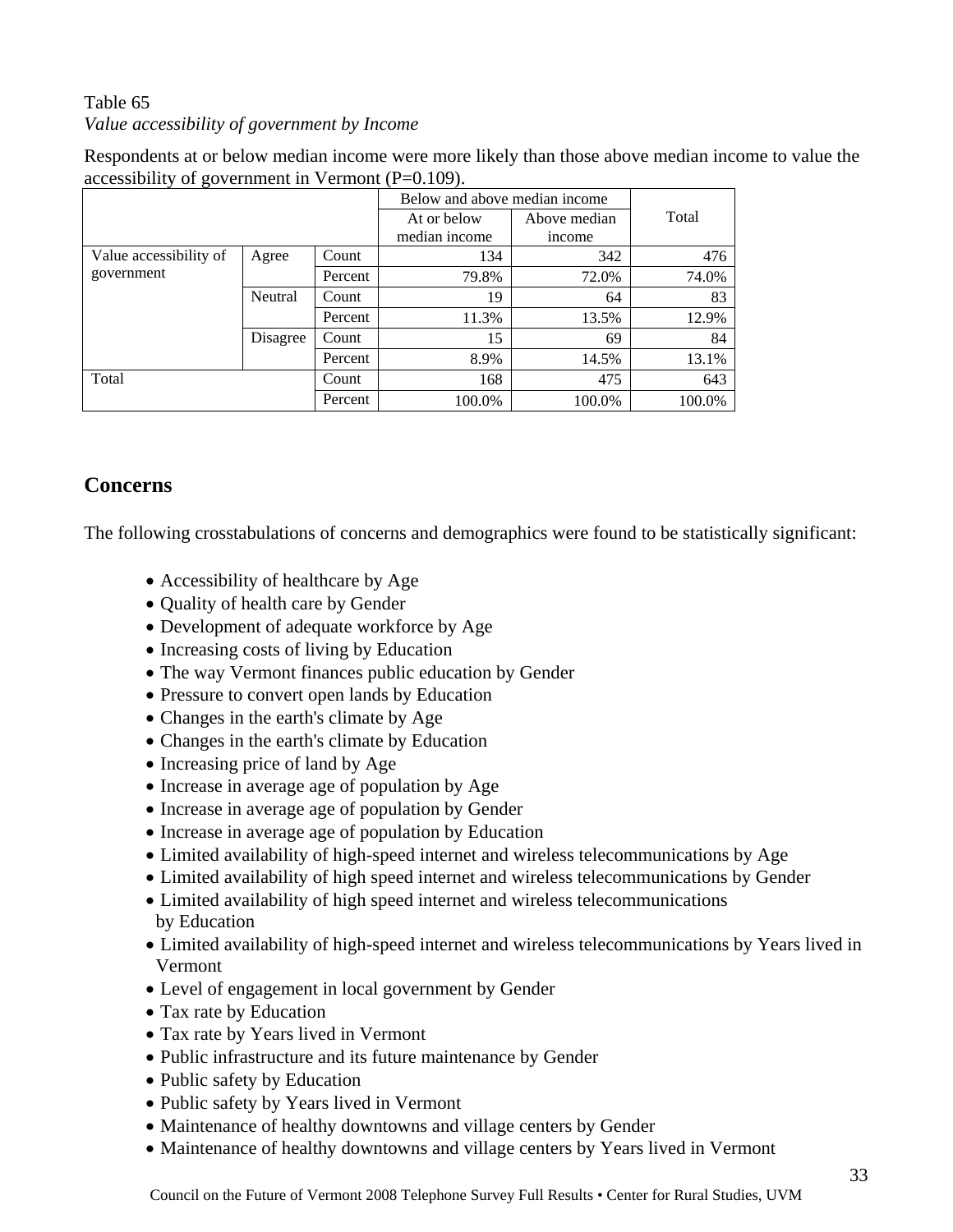# Table 66 *Accessibility of healthcare by Age*

Respondents aged 25-44 were most concerned about the accessibility of health care and respondents over the age of 75 were least concerned (P=0.014).

|               |                                     |         |        | Age       |         |        |        |        |  |
|---------------|-------------------------------------|---------|--------|-----------|---------|--------|--------|--------|--|
|               |                                     |         | 18-24  | $25 - 44$ | $45-59$ | 60-74  | >75    | Total  |  |
| Accessibility | Moderately to<br>very concerned     | Count   | 14     | 111       | 203     | 158    | 53     | 539    |  |
|               |                                     | Percent | 82.4%  | 86.7%     | 81.9%   | 76.7%  | 67.9%  | 79.6%  |  |
| of healthcare | Slightly to not at<br>all concerned | Count   |        | 17        | 45      | 48     | 25     | 138    |  |
|               |                                     | Percent | 17.6%  | 13.3%     | 18.1%   | 23.3%  | 32.1%  | 20.4%  |  |
| Total         |                                     | Count   | 17     | 128       | 248     | 206    | 78     | 677    |  |
|               |                                     | Percent | 100.0% | 100.0%    | 100.0%  | 100.0% | 100.0% | 100.0% |  |

#### Table 67 *Quality of health care by Gender*

Women were more concerned about the quality of health care than men (P=.003).

|             |                                     |         | Gender |        |        |
|-------------|-------------------------------------|---------|--------|--------|--------|
|             |                                     |         | Male   | Female | Total  |
| Quality of  | Moderately to                       | Count   | 169    | 222    | 391    |
|             | very concerned                      | Percent | 51.5%  | 62.7%  | 57.3%  |
| health care | Slightly to not at<br>all concerned | Count   | 159    | 132    | 291    |
|             |                                     | Percent | 48.5%  | 37.3%  | 42.7%  |
| Total       |                                     | Count   | 328    | 354    | 682    |
|             |                                     | Percent | 100.0% | 100.0% | 100.0% |

#### Table 68

#### *Development of an adequate workforce by Age*

Respondents at the higher (<75) and lower (18-24) ranges of the age spectrum were less concerned about the development of an adequate workforce for the future than respondents aged 25-74 (P=0.036).

|                               |                                     |         | Age    |        |        |        |        |        |
|-------------------------------|-------------------------------------|---------|--------|--------|--------|--------|--------|--------|
|                               |                                     |         | 18-24  | 25-44  | 45-59  | 60-74  | >75    | Total  |
| Development of<br>an adequate | Moderately to<br>very concerned     | Count   | 12     | 105    | 217    | 178    | 55     | 567    |
|                               |                                     | Percent | 70.6%  | 82.0%  | 87.1%  | 87.3%  | 75.3%  | 84.5%  |
| workforce                     | Slightly to not<br>at all concerned | Count   | 5      | 23     | 32     | 26     | 18     | 104    |
|                               |                                     | Percent | 29.4%  | 18.0%  | 12.9%  | 12.7%  | 24.7%  | 15.5%  |
| Total                         |                                     | Count   | 17     | 128    | 249    | 204    | 73     | 671    |
|                               |                                     | Percent | 100.0% | 100.0% | 100.0% | 100.0% | 100.0% | 100.0% |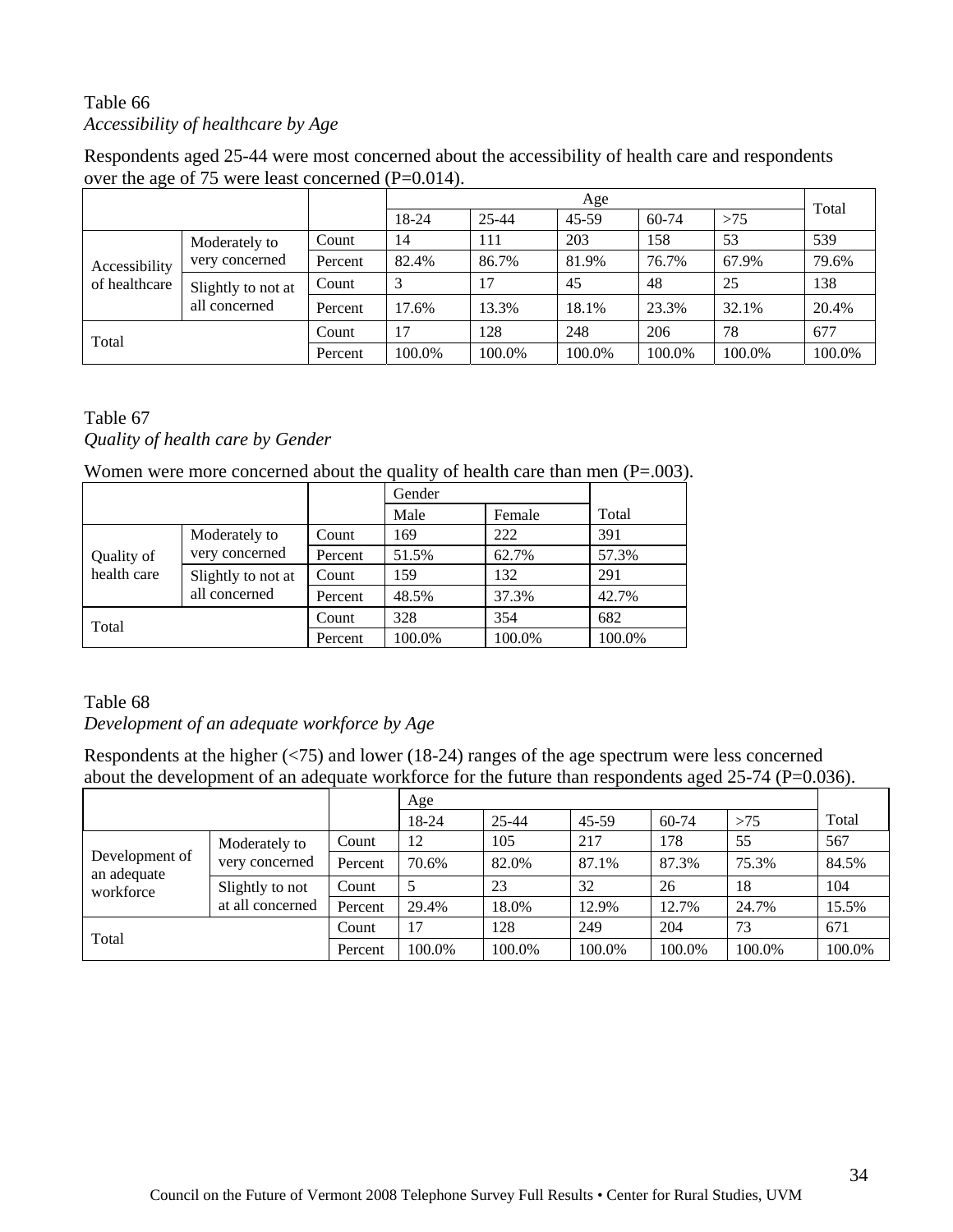## Table 69 *Increasing costs of living by Education*

Respondents without high school diplomas were slightly less concerned about the increased cost of living then those with high school diplomas and higher degrees. (P=0.088)

|                 |                    |         | <b>Education</b> level       |                                      |        |        |
|-----------------|--------------------|---------|------------------------------|--------------------------------------|--------|--------|
|                 |                    |         | No high<br>school<br>diploma | High school<br>grad, some<br>college | Degree | Total  |
|                 | Moderately to very | Count   | 21                           | 274                                  | 366    | 661    |
| Increasing      | concerned          | Percent | 87.5%                        | 96.5%                                | 96.3%  | 96.1%  |
| costs of living | Slightly to not at | Count   | 3                            | 10                                   | 14     | 27     |
|                 | all concerned      | Percent | 12.5%                        | 3.5%                                 | 3.7%   | 3.9%   |
| Total           |                    | Count   | 24                           | 284                                  | 380    | 688    |
|                 |                    | Percent | 100.0%                       | 100.0%                               | 100.0% | 100.0% |

#### Table 70

#### *The way Vermont finances public education by Gender*

Men were slightly more concerned than women about the way Vermont finances public education  $(P=0.069)$ .

|                              |                    |         | Gender |        |        |
|------------------------------|--------------------|---------|--------|--------|--------|
|                              |                    |         | Male   | Female | Total  |
| Way Vermont                  | Moderately to very | Count   | 281    | 270    | 551    |
|                              | concerned          | Percent | 85.7%  | 80.4%  | 83.0%  |
| finances public<br>education | Slightly to not at | Count   | 47     | 66     | 113    |
|                              | all concerned      | Percent | 14.3%  | 19.6%  | 17.0%  |
| Total                        |                    | Count   | 328    | 336    | 664    |
|                              |                    | Percent | 100.0% | 100.0% | 100.0% |

## Table 71

#### *Pressure to convert open lands by Education*

The higher a respondent's education level, the more likely he/she was to be concerned about the pressure to convert open land to residential, commercial or other development (P=0.008).

|                     |                                 |         | <b>Education</b> level |                       |        |        |
|---------------------|---------------------------------|---------|------------------------|-----------------------|--------|--------|
|                     |                                 |         | No high                | High school           |        |        |
|                     |                                 |         | school<br>diploma      | grad, some<br>college | Degree | Total  |
|                     | Moderately to very<br>concerned | Count   | 12                     | 216                   | 309    | 537    |
| Pressure to convert |                                 | Percent | 54.5%                  | 79.4%                 | 81.7%  | 79.9%  |
| open lands          | Slightly to not at              | Count   | 10                     | 56                    | 69     | 135    |
|                     | all concerned                   | Percent | 45.5%                  | 20.6%                 | 18.3%  | 20.1%  |
| Total               |                                 | Count   | 22                     | 272                   | 378    | 672    |
|                     |                                 | Percent | 100.0%                 | 100.0%                | 100.0% | 100.0% |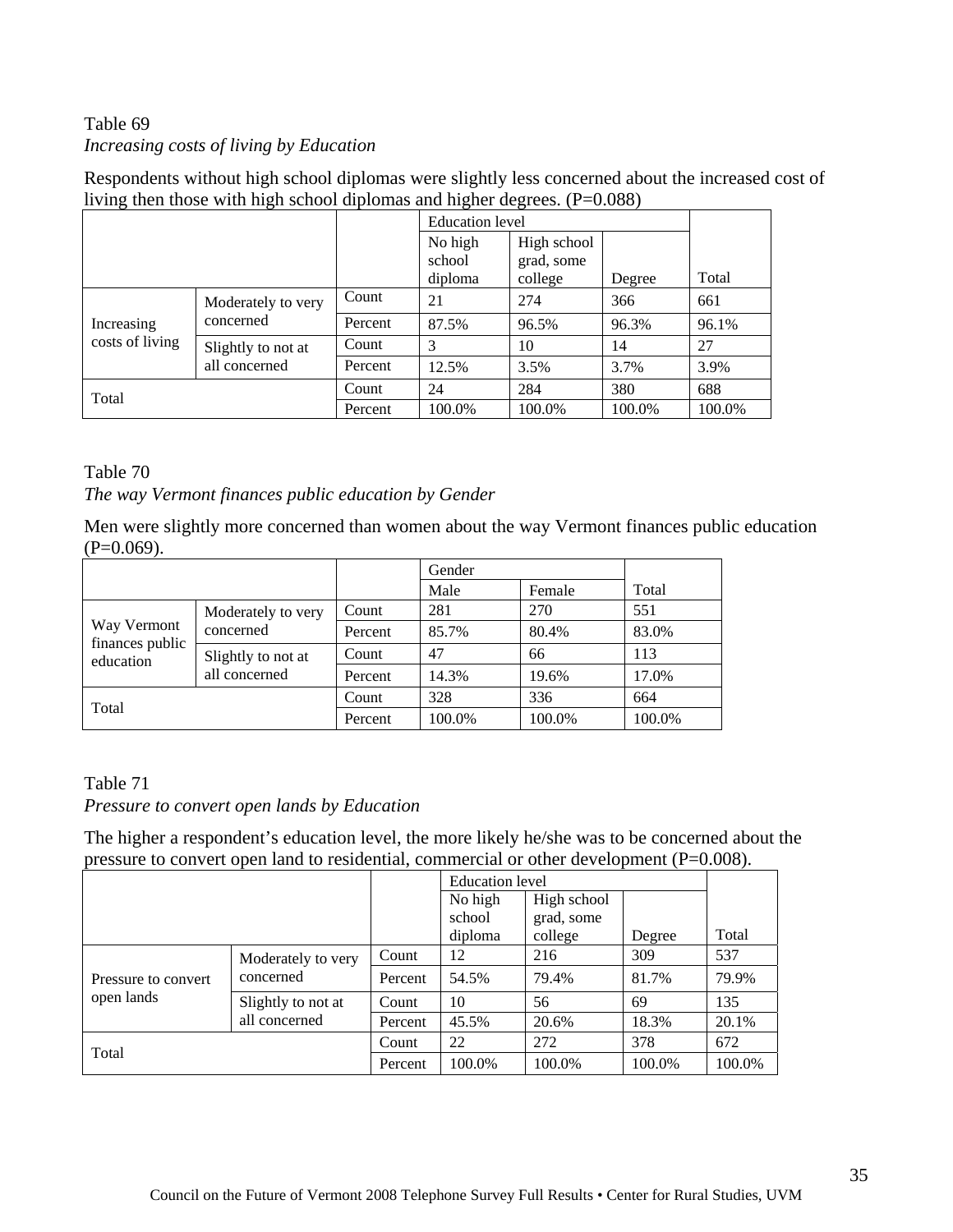# Table 72 *Changes in the earth's climate by Age*

Respondents in the 18-24 and 45-59 age ranges were the most concerned about changes in the earth's climate and their potential impacts on the Vermont landscape and seasons. Those older than 75 were the least concerned (P=0.057).

|                 |                                     |         |        | Age categories |         |        |        |        |
|-----------------|-------------------------------------|---------|--------|----------------|---------|--------|--------|--------|
|                 |                                     |         | 18-24  | 25-44          | $45-59$ | 60-74  | >75    | Total  |
|                 | Moderately to very                  | Count   | 14     | 99             | 211     | 157    | 56     | 537    |
| Changes in the  | concerned                           | Percent | 82.4%  | 77.3%          | 84.7%   | 76.6%  | 70.9%  | 79.2%  |
| earth's climate | Slightly to not at<br>all concerned | Count   | 3      | 29             | 38      | 48     | 23     | 141    |
|                 |                                     | Percent | 17.6%  | 22.7%          | 15.3%   | 23.4%  | 29.1%  | 20.8%  |
| Total           |                                     | Count   | 17     | 128            | 249     | 205    | 79     | 678    |
|                 |                                     | Percent | 100.0% | 100.0%         | 100.0%  | 100.0% | 100.0% | 100.0% |

#### Table 73

#### *Changes in the earth's climate by Education*

The higher a respondent's education level, the more likely he/she was to be concerned about changes in the earth's climate and their potential impacts on the Vermont landscape and seasons  $(P=0.014)$ .

|                 |                    |         |                              | <b>Education</b> level               |        |        |
|-----------------|--------------------|---------|------------------------------|--------------------------------------|--------|--------|
|                 |                    |         | No high<br>school<br>diploma | High school<br>grad, some<br>college | Degree | Total  |
|                 | Moderately to very | Count   | 14                           | 213                                  | 312    | 539    |
| Changes in the  | concerned          | Percent | 60.9%                        | 76.1%                                | 82.3%  | 79.0%  |
| earth's climate | Slightly to not at | Count   | 9                            | 67                                   | 67     | 143    |
|                 | all concerned      | Percent | 39.1%                        | 23.9%                                | 17.7%  | 21.0%  |
| Total           |                    | Count   | 23                           | 280                                  | 379    | 682    |
|                 |                    | Percent | 100.0%                       | 100.0%                               | 100.0% | 100.0% |

# Table 74 *Increasing price of land by Age*

Respondents aged 18-24 were less concerned about the increasing price of land than their older counterparts. Respondents in the 45-59 age range were the most concerned (P=0.041).

|                             |                                     |         | Age categories |           |         |        |        |        |
|-----------------------------|-------------------------------------|---------|----------------|-----------|---------|--------|--------|--------|
|                             |                                     |         | 18-24          | $25 - 44$ | $45-59$ | 60-74  | >75    | Total  |
|                             | Moderately to very                  | Count   | 10             | 97        | 209     | 159    | 56     | 531    |
| Increasing price of<br>land | concerned                           | Percent | 58.8%          | 75.2%     | 83.9%   | 77.2%  | 74.7%  | 78.6%  |
|                             | Slightly to not at<br>all concerned | Count   |                | 32        | 40      | 47     | 19     | 145    |
|                             |                                     | Percent | 41.2%          | 24.8%     | 16.1%   | 22.8%  | 25.3%  | 21.4%  |
| Total                       |                                     | Count   | 17             | 129       | 249     | 206    | 75     | 676    |
|                             |                                     | Percent | 100.0%         | 100.0%    | 100.0%  | 100.0% | 100.0% | 100.0% |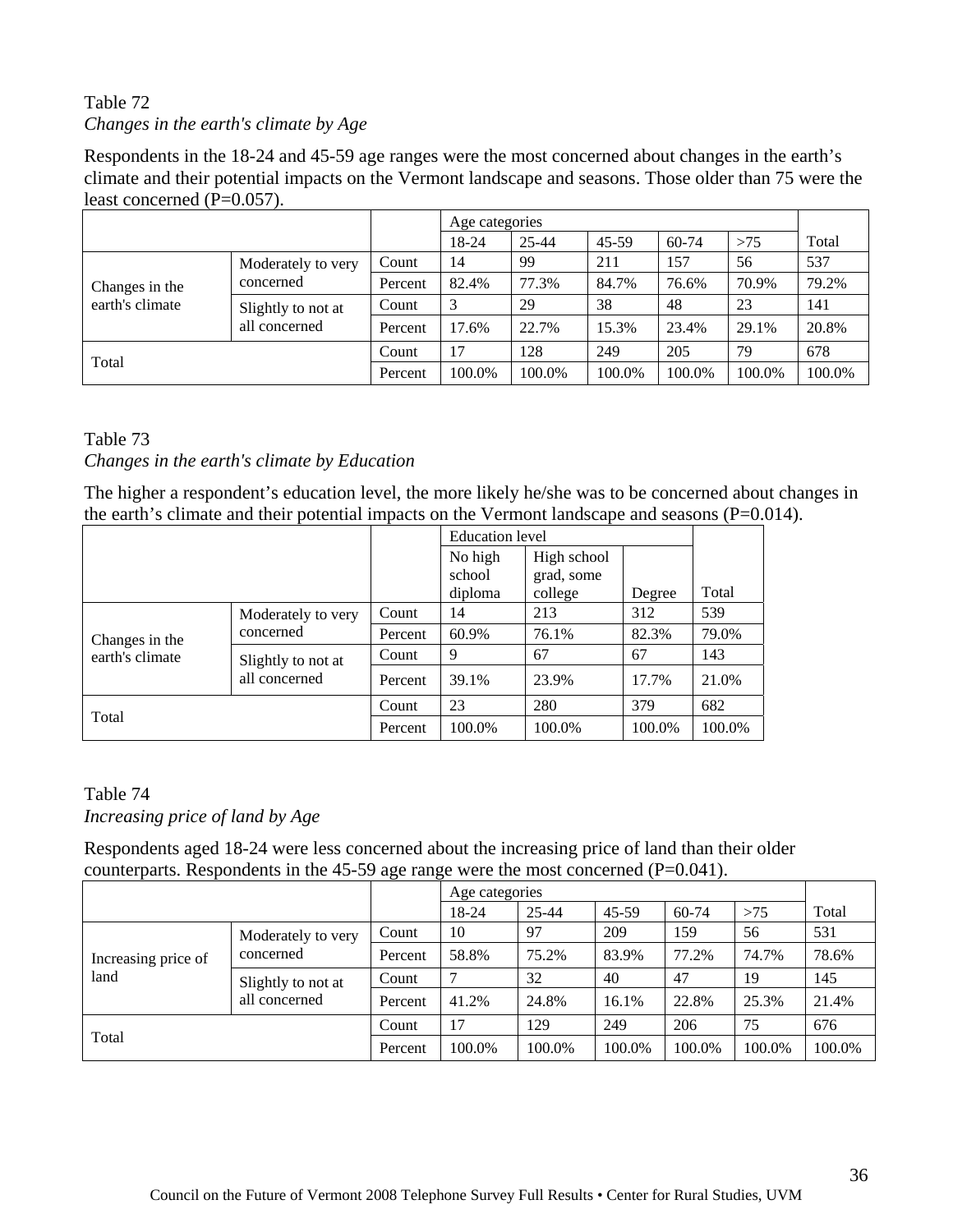# Table 75 *Increase in average age of population by Age*

Respondents aged 18-24 were less concerned about the increase in the average age of the population than their older counterparts. Generally, the older a respondent was, the more likely he/she was to be concerned  $(P=0.095)$ .

|                                          |                                     |         |                | Age categories |         |        |        |        |
|------------------------------------------|-------------------------------------|---------|----------------|----------------|---------|--------|--------|--------|
|                                          |                                     |         | 18-24          | 25-44          | $45-59$ | 60-74  | >75    | Total  |
|                                          | Moderately to very                  | Count   | $\overline{4}$ | 49             | 115     | 103    | 39     | 310    |
| Increase in average<br>age of population | concerned                           | Percent | 23.5%          | 38.9%          | 46.6%   | 50.2%  | 49.4%  | 46.0%  |
|                                          | Slightly to not at<br>all concerned | Count   | 13             | 77             | 132     | 102    | 40     | 364    |
|                                          |                                     | Percent | 76.5%          | 61.1%          | 53.4%   | 49.8%  | 50.6%  | 54.0%  |
| Total                                    |                                     | Count   | 17             | 126            | 247     | 205    | 79     | 674    |
|                                          |                                     | Percent | 100.0%         | 100.0%         | 100.0%  | 100.0% | 100.0% | 100.0% |

#### Table 76

#### *Increase in average age of population by Gender*

Women were slightly more concerned than men about the average age of the population (P=0.031).

|                                          |                                     |         | Gender |        |        |
|------------------------------------------|-------------------------------------|---------|--------|--------|--------|
|                                          |                                     |         | Male   | Female | Total  |
| Increase in average<br>age of population | Moderately to very                  | Count   | 135    | 175    | 310    |
|                                          | concerned                           | Percent | 41.4%  | 49.9%  | 45.8%  |
|                                          | Slightly to not at<br>all concerned | Count   | 191    | 176    | 367    |
|                                          |                                     | Percent | 58.6%  | 50.1%  | 54.2%  |
| Total                                    | Count                               | 326     | 351    | 677    |        |
|                                          |                                     | Percent | 100.0% | 100.0% | 100.0% |

#### Table 77

#### *Increase in average age of population by Education*

Respondents with high school diplomas and/or some college were slightly less concerned about the increase in average age of population than those without high school diplomas and those with degrees  $(p=0.073)$ .

|                     |                                     |         |                              | <b>Education</b> level               |        |        |  |
|---------------------|-------------------------------------|---------|------------------------------|--------------------------------------|--------|--------|--|
|                     |                                     |         | No high<br>school<br>diploma | High school<br>grad, some<br>college | Degree | Total  |  |
|                     | Moderately to very                  | Count   | 11                           | 114                                  | 187    | 312    |  |
| Increase in average | concerned                           | Percent | 45.8%                        | 40.9%                                | 49.9%  | 46.0%  |  |
| age of population   | Slightly to not at<br>all concerned | Count   | 13                           | 165                                  | 188    | 366    |  |
|                     |                                     | Percent | 54.2%                        | 59.1%                                | 50.1%  | 54.0%  |  |
| Total               |                                     | Count   | 24                           | 279                                  | 375    | 678    |  |
|                     |                                     | Percent | 100.0%                       | 100.0%                               | 100.0% | 100.0% |  |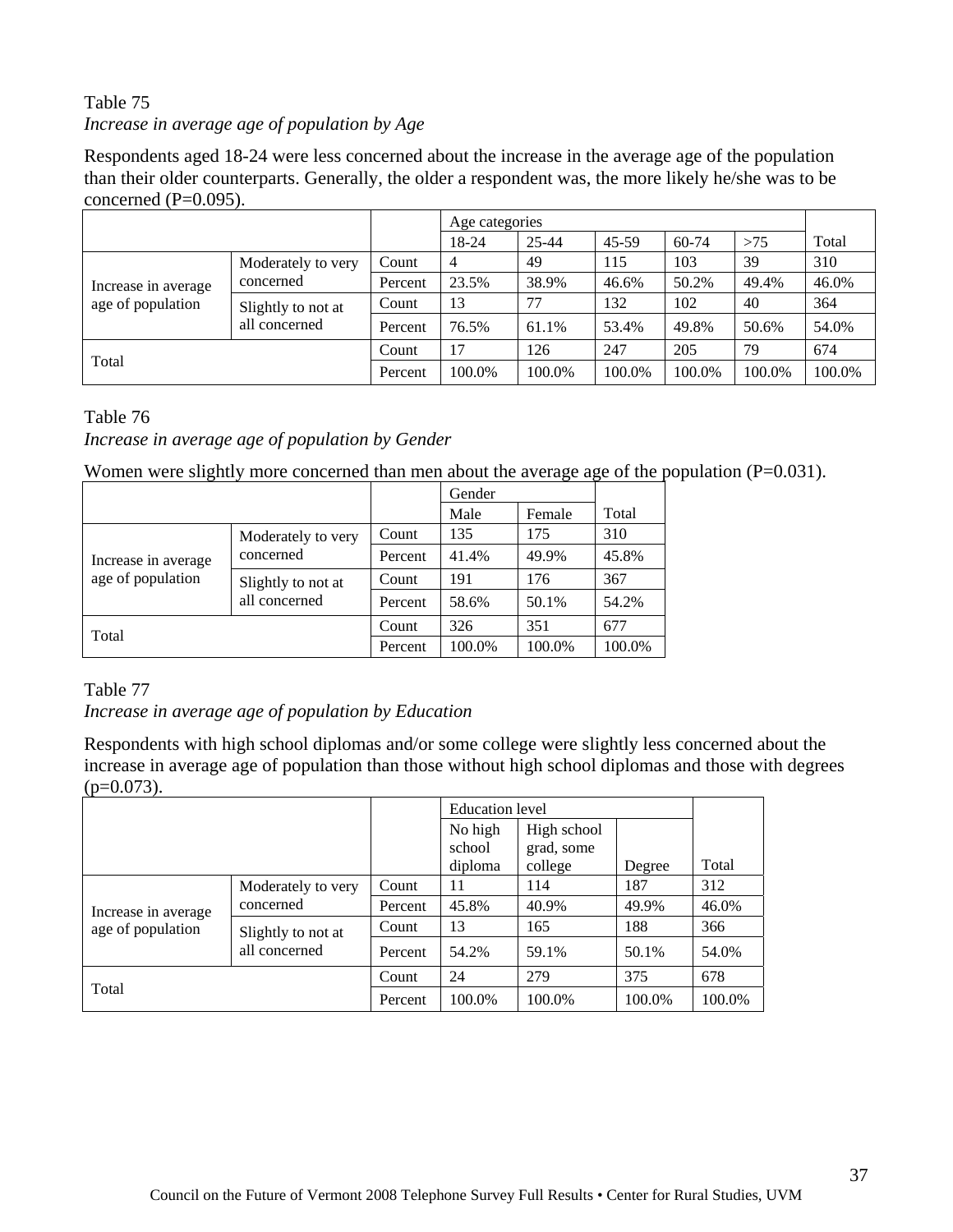# Table 78 *Limited availability of high-speed Internet and wireless telecommunications by Age*

Respondents at the higher (<75) and lower (18-24) ranges of the age spectrum were less concerned about the limited availability of high-speed Internet and wireless telecommunications than those aged 25-74 (P=0.003).

|                                       |                                     |         | Age    |        |         |           |        |        |
|---------------------------------------|-------------------------------------|---------|--------|--------|---------|-----------|--------|--------|
|                                       |                                     |         | 18-24  | 25-44  | $45-59$ | $60 - 74$ | >75    | Total  |
| Limited availability<br>of high speed | Moderately to very                  | Count   | 6      | 79     | 136     | 133       | 32     | 386    |
|                                       | concerned                           | Percent | 35.3%  | 61.2%  | 54.6%   | 64.3%     | 42.1%  | 56.9%  |
| internet and wireless                 | Slightly to not at<br>all concerned | Count   | 11     | 50     | 113     | 74        | 44     | 292    |
| telecommunications                    |                                     | Percent | 64.7%  | 38.8%  | 45.4%   | 35.7%     | 57.9%  | 43.1%  |
| Total                                 |                                     | Count   | 17     | 129    | 249     | 207       | 76     | 678    |
|                                       |                                     | Percent | 100.0% | 100.0% | 100.0%  | 100.0%    | 100.0% | 100.0% |

Table 79

#### *Limited availability of high speed Internet and wireless telecommunications by Gender*

Men were slightly more concerned about the limited availability of high-speed Internet and wireless telecommunications than women (P=0.072).

|                                                                                      |                                     |         | Gender     |        |        |
|--------------------------------------------------------------------------------------|-------------------------------------|---------|------------|--------|--------|
|                                                                                      |                                     |         | Male       | Female | Total  |
| Limited availability<br>of high speed<br>internet and wireless<br>telecommunications | Moderately to very<br>concerned     | Count   | <b>200</b> | 190    | 390    |
|                                                                                      |                                     | Percent | 60.8%      | 54.0%  | 57.3%  |
|                                                                                      | Slightly to not at<br>all concerned | Count   | 129        | 162    | 291    |
|                                                                                      |                                     | Percent | 39.2%      | 46.0%  | 42.7%  |
|                                                                                      |                                     | Count   | 329        | 352    | 681    |
| Total                                                                                |                                     | Percent | 100.0%     | 100.0% | 100.0% |

#### Table 80

*Limited availability of high speed Internet and wireless telecommunications by Education*

The more education the respondent had, the more likely it was that he/she was concerned about the limited availability of high-speed Internet and wireless telecommunications  $(P=0.004)$ .

|                       |                                     |         | Education level recode |             |        |        |
|-----------------------|-------------------------------------|---------|------------------------|-------------|--------|--------|
|                       |                                     |         | No high                | High school |        |        |
|                       |                                     |         | school                 | grad, some  |        |        |
|                       |                                     |         | diploma                | college     | Degree | Total  |
| Limited availability  | Moderately to very<br>concerned     | Count   | 6                      | 154         | 229    | 389    |
| of high speed         |                                     | Percent | 26.1%                  | 55.2%       | 60.3%  | 57.0%  |
| internet and wireless | Slightly to not at<br>all concerned | Count   | 17                     | 125         | 151    | 293    |
| telecommunications    |                                     | Percent | 73.9%                  | 44.8%       | 39.7%  | 43.0%  |
| Total                 |                                     | Count   | 23                     | 279         | 380    | 682    |
|                       |                                     | Percent | 100.0%                 | 100.0%      | 100.0% | 100.0% |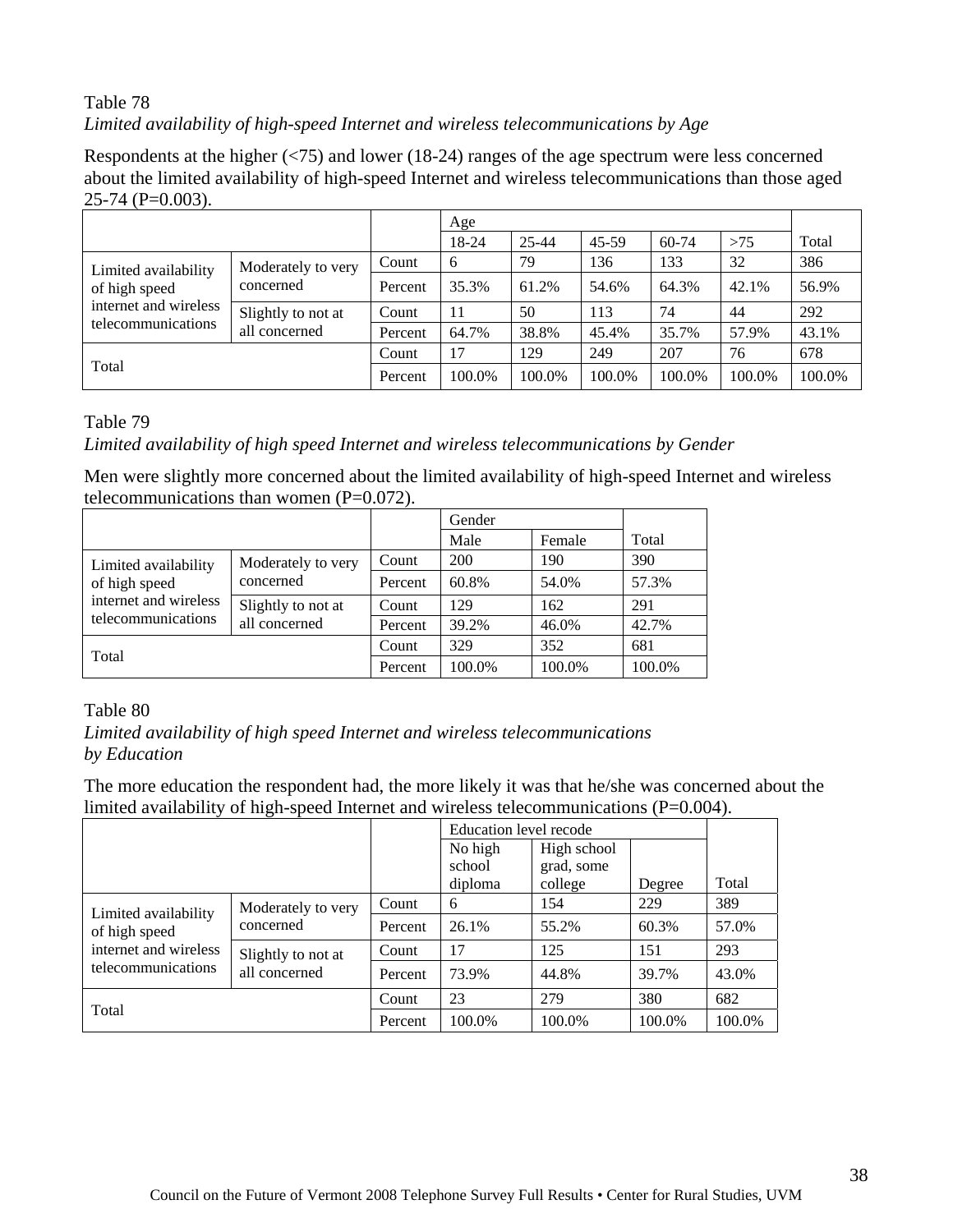# Table 81 *Limited availability of high-speed Internet and wireless telecommunications by Years lived in Vermont*

Respondent who had lived in Vermont for 2-10 years were more concerned about the limited availability of high speed Internet and wireless telecommunications than those who had lived in the state for less than two years or more than  $11$  (P=0.068).

|                                       |                                     |         |                           | Years lived in Vermont |          |         |        |        |
|---------------------------------------|-------------------------------------|---------|---------------------------|------------------------|----------|---------|--------|--------|
|                                       |                                     |         |                           |                        | $6 - 10$ | $11-20$ | >21    |        |
|                                       |                                     |         | $\langle 2 \rangle$ vears | 2-5 years              | years    | years   | years  | Total  |
| Limited availability<br>of high speed | Moderately to very                  | Count   | 3                         | 21                     | 35       | 53      | 276    | 388    |
|                                       | concerned                           | Percent | 50.0%                     | 75.0%                  | 71.4%    | 57.6%   | 55.1%  | 57.4%  |
| internet and wireless                 | Slightly to not at<br>all concerned | Count   | 3                         |                        | 14       | 39      | 225    | 288    |
| telecommunications                    |                                     | Percent | 50.0%                     | 25.0%                  | 28.6%    | 42.4%   | 44.9%  | 42.6%  |
|                                       |                                     | Count   | 6                         | 28                     | 49       | 92      | 501    | 676    |
| Total                                 |                                     | Percent | 100.0%                    | 100.0%                 | 100.0%   | 100.0%  | 100.0% | 100.0% |

#### Table 82 *Level of engagement in local government by Gender*

Women were more concerned (47.9%) about the level of engagement in local government than men  $(39.6\%) (P=0.018).$ 

|                                   |                                     |         | Gender |        |        |
|-----------------------------------|-------------------------------------|---------|--------|--------|--------|
|                                   |                                     |         | Male   | Female | Total  |
| Level of                          | Moderately to very                  | Count   | 129    | 168    | 297    |
|                                   | concerned                           | Percent | 39.6%  | 47.9%  | 43.9%  |
| engagement in<br>local government | Slightly to not at<br>all concerned | Count   | 197    | 183    | 380    |
|                                   |                                     | Percent | 60.4%  | 52.1%  | 56.1%  |
| Total                             |                                     | Count   | 326    | 351    | 677    |
|                                   |                                     | Percent | 100.0% | 100.0% | 100.0% |

# Table 83

#### *Tax rate by Education*

Respondents without high school diplomas were less concerned about the tax rate than those with high school diplomas or higher degrees (P=0.071).

|          |                                     |         | Education level recode |                           |        |        |
|----------|-------------------------------------|---------|------------------------|---------------------------|--------|--------|
|          |                                     |         | No high<br>school      | High school<br>grad, some |        |        |
|          |                                     |         | diploma                | college                   | Degree | Total  |
|          | Moderately to very                  | Count   | 18                     | 249                       | 310    | 577    |
| Tax rate | concerned                           | Percent | 78.3%                  | 88.9%                     | 83.1%  | 85.4%  |
|          | Slightly to not at<br>all concerned | Count   | 5                      | 31                        | 63     | 99     |
|          |                                     | Percent | 21.7%                  | 11.1%                     | 16.9%  | 14.6%  |
| Total    |                                     | Count   | 23                     | 280                       | 373    | 676    |
|          |                                     | Percent | 100.0%                 | 100.0%                    | 100.0% | 100.0% |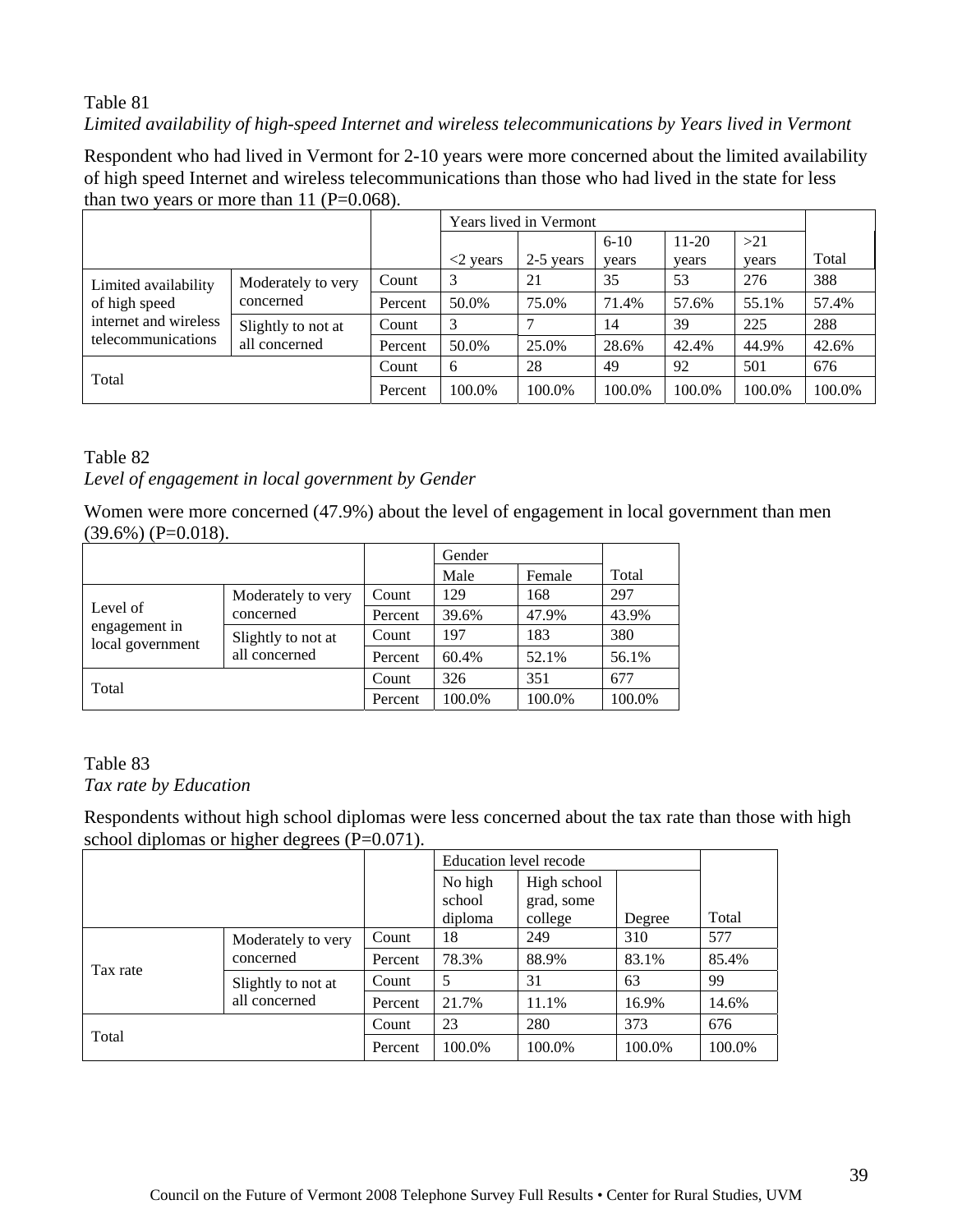#### Table 84 *Tax rate by Years lived in Vermont*

Respondents who had lived in Vermont for more than 21 years were most concerned about the tax rate  $(P=0.001)$ .

|          |                                     |         |                     | Years lived in Vermont |            |            |        |            |
|----------|-------------------------------------|---------|---------------------|------------------------|------------|------------|--------|------------|
|          |                                     |         | $\langle 2 \rangle$ | $2 - 5$                | $6 - 10$   | $11-20$    | >21    |            |
|          |                                     |         | years               | years                  | years      | years      | years  | Total      |
|          | Moderately to very                  | Count   | 3                   | 23                     | 41         | 67         | 437    | 571        |
|          | concerned                           | Percent | 50.0%               | 82.1%                  | 85.4%      | 73.6%      | 87.9%  | 85.2%      |
| Tax rate | Slightly to not at<br>all concerned | Count   | 3                   | 5                      | 7          | 24         | 60     | 99         |
|          |                                     | Percent | 50.0%               | 17.9%                  | 14.6%      | 26.4%      | 12.1%  | 14.8%      |
| Total    |                                     | Count   | 6                   | 28                     | 48         | 91         | 497    | 670        |
|          |                                     | Percent | 100.0%              | 100.0%                 | 100.0<br>% | 100.0<br>% | 100.0% | 100.0<br>% |

#### Table 85

*Public infrastructure and its future maintenance by Gender*

Men were more concerned about the state's public infrastructure and its future maintenance than women  $(P=0.022)$ .

|                                                           |                                     |         | Gender |        |        |
|-----------------------------------------------------------|-------------------------------------|---------|--------|--------|--------|
|                                                           |                                     |         | Male   | Female | Total  |
| Public<br>infrastructure and<br>its future<br>maintenance | Moderately to very<br>concerned     | Count   | 287    | 280    | 567    |
|                                                           |                                     | Percent | 87.0%  | 80.5%  | 83.6%  |
|                                                           | Slightly to not at<br>all concerned | Count   | 43     | 68     | 111    |
|                                                           |                                     | Percent | 13.0%  | 19.5%  | 16.4%  |
|                                                           |                                     | Count   | 330    | 348    | 678    |
| Total                                                     |                                     | Percent | 100.0% | 100.0% | 100.0% |

#### Table 86 *Public safety by Education*

The lower a respondent's level of education, the more likely he/she was to be concerned about public safety in Vermont (P=0.004).

|               |                    |         | <b>Education</b> level |             |        |        |
|---------------|--------------------|---------|------------------------|-------------|--------|--------|
|               |                    |         | No high                | High school |        |        |
|               |                    |         | school                 | grad, some  |        |        |
|               |                    |         | diploma                | college     | Degree | Total  |
| Public safety | Moderately to very | Count   | 13                     | 145         | 148    | 306    |
|               | concerned          | Percent | 54.2%                  | 51.2%       | 38.9%  | 44.5%  |
|               | Slightly to not at | Count   | 11                     | 138         | 232    | 381    |
| all concerned |                    | Percent | 45.8%                  | 48.8%       | 61.1%  | 55.5%  |
| Total         |                    | Count   | 24                     | 283         | 380    | 687    |
|               |                    | Percent | 100.0%                 | 100.0%      | 100.0% | 100.0% |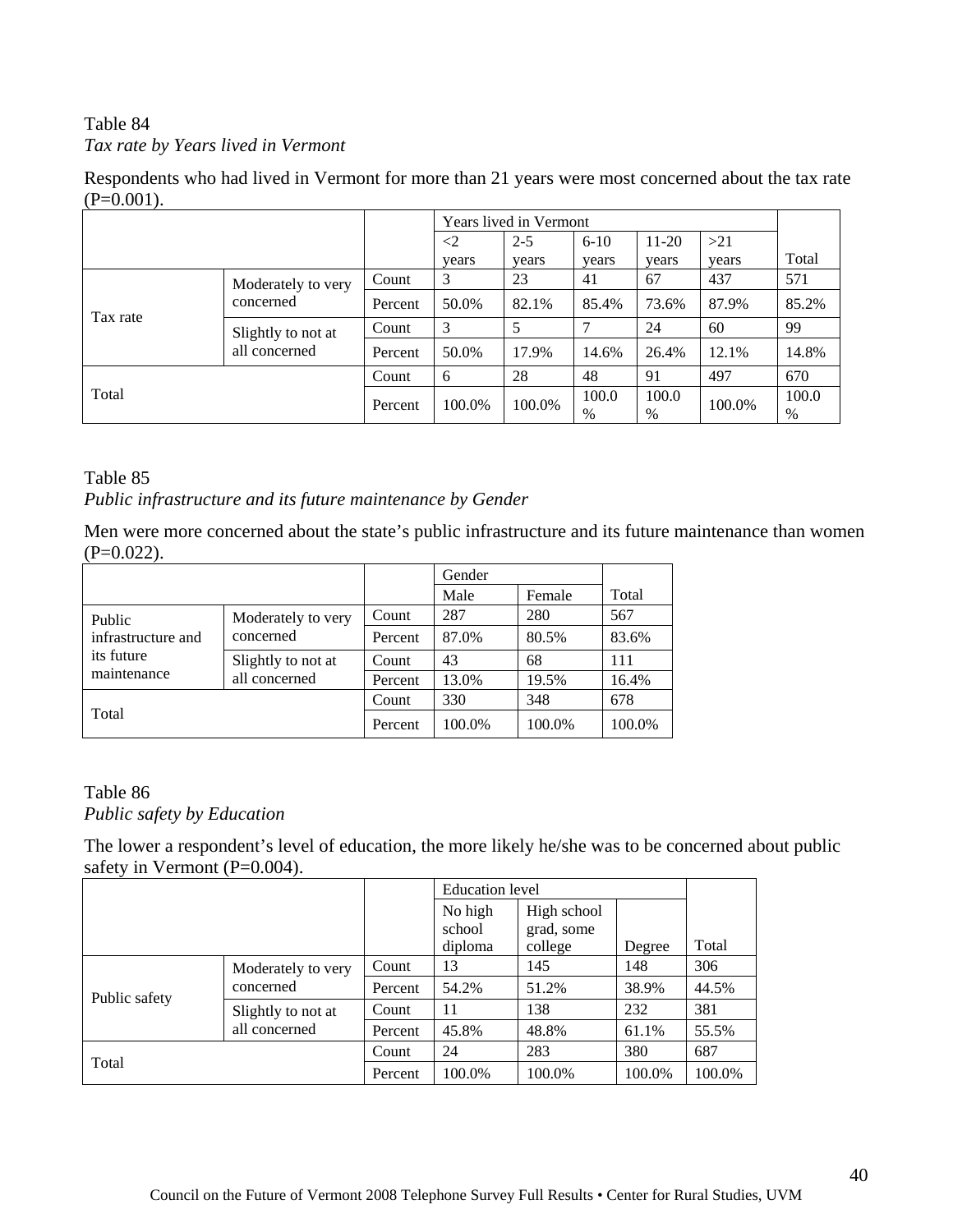# Table 87 *Public safety by Years lived in Vermont*

|                             | Generally, the longer a person had lived in Vermont, the more likely he/she was to be concerned about |
|-----------------------------|-------------------------------------------------------------------------------------------------------|
| public safety $(P=0.061)$ . |                                                                                                       |

|                                                                                         |       |         |                   | Years lived in Vermont |                   |                  |              |        |
|-----------------------------------------------------------------------------------------|-------|---------|-------------------|------------------------|-------------------|------------------|--------------|--------|
|                                                                                         |       |         | $\leq$ 2<br>years | $2 - 5$<br>years       | $6 - 10$<br>years | $11-20$<br>years | >21<br>years | Total  |
| Moderately to very<br>concerned<br>Public safety<br>Slightly to not at<br>all concerned | Count | 2       |                   | 16                     | 39                | 239              | 303          |        |
|                                                                                         |       | Percent | 33.3%             | 25.0%                  | 32.7%             | 42.4%            | 47.1%        | 44.4%  |
|                                                                                         |       | Count   | $\overline{4}$    | 21                     | 33                | 53               | 268          | 379    |
|                                                                                         |       | Percent | 66.7%             | 75.0%                  | 67.3%             | 57.6%            | 52.9%        | 55.6%  |
| Total                                                                                   |       | Count   | 6                 | 28                     | 49                | 92               | 507          | 682    |
|                                                                                         |       | Percent | 100.0%            | 100.0%                 | 100.0%            | 100.0%           | 100.0%       | 100.0% |

#### Table 88

*Maintenance of healthy downtowns and village centers by Gender*

Women were more concerned about the maintenance of healthy downtowns and village centers than men (P=0.001).

|                                                            |                                     |         | Gender |        |       |
|------------------------------------------------------------|-------------------------------------|---------|--------|--------|-------|
|                                                            |                                     |         | Male   | Female | Total |
|                                                            | Moderately to very                  | Count   | 171    | 227    | 398   |
| Maintenance of<br>healthy downtowns<br>and village centers | concerned                           | Percent | 52.1%  | 65.2%  | 58.9% |
|                                                            | Slightly to not at<br>all concerned | Count   | 157    | 121    | 278   |
|                                                            |                                     | Percent | 47.9%  | 34.8%  | 41.1% |
| Total                                                      | Count                               | 328     | 348    | 676    |       |
|                                                            | Percent                             | 100.0%  | 100.0% | 100.0% |       |

Table 89 *Maintenance of healthy downtowns and village centers by Years lived in Vermont*

Respondents who had lived in Vermont for 2-5 years and more than 21 years were less concerned about the maintenance of healthy downtowns and village centers than those who had lived in the state for less than 2 years and  $6-20$  years (P=0.045).

|                                                            |                                     |         | Years lived in Vermont |         |          |         |        |        |
|------------------------------------------------------------|-------------------------------------|---------|------------------------|---------|----------|---------|--------|--------|
|                                                            |                                     |         | $\leq$ 2               | $2 - 5$ | $6 - 10$ | $11-20$ | >21    |        |
|                                                            |                                     |         | years                  | years   | years    | years   | years  | Total  |
| Maintenance of<br>healthy downtowns<br>and village centers | Moderately to very                  | Count   | 4                      | 14      | 34       | 64      | 278    | 394    |
|                                                            | concerned                           | Percent | 66.7%                  | 51.9%   | 69.4%    | 70.3%   | 55.8%  | 58.7%  |
|                                                            | Slightly to not at<br>all concerned | Count   | $\overline{2}$         | 13      | 15       | 27      | 220    | 277    |
|                                                            |                                     | Percent | 33.3%                  | 48.1%   | 30.6%    | 29.7%   | 44.2%  | 41.3%  |
| Total                                                      |                                     | Count   | 6                      | 27      | 49       | 91      | 498    | 671    |
|                                                            |                                     | Percent | 100.0%                 | 100.0%  | 100.0%   | 100.0%  | 100.0% | 100.0% |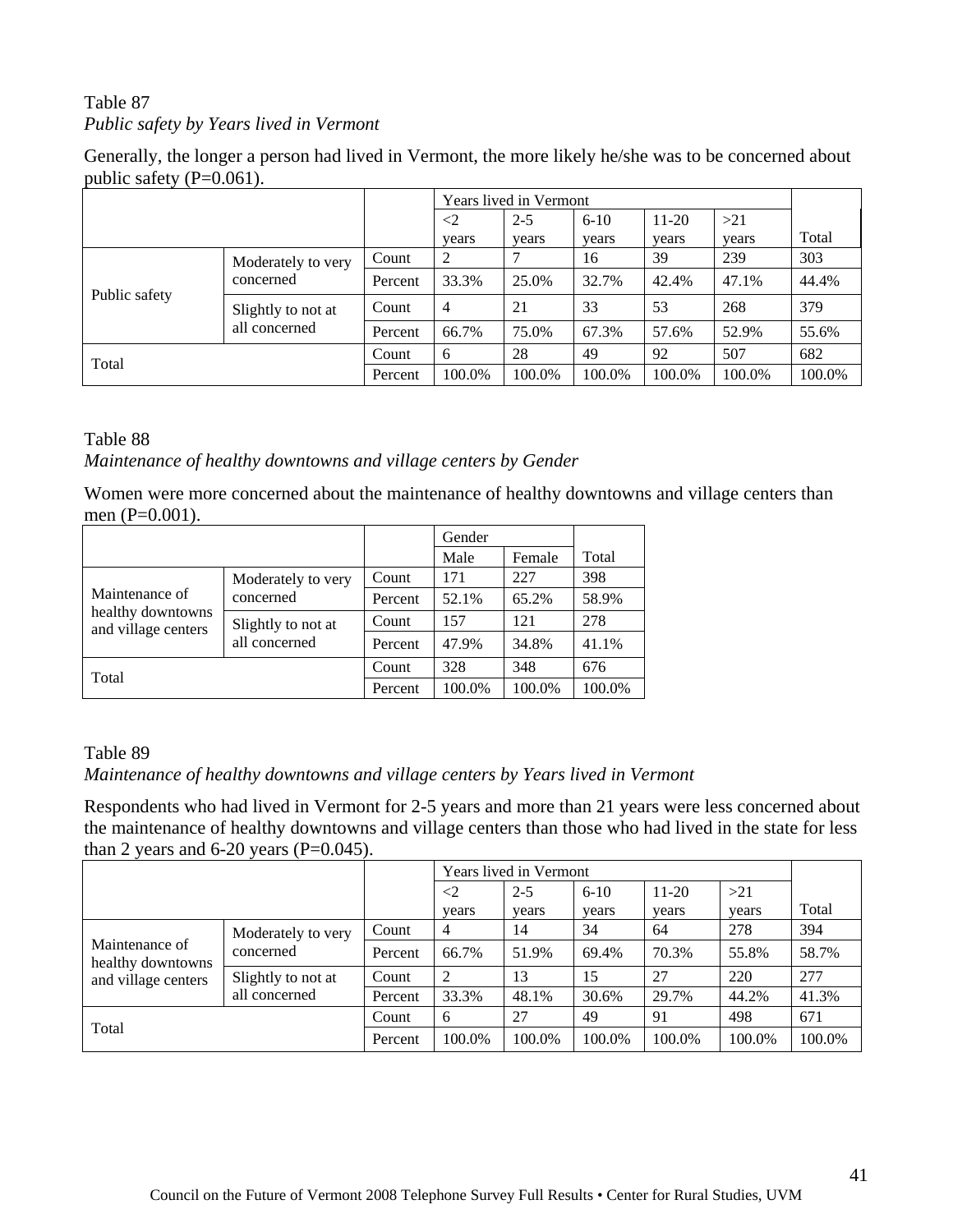# **Section III: Open-ended questions**

The survey included two open-response questions in which respondents were asked: *What do you see as the most important goal for Vermont in the next generation?* And *What would be the first step in achieving that goal?* These questions were asked near the end of the survey after the key survey themes had been introduced to respondents. Through analysis of the results, the responses were collapsed and grouped into general categories (see Tables 90 and 91).

"Open- response" refers to those questions that respondents were free to answer in any way they liked. These responses were categorized into several general themes that emerged from among all the answers received. For example, the response "*Attracting jobs that will keep young people in the state working*" was categorized under "Economy" broadly and subcategorized under "Jobs for Youth", whereas a response like "*Keeping young people in the state*" was categorized under "Youth Opportunities" because there was no specific mention of "jobs" in the statement.

Many responses included multiple goals. In these instances the respondent's first goal mentioned was utilized in the count. For example the statement; "*Energy, jobs, good, higher paying jobs*" was categorized under "Energy" because this was the primary response listed.

For the open-response question *What do you see as the most important goal for Vermont in the next generation?* responses were collapsed into the following general categories: affordability, economy, environment, energy, education and youth opportunity. The pie chart at right shows the percent of responses for each of these general categories and Table 90 provides a closer examination of some of the subcategories.



In Tables 90 and 91 "Frequency" refers to the actual number of respondents who indicated a particular topic. "Percent within Category" refers to the proportion of the response within each category. "Percent within all Responses" describes the proportion of each subcategory within the entire response set.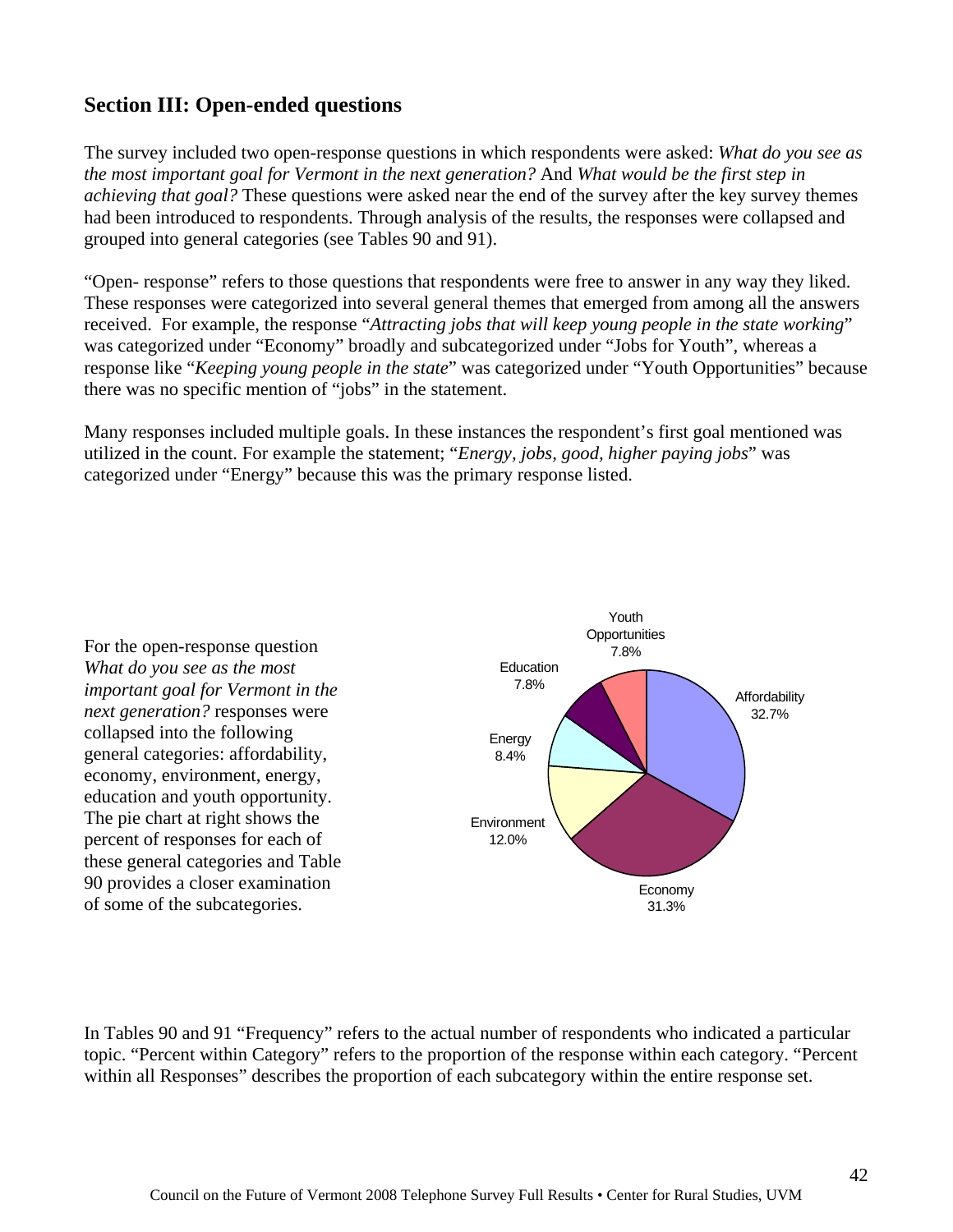| <b>Top Six Response Categories</b>                              | <b>Frequency</b> | <b>Percent within</b><br>Category | <b>Percent within all</b><br><b>Responses</b> |
|-----------------------------------------------------------------|------------------|-----------------------------------|-----------------------------------------------|
| <b>Total Affordability</b>                                      | 164              | 100.0                             | 32.7                                          |
| Affordable/Accessible Healthcare                                | 47               | 28.7                              | 9.4                                           |
| Lower/Change Taxes                                              | 31               | 18.9                              | 6.2                                           |
| Cost of Living                                                  | 30               | 18.3                              | 6.0                                           |
| Affordable/Accessible Education                                 | 27               | 16.5                              | 5.4                                           |
| Livable Wage                                                    | 15               | 9.1                               | 3.0                                           |
| Affordable Housing/Land                                         | 14               | 8.5                               | 2.8                                           |
|                                                                 |                  |                                   |                                               |
| <b>Total Economy</b>                                            | 157              | 100.0                             | 31.3                                          |
| <b>Attract Businesses and Jobs</b>                              | 80               | 51.0                              | 16.0                                          |
| Create Jobs for Youth<br>Be Business Friendly/Less Restrictions | 38<br>19         | 24.2<br>12.1                      | 7.6<br>3.8                                    |
| Green Economy/Industry                                          | 10               | 6.4                               | 2.0                                           |
| Economy/Stability                                               | 10               | 6.4                               | 2.0                                           |
|                                                                 |                  |                                   |                                               |
| <b>Total Environment</b>                                        | 60               | 100.0                             | 12.0                                          |
| Environment                                                     | 21               | 35.0                              | 4.2                                           |
| (Maintain) Rural Character                                      | 13               | 21.7                              | 2.6                                           |
| Smart Growth/Control Sprawl                                     | 11               | 18.3                              | 2.2                                           |
| Open Space/Recreation                                           | 6                | 10.0                              | 1.2                                           |
| <b>Reduce Pollution</b>                                         | 5                | 8.3                               | 1.0                                           |
| <b>Land Conservation</b>                                        | 4                | 6.7                               | 0.8                                           |
|                                                                 |                  |                                   |                                               |
| <b>Total Energy</b>                                             | 42               | 100.0                             | 8.4                                           |
| Develop Alternative/Renewable Energy                            | 29               | 69.0                              | 5.8                                           |
| Increase Efficiency/Lower Consumption                           | 6                | 14.3                              | 1.2                                           |
| Independence                                                    | 4                | 9.5                               | 0.8                                           |
| Energy                                                          | 3                | 7.1                               | 0.6                                           |
| <b>Total Education</b>                                          | 39               | 100.0                             | 7.8                                           |
| Increase the Quality of Education                               | 34               | 87.2                              | 6.8                                           |
| <b>Increase Education Funding</b>                               | 5                | 12.8                              | 1.0                                           |
| <b>Total Youth Opportunities*</b>                               | 39               | 100.0                             | 7.8                                           |
| Youth Opportunities                                             | 39               | 100.0                             | 7.8                                           |
| <b>Total for all Responses</b>                                  | 501              | 100.0                             | <b>100.0</b>                                  |

Table 90 *What do you see as the most important goal for Vermont in the next generation?* 

Source: Center for Rural Studies (http://crs.uvm.edu) 2008 Council on the Future of Vermont Telephone Survey (N=699)

*\*Youth Opportunities does not include job opportunities for youth as a response. This response is included under economy.* 

About a third (32.7%) of respondents specifically referred to topics of affordability as the most important goals for Vermont in the next generation. Among these, affordable healthcare ranked highest beating out lower/change taxes. Nearly an additional third (31.3%) of respondents listed topics relating to the economy as important goals for Vermont in the next generation. Among these, an increase in businesses and jobs ranked highest.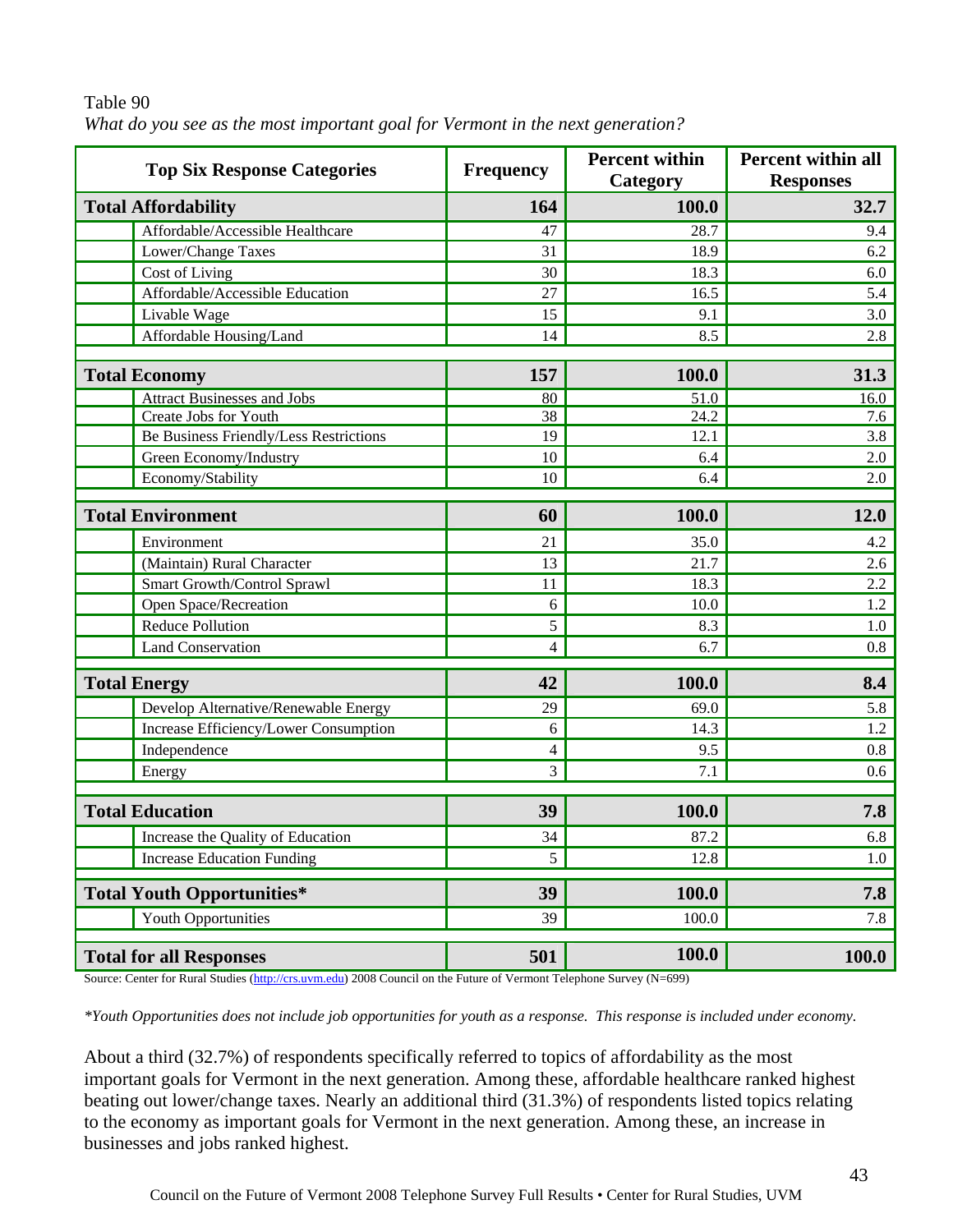| <b>Top Six Response Categories</b>                              | <b>Frequency</b> | <b>Percent within</b><br>Category | <b>Percent within all</b><br><b>Responses</b> |
|-----------------------------------------------------------------|------------------|-----------------------------------|-----------------------------------------------|
| <b>Total Business and Jobs</b>                                  | 128              | 100.0                             | 30.5                                          |
| Become more business friendly, remove<br>business constraints   | 85               | 66.4                              | 20.2                                          |
| Increase the number of well-paid jobs                           | 36               | 28.1                              | 8.6                                           |
| Increase small business opportunities                           | $\overline{7}$   | 5.5                               | 1.7                                           |
| <b>Total Governance and Citizen Involvement</b>                 | 118              | 100.0                             | 28.1                                          |
| Change State/Federal government                                 | 27               | 22.9                              | 6.4                                           |
| Increase community/citizen engagement                           | 27               | 22.9                              | 6.4                                           |
| Increase communication/engagement with<br>government engagement | 24               | 20.3                              | 5.7                                           |
| Increase public awareness of issues                             | 24               | 20.3                              | 5.7                                           |
| Force the government to act faster/do more                      | 16               | 13.6                              | 3.8                                           |
| <b>Total Education</b>                                          | 65               | 100.0                             | 15.5                                          |
| Increase educational options and quality                        | 32               | 49.2                              | 7.6                                           |
| Increase and change educational financing                       | 25               | 38.5                              | 6.0                                           |
| Increase educational financing for VT youth                     | 8                | 12.3                              | 1.9                                           |
|                                                                 |                  |                                   |                                               |
| <b>Total for Energy</b>                                         | 42               | 100.0                             | <b>10.0</b>                                   |
| Increase funding/sourcing for alternatives and<br>efficiency    | 42               | 100.0                             | 10.0                                          |
|                                                                 |                  |                                   |                                               |
| <b>Total Cost of Living</b>                                     | 35               | 100.0                             | 8.3                                           |
| Change/decrease the tax structure/rate                          | 35               | 100.0                             | 8.3                                           |
| <b>Total Healthcare</b>                                         | 32               | 100.0                             | 7.6                                           |
| Increase healthcare options/availability                        | 22               | 68.8                              | 5.2                                           |
| Make healthcare affordable                                      | 5                | 15.6                              | 1.2                                           |
| Increase competition                                            | 5                | 15.6                              | 1.2                                           |
| <b>Total for all Responses</b>                                  | 420              | 100.0                             | <b>100.0</b>                                  |

#### Table 91 What *would be the first step in achieving that goal?*

Source: Center for Rural Studies (http://crs.uvm.edu) 2008 Council on the Future of Vermont Telephone Survey (N=699)

Although most of the top six categories in Table 91 reflect the previously identified goals in Table 90, of interest is the emphasis placed upon governance and citizen involvement. Nearly 30 percent (28.1%) of respondents identified some form of increased civic action as a next step for addressing their most important goal for Vermont in the next generation.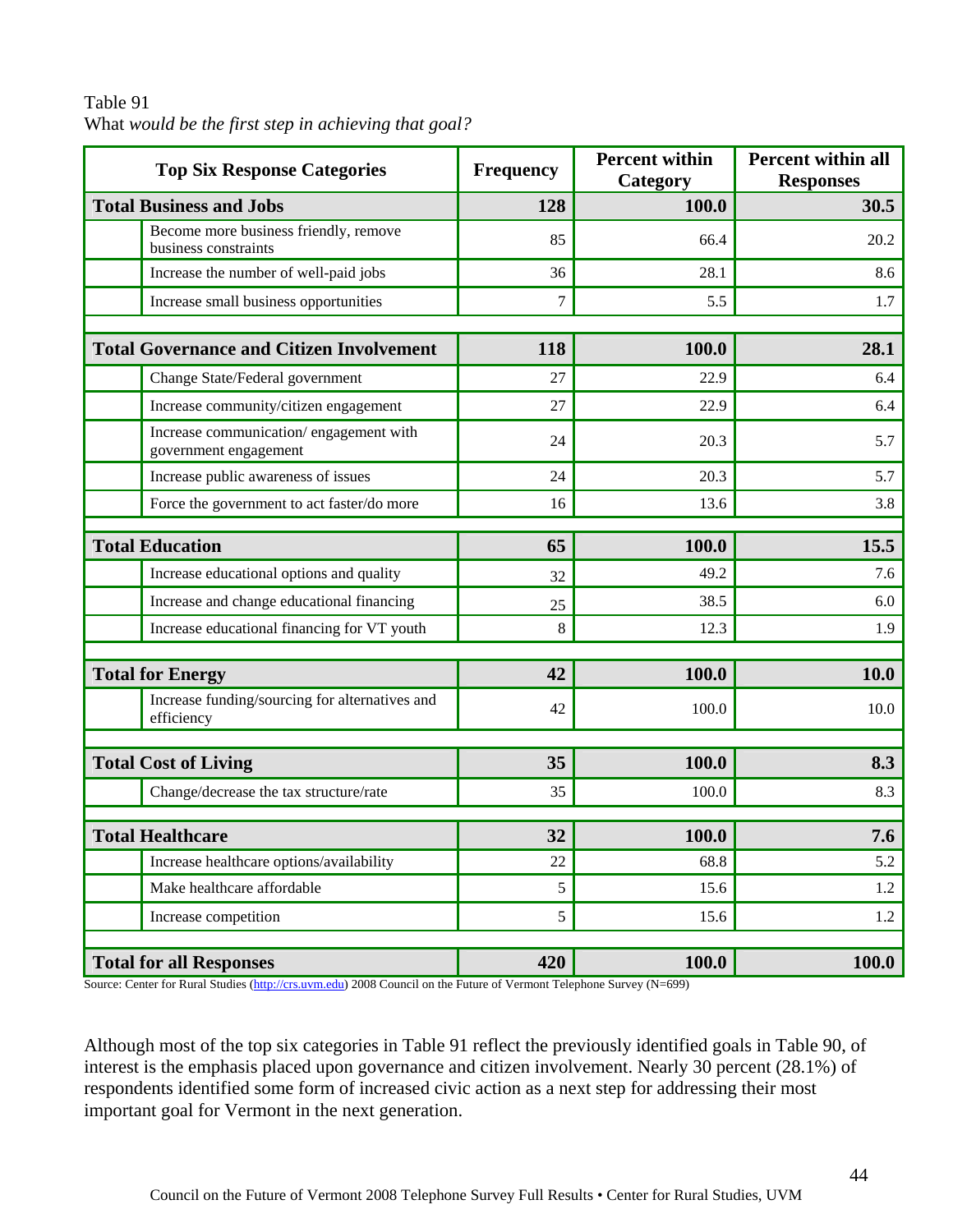# **Conclusion**

This Council on the Future of Vermont survey gives a glimpse into the hearts and minds of Vermonters. When combined with the public forums, discussions with specific stakeholders and online survey and dialogues, it will allow the Council to describe a broad picture of the values and challenges that Vermonters share as well as document future priorities.

The three most significant values that emerged from the Council on the Future of Vermont survey are 1) independence, 2) community ties and 3) working landscape. Vermont residents are connected at a very intimate level with their environment and the heritage that exists in the state. It is clear from the closedended questions, as well as the more flexible open-ended that these three values are found across demographic lines – to repeat, Vermont residents of all types respond that their independence, their communities and the working landscape are of great importance to them.

For three decades, the Center for Rural Studies has conducted the annual Vermonter Poll, a statewide telephone public opinion poll. Through its survey work, the Center has seen how economic, social, political and environmental trends are reflected in the population's goals and values. The fact that respondents to the Council on the Future of Vermont survey placed the most value on the state's working landscape and heritage confirm patterns observed by the Center for Rural Studies research over the years. For example, respondents to the 2006 Vermont Land Trust Conservation Survey ranked having working farms as first in importance from a list of specific indicators. Similarly, in the 2007 Vermonter Poll, almost all respondents (96.2 percent) agreed with the statement "Developing agriculture that is both profitable and environmentally friendly is a priority in Vermont."

Vermonters have long perceived themselves as independent and community minded. These values are reflected in the survey work of the Council for the Future of Vermont and parallel the more focused concerns depicted on the Vermonter polls. These values are reflected in action as well. Consider the following selected statistics: we are a state with almost 80,000 reported small businesses/ economic activities, $4 \text{ more than } 6,000 \text{ operating farms}, 5 \text{ natural resource oriented endeavors include } 30,500$ woodlot managers<sup>6</sup> and a significant gardening culture.<sup>7</sup> In terms of community action we have an adult population where more than half acknowledge active community service.<sup>8</sup> These data suggest that, in action, Vermonters practice a variety of activities reflecting self-sufficiency and thus, the value of independence.

And yet we are reminded that this independence and self-sufficiency is constrained by the size of our place. Vermont is a very small state with just over 620,000 inhabitants in 2007<sup>9</sup> and is ranked 49<sup>th</sup> of 50, a small city by national standards.<sup>10</sup> Vermont is small in physical size as well (a "place" of less than

<sup>5</sup> http://crs.uvm.edu/agriculture/2005aghandbook.pdf

 $\overline{a}$ <sup>4</sup> U.S. Census Bureau 2005 Statistics of U.S. Businesses and 2005 Nonemployee Statistics. This estimate is obtained by adding the 19,140 establishments employing fewer than 100 to the non-paid employee businesses (59,806) reported by Census for 2005. The non-paid employee category is often enterprise specific, e.g. there may be several businesses per respondent, typically self-employed individual operating very small unincorporated businesses. In 2005, U.S. Census reports that 86% of small business establishments (fewer than 100 employees) employed 26% of Vermont's paid employees (Census Bureau 2005 Statistics of U.S. Business, released in 2006).

<sup>6</sup> personal correspondence, Thom McEvoy, UVM Forest Resources Specialist

National Gardening Association, 2005

<sup>8</sup> Center for Rural Studies Vermonter Polls

<sup>&</sup>lt;sup>9</sup> U.S. Census Bureau, Population Estimates 2007, Washington, D.C. released., June, 2007

<sup>&</sup>lt;sup>10</sup> U.S. Census Bureau 2007 County and City Data Book 2007,  $14<sup>th</sup>$  edition, Washington DC 2007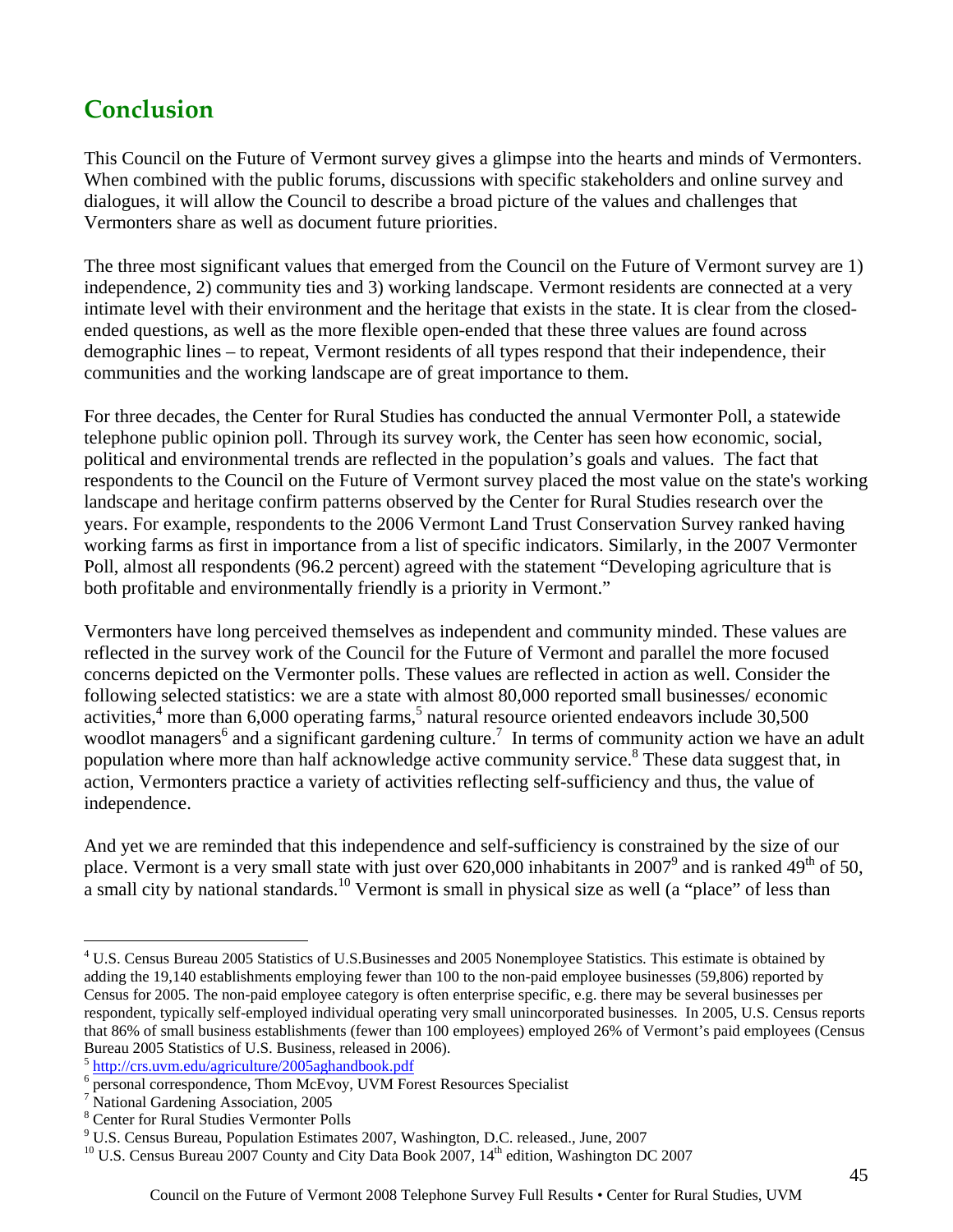10,000 rock ribbed, square miles,  $45<sup>th</sup>$  of 50 states<sup>11</sup>). Here too, action compensates for size. Our citizenry routinely self-govern and vote in numbers which rank us among the highest performing populations of all the states. Local community participation is the venue of preference for both action and local allegiance. The 246 towns and cities each self-govern, mirroring national processes with judicial (Board of Civil Authority), legislative (town meeting) and administrative (selectboard and mayor or town managers) branches, complimented, in most places, by planning commissions and natural resource committees. The primacy of place – an allegiance to town of residence – is reflected in the value placed on community by Council on the Future study participants.

This Council on the Future of Vermont survey shows that Vermonters place a great deal of value on the working landscape, independence and community. However, these respondents are clearly aware of a number of forces that lie beyond local control. The results from this survey seem to reflect looming external factors include climate change and the price and availability of critical resources. Affordability and economy together made up nearly 60 percent of the responses to the open-ended questions in the telephone poll. It also seems that the very values that respondents hold may be the source of the challenges they see in the future.

These challenges (affordability and economy) have been identified by respondents in Vermonter Poll results over the past decade. Each year, one of the questions on the Vermonter Poll is "What do you feel is the most important problem facing Vermont in the coming decade?" Table 19 also shows that in 2008, the economy, healthcare, employment, taxes and affordability were the top five issues.

| <b>Rank</b>             | 2004                                | 2005                                | 2006                                | 2007           | 2008          |
|-------------------------|-------------------------------------|-------------------------------------|-------------------------------------|----------------|---------------|
|                         | Jobs                                | Health care                         | Health care                         | Health care    | Economy       |
| $\overline{2}$          | Health care                         | Jobs                                | Jobs                                | Jobs           | Heath care    |
| 3                       | Environment                         | Development/<br>sprawl              | Government/<br>politics             | General taxes  | Jobs          |
| $\overline{\mathbf{4}}$ | Economy/<br>economic<br>development | Taxes                               | Economy/<br>economic<br>development | Property taxes | Taxes         |
| 5                       | Development/<br>sprawl              | Economy/<br>economic<br>development | Development/<br>sprawl              | Education      | Affordability |

#### *Top five most important problems facing Vermont in the coming decade, 2004-2008*

Source: Center for Rural Studies (http://crs.uvm.edu)

Table 19

The concern for affordability and the economy reflected by two thirds of the Council on the Future of Vermont poll respondents reflects a trend identified by demographers and economists who point to the most dramatic demographic change afoot in Vermont as those changes in the so-called "dependent population" – those too young and too old to be considered a part of the active labor force. Current trends will lead us, by 2030, to a situation with a quarter of our population over age of  $65$ ,<sup>12</sup> challenging health care, transportation, housing and, critically, capacity to contribute to the tax base. Close behind Vermont's graying population is a "shadow" trend, namely a marked decline of young people in both the

<sup>&</sup>lt;sup>11</sup> U.S. Census Bureau 2007 County and City Data Book 2007, 14<sup>th</sup> edition, Washington DC 2007

<sup>&</sup>lt;sup>12</sup> U.S. Census, Interim State Population Projections by Selected Age Groups: April 1, 2000 to July 1, 2030.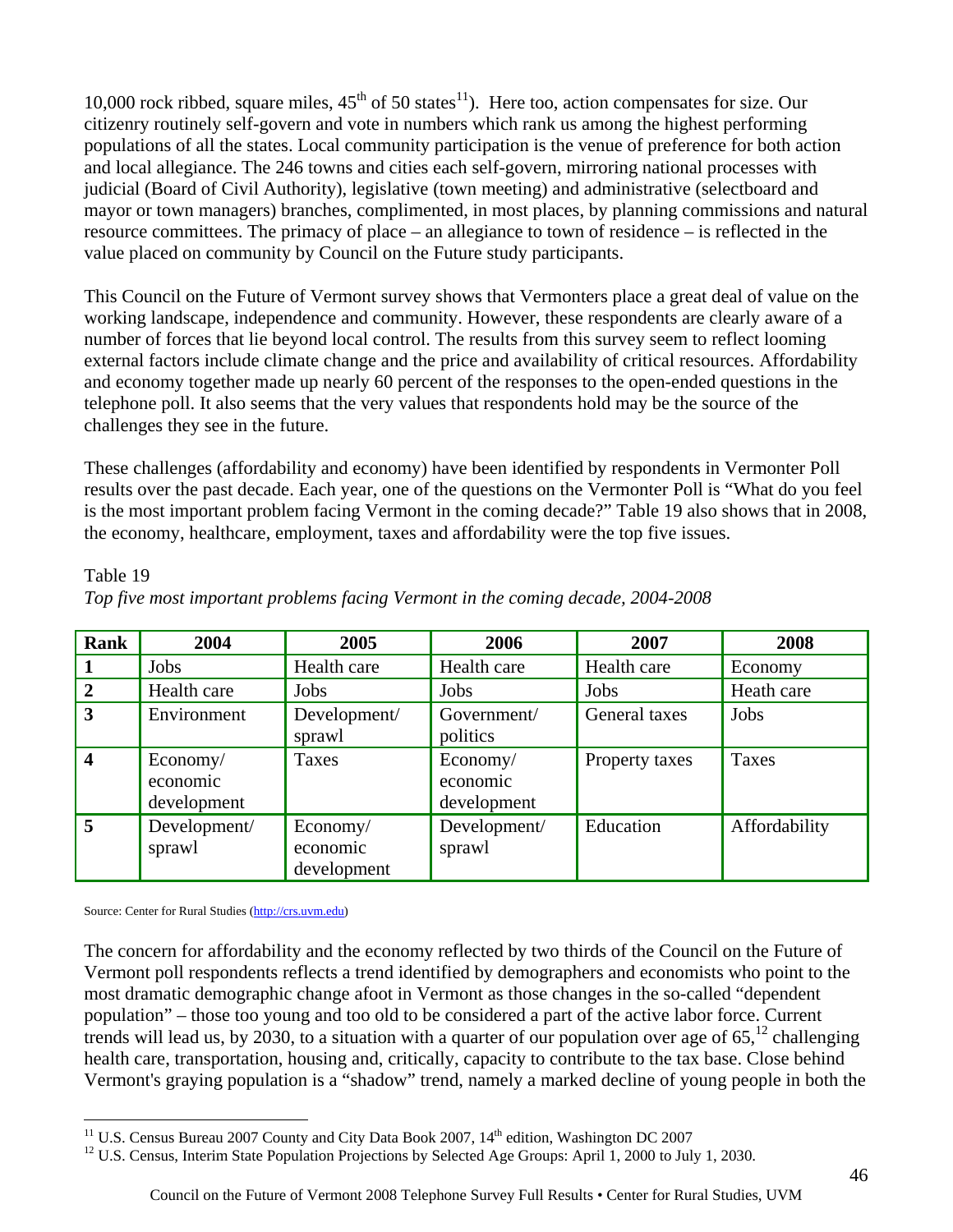proportion of our population and in absolute numbers. It would appear that this message has resonated with participants in the Council on the Future of Vermont and is reflected in concerns for affordability, as well as employment opportunities.

Demographic trends have significant ramifications for all services, especially health care, issues of infrastructure such as transportation and housing, and audiences for both formal and informal education. Although the younger age cohort (those under 18) will grow over time in absolute numbers by 2030, there will be 15,000 fewer under 18 in 2010 than in 2000; a loss of just over 10 percent. These trends portend significant changes in the coming decade. By 2030, for example the median age of Vermonters  $(44)$  is expected to exceed the national median age by some 5 years.<sup>13</sup> Consensus regarding the full implications of these demographic changes has not been found yet across the state. Debate has focused, for example, on the implications for housing, health costs, transportation and the quality, availability and quantity of work for youth as well as elders.<sup>14</sup> While respondents to the Council for the Future of Vermont survey were not overly concerned with population growth and dynamics, they identified youth activities, job opportunities and retention of youth as a great concern for the future.

In terms of those economic issues best measured by income or wages, a persistent concern for Vermonters has been income levels. Household income level in Vermont has traditionally trailed U.S. and regional averages. This gap has steadily closed over the decades, moving Vermont from one of the very poorest rural states toward the middle.15 To a degree, a legacy of isolation and frugality ("the use it up, wear it out" mentality) underpins our celebration of independence and self-sufficiency. Baring major national economic collapse, incomes are anticipated to continue a slow but steady increase here.<sup>16</sup> Of great concern, however, are the large number of households with incomes under \$35,000 and especially those headed by elders<sup>17</sup>. Declining household size is expected to level off at approximately 2.3 inhabitants, small compared to other states and with implications for both housing and transportation.<sup>18</sup>

In addition to demographic shifts and the slow growth of household income, yet another force in Vermont may help us to understand respondents marked concern for affordability and its counterpart, economic opportunity. As the state has grown, so too has the population spread evenly throughout our cherished 246 towns and cities. The communities of the Lake Champlain basin have witnessed the most dramatic growth, but this has been followed in the Connecticut River Valley, central Vermont and Rutland County. In similar fashion, southern Vermont, anchored east by Brattleboro and west by Bennington, has grown slowly but surely. Between 1960 and 2000 it was rare to have more than a dozen  $(5%)$  of our 246 towns experience actual decline<sup>19</sup>. The urban areas have been stable (occasional small declines), with growth most dramatic in the towns adjacent to urban population hubs.<sup>20</sup> However, as Vermont's population continues to disperse geographically, commuting has increased between both towns and counties and Vermonters are spending more time driving to and from work. More than 3 in 4

 $\overline{a}$ 

<sup>&</sup>lt;sup>13</sup> 2007 VTrans, Long Term Business Plan, Working Paper 4.

<sup>&</sup>lt;sup>14</sup> See for example, Vermont Housing Finance Agency, "Housing and the Needs of Vermont's Aging Population, Summer, 2007; Wolf, Art and Richard Heaps, Northern Economic Consulting, http://www.vteconomy.com/index.html); "Between a Rock and a Hard Place: Housing and Wages in Vermont; 2007, VTrans, Long Term Business Plan, Working Paper 4; or The Vermont Economy Newsletter, "Is Vermont's Labor Force Already Shrinking?" Oct. 2007, Vol. 17, No. 10. among many other sources.

<sup>&</sup>lt;sup>15</sup> U.S. Census Bureau, County and City Data Book, selected editions, Washington DC.

<sup>&</sup>lt;sup>16</sup> New England Economic Partnership, November 2006: Vermont Economic Outlook.

<sup>&</sup>lt;sup>17</sup> Vermont Housing Finance Agency, "Housing and the Needs of Vermont's Aging Population", Summer, 2007

<sup>&</sup>lt;sup>18</sup> 2007 Vtrans, Long Term Business Plan, Working Paper 4

<sup>&</sup>lt;sup>19</sup> U.S. Census of the Population, 2000. (compiled by the CRS, 2007).

 $20$  Ibid.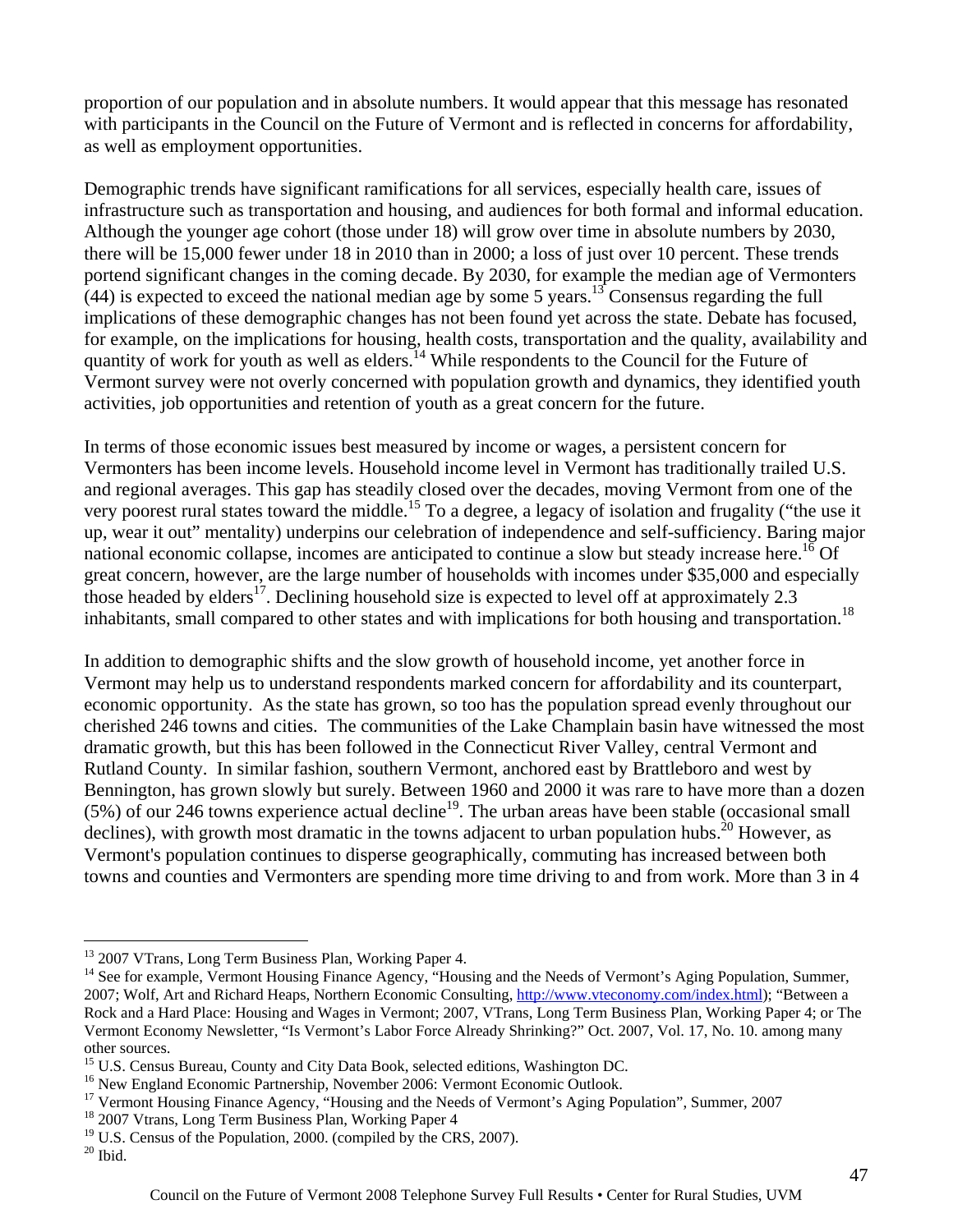Vermont towns have a net export of day workers in recent decades, a pattern likely to fall in the face of rising fuel prices. $21$ 

Polling results reflecting Vermonters' concerns for affordability and economic opportunity may be in direct response to the current fuel situation and to the trend of residents moving into that cherished landscape which Vermonters value for its own sake. The expression of concern from an active citizenry around the cost of services, of transportation or of energy reflect the strong ties to communities of residence, a pride in living here and a valued working landscape in a time when outside forces are putting pressure on their preferred way of life.

The summary and complete results of this survey, as well as the notes from public forums, are available online at the Council on the Future of Vermont's website: www.futureofvermont.org.

1

<sup>&</sup>lt;sup>21</sup> 2007 Vtrans, Long Term Business Plan, Working Paper 4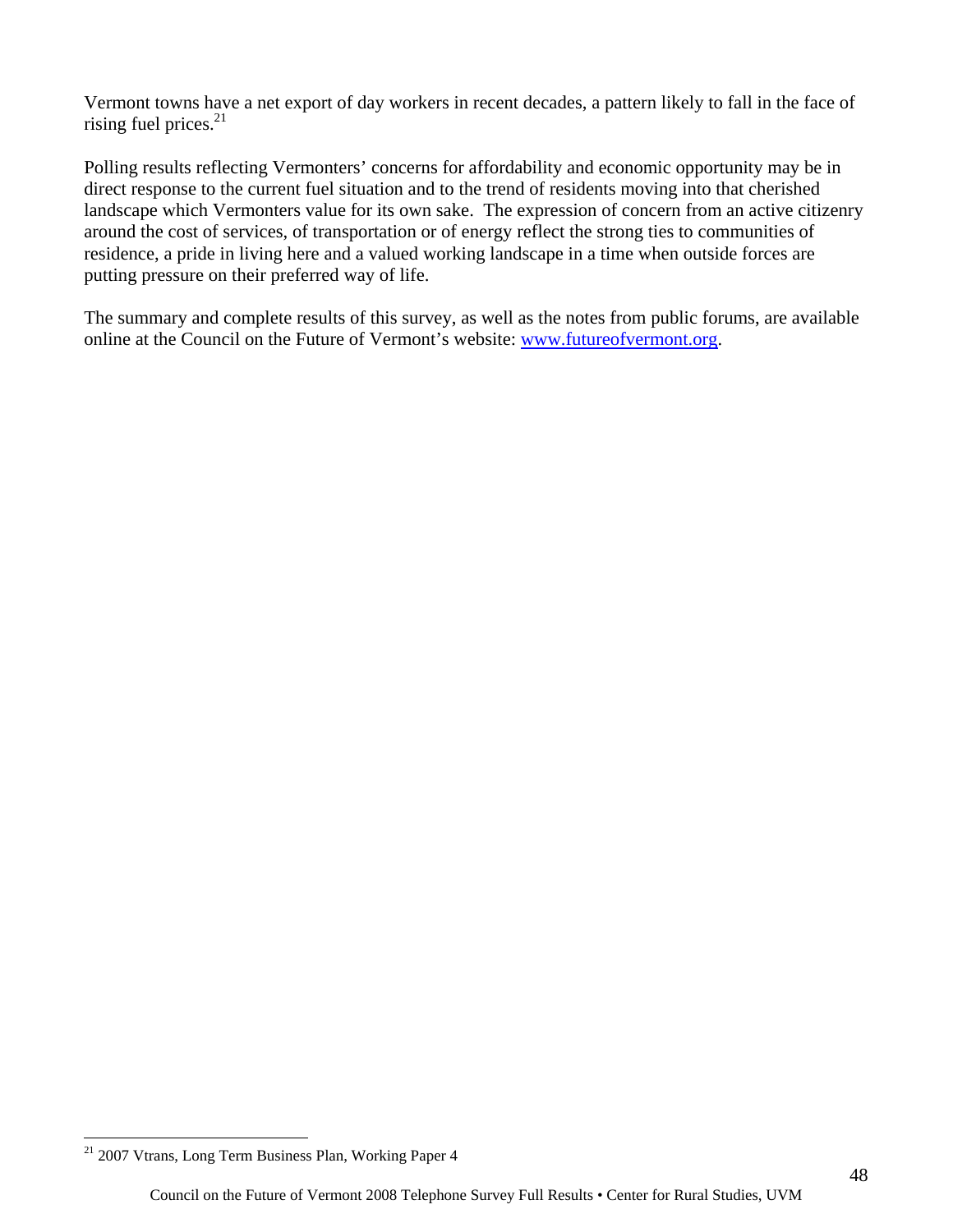# **Appendix 1: Full Telephone Survey**

Hello, my name is and I'm calling from the Center for Rural Studies at the University of Vermont on behalf of the Council on the Future of Vermont. The council is hosting conversations across the state to ask Vermonters about challenges and opportunities for the coming generation and the values Vermonters share.

Your household was randomly selected for our research study. The survey will take 10-12 minutes and your participation is completely voluntary. Do you have time to answer some questions?

 [IF NO] Is there a better time to call you back? [RECORD DATE/TIME] [IF NO TO CALLBACK] Thank you for your time. Goodbye.

[IF YES] Are you a Vermont resident 18 YEARS OLD or OLDER?

[IF NO] Is there a person home who is 18 years old and a Vermont resident?

Q: q1 \*\*\*\*\*\*\*\*\*\*\*\*\*\*\*\*\*\*\*\*

Thank you for agreeing to participate! All of your answers will remain strictly confidential.

First, have you attended a Conversation on the Future of Vermont forum?

1.Yes 2.No 3.Don't Know [DO NOT READ] 4.Refused [DO NOT READ]

Q: q2 \*\*\*\*\*\*\*\*\*\*\*\*\*\*\*\*\*\*\*\*

The next questions mention some of the values that Vermonters have identified at the forums and ask you to state your level of agreement with these values.

Please state your level of agreement, from strongly agree to strongly disagree, with the following statements:

I value Vermont's spirit of independence. [READ FOR CLARIFICATION, IF NEEDED: For example, Vermont's history of political and cultural events and decisions.]

1.Strongly Agree 2.Agree 3.Neutral 4.Disagree 5.Strongly Disagree 6.Don't know [DO NOT READ] 7.Refused [DO NOT READ]

Q: q3 \*\*\*\*\*\*\*\*\*\*\*\*\*\*\*\*\*\*\*\* I am proud of being from or living in Vermont.

1.Strongly Agree 2.Agree 3.Neutral 4.Disagree 5.Strongly Disagree 6.Don't know [DO NOT READ] 7.Refused [DO NOT READ]

Q: q4 \*\*\*\*\*\*\*\*\*\*\*\*\*\*\*\*\*\*\*\* I trust my neighbors.

1.Strongly Agree 2.Agree 3.Neutral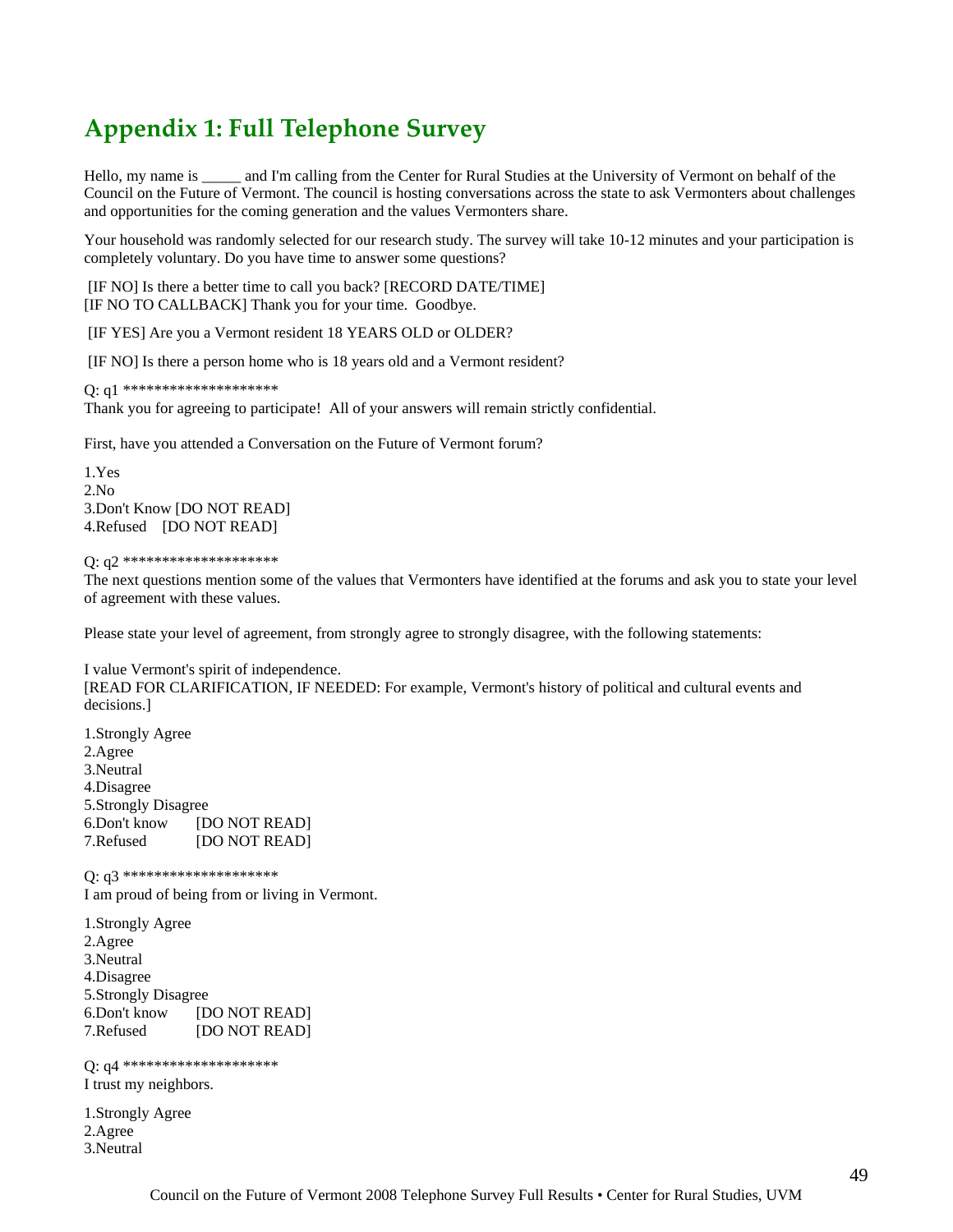4.Disagree 5.Strongly Disagree 6.Don't know [DO NOT READ] 7.Refused [DO NOT READ]

Q: q5 \*\*\*\*\*\*\*\*\*\*\*\*\*\*\*\*\*\*\*\* I value the privacy that I get in Vermont.

1.Strongly Agree 2.Agree 3.Neutral 4.Disagree 5.Strongly Disagree 6.Don't know [DO NOT READ] 7.Refused [DO NOT READ]

Q: q6 \*\*\*\*\*\*\*\*\*\*\*\*\*\*\*\*\*\*\*\*

I am tolerant of diverse lifestyles in Vermont.

1.Strongly Agree 2.Agree 3.Neutral 4.Disagree 5.Strongly Disagree 6.Don't know [DO NOT READ] 7.Refused [DO NOT READ]

Q: q7 \*\*\*\*\*\*\*\*\*\*\*\*\*\*\*\*\*\*\*\*

I believe there is a strong sense of community where I live.

1.Strongly Agree 2.Agree 3.Neutral 4.Disagree 5.Strongly Disagree 6.Don't know [DO NOT READ] 7.Refused [DO NOT READ]

Q: q8 \*\*\*\*\*\*\*\*\*\*\*\*\*\*\*\*\*\*\*\*

I believe that that Vermont's creative communities are valuable to the state. [READ FOR CLARIFICATION, IF NEEDED: For example, artists, writers, musicians, artisans, craftspeople, etc.]

1.Strongly Agree 2.Agree 3.Neutral 4.Disagree 5.Strongly Disagree 6.Don't know [DO NOT READ] 7.Refused [DO NOT READ]

Q: q9 \*\*\*\*\*\*\*\*\*\*\*\*\*\*\*\*\*\*\*\*

I value the working landscape and its heritage.

1.Strongly Agree 2.Agree 3.Neutral 4.Disagree 5.Strongly Disagree 6.Don't know [DO NOT READ] 7.Refused [DO NOT READ]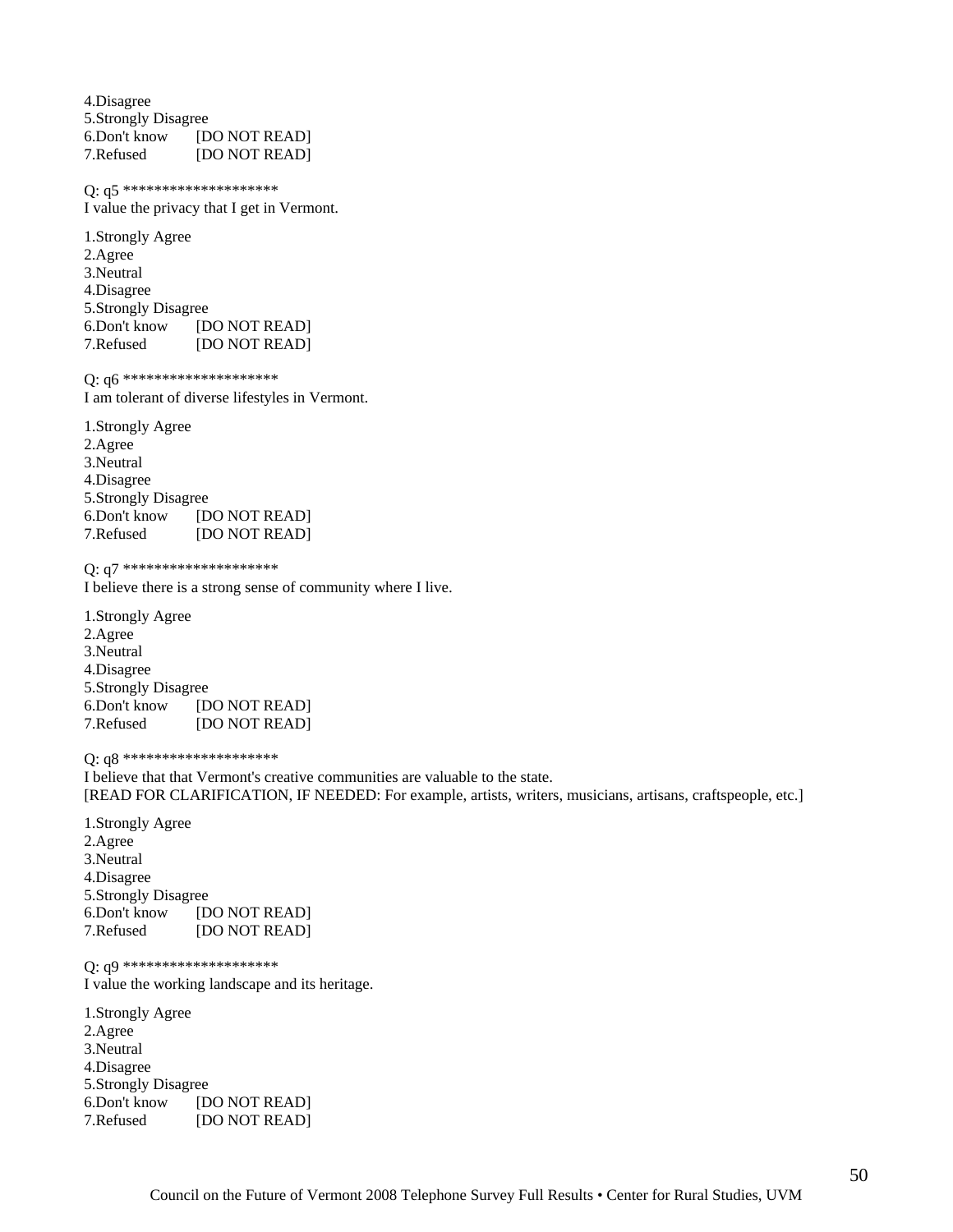Q: q10 \*\*\*\*\*\*\*\*\*\*\*\*\*\*\*\*\*\*\*\* I value the participatory government in Vermont.

1.Strongly Agree 2.Agree 3.Neutral 4.Disagree 5.Strongly Disagree 6.Don't know [DO NOT READ] 7.Refused [DO NOT READ]

Q: q11 \*\*\*\*\*\*\*\*\*\*\*\*\*\*\*\*\*\*\*\*

I value the accessibility of government in Vermont.

1.Strongly Agree 2.Agree 3.Neutral 4.Disagree 5.Strongly Disagree 6.Don't know [DO NOT READ] 7.Refused [DO NOT READ]

Q: q12 \*\*\*\*\*\*\*\*\*\*\*\*\*\*\*\*\*\*\*\*

I value the small size and scale of the state.

1.Strongly Agree 2.Agree 3.Neutral 4.Disagree 5.Strongly Disagree 6.Don't know [DO NOT READ] 7.Refused [DO NOT READ]

Q: q13 \*\*\*\*\*\*\*\*\*\*\*\*\*\*\*\*\*\*\*\*

I believe that private property rights are well respected in Vermont.

1.Strongly Agree 2.Agree 3.Neutral 4.Disagree 5.Strongly Disagree 6.Don't know [DO NOT READ] 7.Refused [DO NOT READ]

Q: q14 \*\*\*\*\*\*\*\*\*\*\*\*\*\*\*\*\*\*\*\*\*\*\*\*\*\*\*\*\*\*\*

During our conversations around the state, Vermonters have identified many challenges that they believe the state will face in the next generation. The following questions mention some of these potential challenges and ask you to state your level of concern about them.

Please state your level of concern, from very concerned to not at all concerned, about the following challenges for Vermont:

A shortage of affordable housing?

1.Very concerned 2.Moderately concerned 3.Slightly concerned 4.Not at all concerned 5.Don't know [DO NOT READ] 6.Refused [DO NOT READ]

Q: q15 \*\*\*\*\*\*\*\*\*\*\*\*\*\*\*\*\*\*\*\*\*\*\*\*\*\*\*\*\*\*\*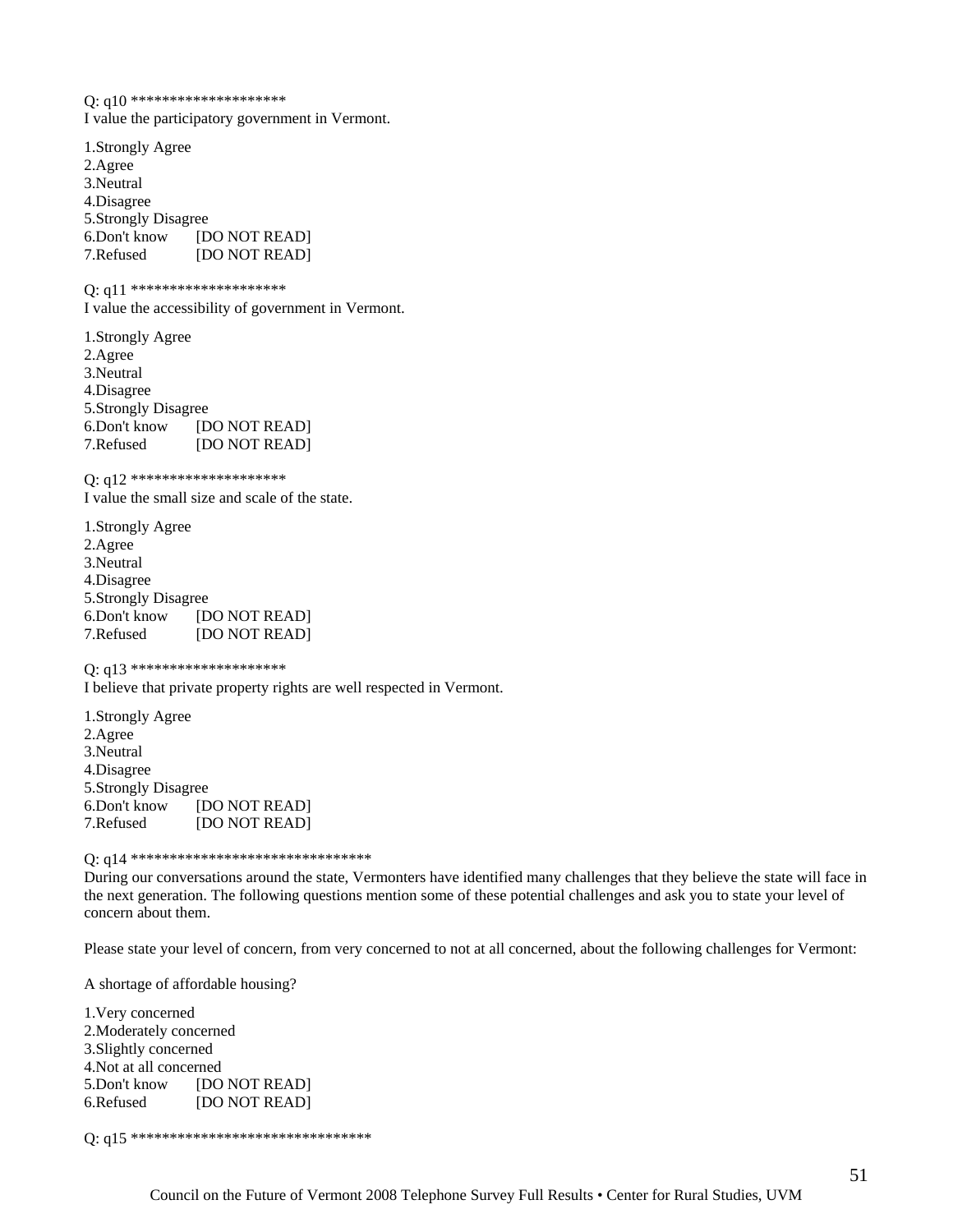#### [READ ONLY IF NEEDED FOR PROMPT]

State your level of concern, from very concerned to not at all concerned, about:

A shortage of appropriate housing.

1.Very concerned 2.Moderately concerned 3.Slightly concerned 4.Not at all concerned 5.Don't know [DO NOT READ] 6.Refused [DO NOT READ]

Q: q16 \*\*\*\*\*\*\*\*\*\*\*\*\*\*\*\*\*\*\*\*\*\*\*\*\*\*\*\*\*\*\* [READ ONLY IF NEEDED FOR PROMPT] State your level of concern, from very concerned to not at all concerned, about:

The accessibility of health care.

1.Very concerned 2.Moderately concerned 3.Slightly concerned 4.Not at all concerned 5.Don't know [DO NOT READ] 6.Refused [DO NOT READ]

Q: q17 \*\*\*\*\*\*\*\*\*\*\*\*\*\*\*\*\*\*\*\*\*\*\*\*\*\*\*\*\*\*\*

[READ ONLY IF NEEDED FOR PROMPT] State your level of concern, from very concerned to not at all concerned, about:

The quality of health care.

1.Very concerned 2.Moderately concerned 3.Slightly concerned 4.Not at all concerned 5.Don't know [DO NOT READ] 6.Refused [DO NOT READ]

Q: q18 \*\*\*\*\*\*\*\*\*\*\*\*\*\*\*\*\*\*\*\*\*\*\*\*\*\*\*\*\*\*\*

[READ ONLY IF NEEDED FOR PROMPT] State your level of concern, from very concerned to not at all concerned, about:

The rate of business development in Vermont.

| 1. Very concerned       |               |  |  |  |  |
|-------------------------|---------------|--|--|--|--|
| 2. Moderately concerned |               |  |  |  |  |
| 3. Slightly concerned   |               |  |  |  |  |
| 4. Not at all concerned |               |  |  |  |  |
| 5.Don't know            | [DO NOT READ] |  |  |  |  |
| 6.Refused               | [DO NOT READ] |  |  |  |  |

Q: q19 \*\*\*\*\*\*\*\*\*\*\*\*\*\*\*\*\*\*\*\*\*\*\*\*\*\*\*\*\*\*\*

#### [READ ONLY IF NEEDED FOR PROMPT] State your level of concern, from very concerned to not at all concerned, about:

The development of an adequate workforce for the future.

1.Very concerned 2.Moderately concerned 3.Slightly concerned 4.Not at all concerned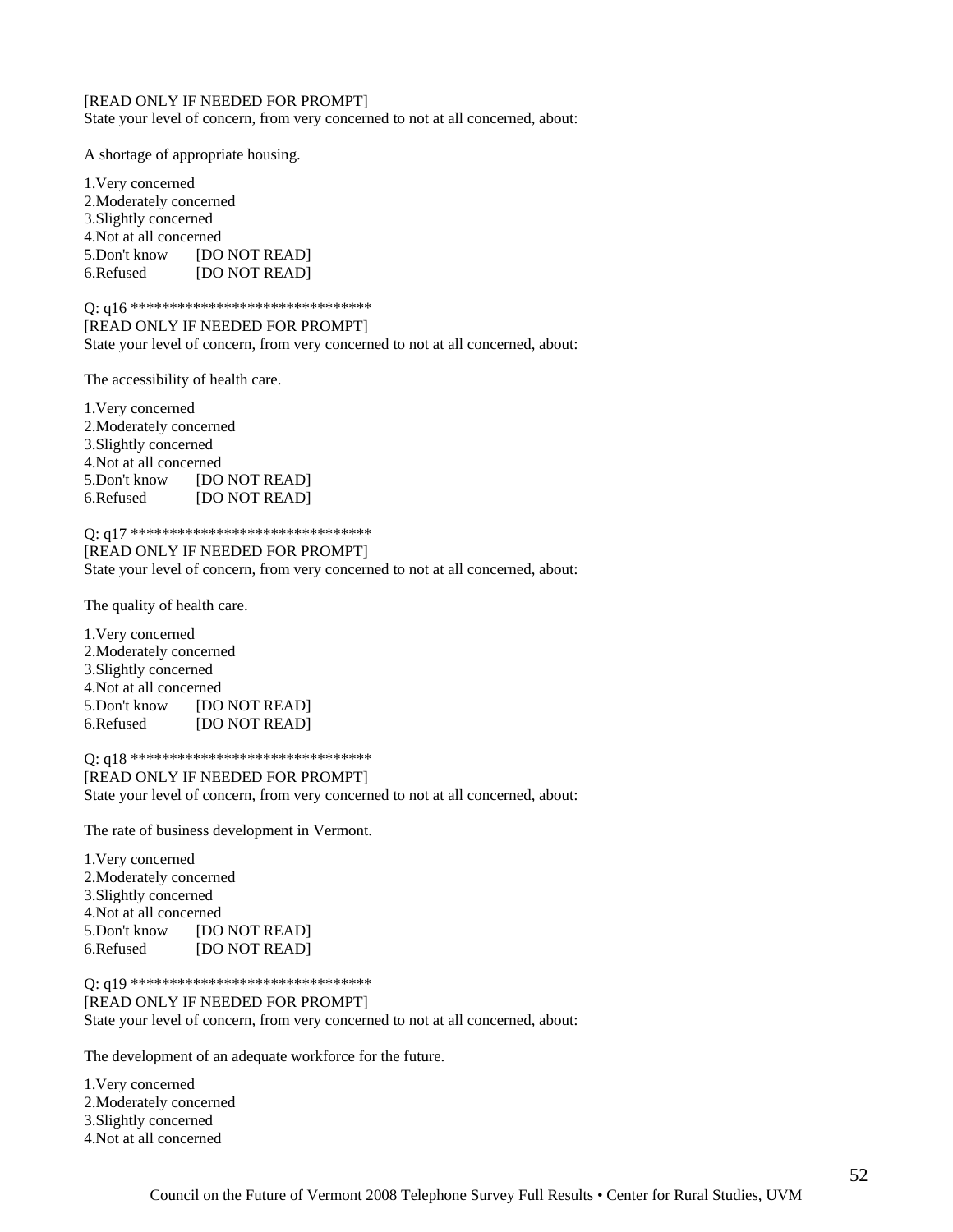5.Don't know [DO NOT READ] 6.Refused [DO NOT READ]

#### Q: q20 \*\*\*\*\*\*\*\*\*\*\*\*\*\*\*\*\*\*\*\*\*\*\*\*\*\*\*\*\*\*\*

[READ ONLY IF NEEDED FOR PROMPT] State your level of concern, from very concerned to not at all concerned, about:

The increasing costs of living, such as transportation, heating and electricity.

1.Very concerned 2.Moderately concerned 3.Slightly concerned 4.Not at all concerned 5.Don't know [DO NOT READ] 6.Refused [DO NOT READ]

Q: q21 \*\*\*\*\*\*\*\*\*\*\*\*\*\*\*\*\*\*\*\*\*\*\*\*\*\*\*\*\*\*\*

#### [READ ONLY IF NEEDED FOR PROMPT] State your level of concern, from very concerned to not at all concerned, about:

The quality of education.

1.Very concerned 2.Moderately concerned 3.Slightly concerned 4.Not at all concerned 5.Don't know [DO NOT READ] 6.Refused [DO NOT READ]

Q: q22 \*\*\*\*\*\*\*\*\*\*\*\*\*\*\*\*\*\*\*\*\*\*\*\*\*\*\*\*\*\*\*

[READ ONLY IF NEEDED FOR PROMPT] State your level of concern, from very concerned to not at all concerned, about:

The way Vermont finances public education.

1.Very concerned 2.Moderately concerned 3.Slightly concerned 4.Not at all concerned 5.Don't know [DO NOT READ] 6.Refused [DO NOT READ]

Q: q23 \*\*\*\*\*\*\*\*\*\*\*\*\*\*\*\*\*\*\*\*\*\*\*\*\*\*\*\*\*\*\*

[READ ONLY IF NEEDED FOR PROMPT] State your level of concern, from very concerned to not at all concerned, about:

Pressure to convert open lands to residential, commercial, or other development.

1.Very concerned 2.Moderately concerned 3.Slightly concerned 4.Not at all concerned 5.Don't know [DO NOT READ] 6.Refused [DO NOT READ]

Q: q24 \*\*\*\*\*\*\*\*\*\*\*\*\*\*\*\*\*\*\*\*\*\*\*\*\*\*\*\*\*\*\*

[READ ONLY IF NEEDED FOR PROMPT]

State your level of concern, from very concerned to not at all concerned, about:

The changes in the earth's climate and their potential impacts on the Vermont landscape and seasons.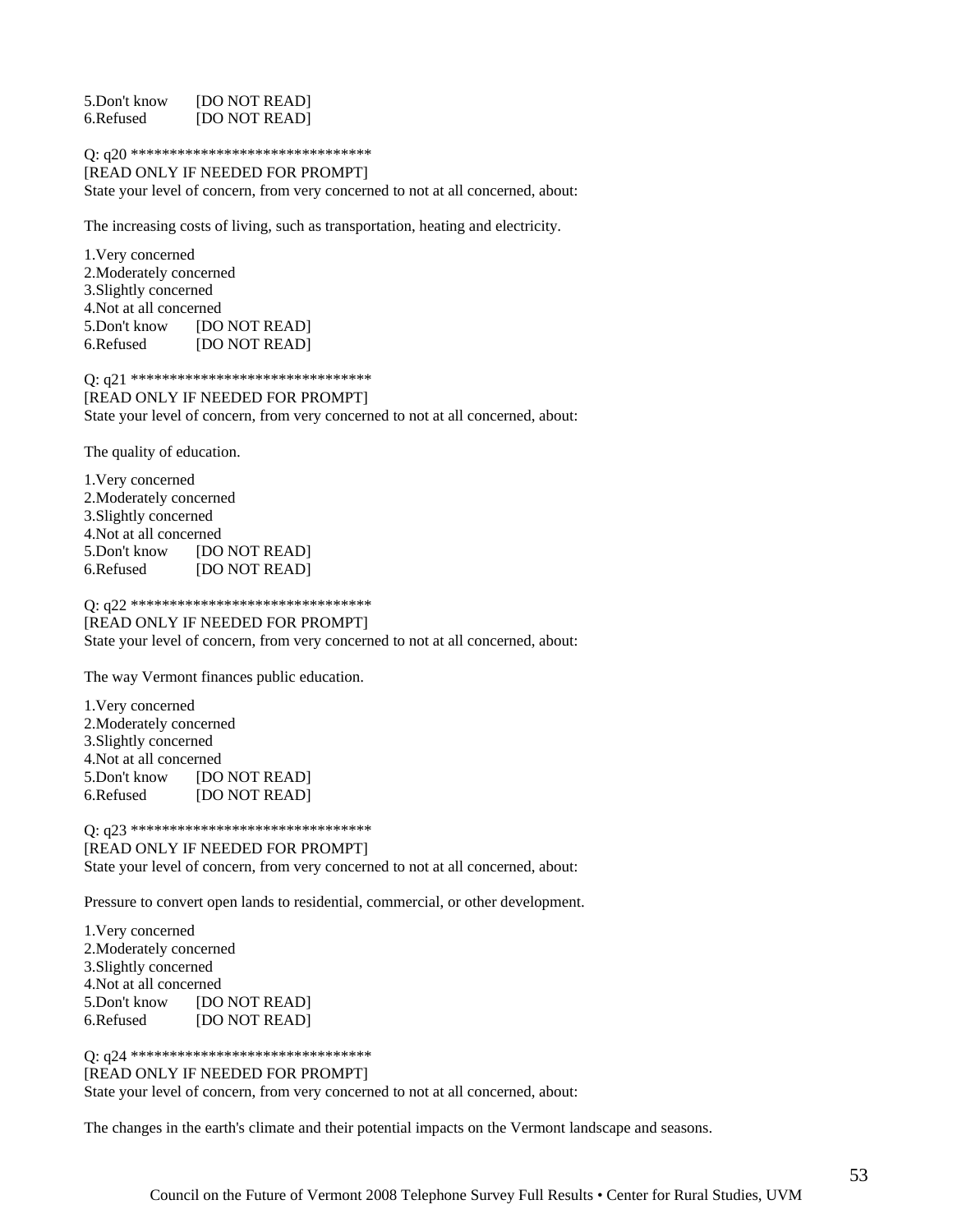1.Very concerned 2.Moderately concerned 3.Slightly concerned 4.Not at all concerned 5.Don't know [DO NOT READ] 6.Refused [DO NOT READ]

Q: q25 \*\*\*\*\*\*\*\*\*\*\*\*\*\*\*\*\*\*\*\*\*\*\*\*\*\*\*\*\*\*\*

[READ ONLY IF NEEDED FOR PROMPT]

State your level of concern, from very concerned to not at all concerned, about:

The increasing price of land in Vermont.

1.Very concerned 2.Moderately concerned 3.Slightly concerned 4.Not at all concerned 5.Don't know [DO NOT READ] 6.Refused [DO NOT READ]

Q: q26 \*\*\*\*\*\*\*\*\*\*\*\*\*\*\*\*\*\*\*\*\*\*\*\*\*\*\*\*\*\*\*

[READ ONLY IF NEEDED FOR PROMPT] State your level of concern, from very concerned to not at all concerned, about:

The potential for an increased rate of population growth in Vermont.

1.Very concerned 2.Moderately concerned 3.Slightly concerned 4.Not at all concerned 5.Don't know [DO NOT READ] 6.Refused [DO NOT READ]

Q: q27 \*\*\*\*\*\*\*\*\*\*\*\*\*\*\*\*\*\*\*\*\*\*\*\*\*\*\*\*\*\*\*

[READ ONLY IF NEEDED FOR PROMPT] State your level of concern, from very concerned to not at all concerned, about:

An increase in the average age of the Vermont population.

1.Very concerned 2.Moderately concerned 3.Slightly concerned 4.Not at all concerned 5.Don't know [DO NOT READ] 6.Refused [DO NOT READ]

Q: q28 \*\*\*\*\*\*\*\*\*\*\*\*\*\*\*\*\*\*\*\*\*\*\*\*\*\*\*\*\*\*\*

[READ ONLY IF NEEDED FOR PROMPT] State your level of concern, from very concerned to not at all concerned, about:

The limited availability of high speed internet connections and wireless telecommunications in Vermont.

1.Very concerned 2.Moderately concerned 3.Slightly concerned 4.Not at all concerned 5.Don't know [DO NOT READ] 6.Refused [DO NOT READ]

Q: q29 \*\*\*\*\*\*\*\*\*\*\*\*\*\*\*\*\*\*\*\*\*\*\*\*\*\*\*\*\*\*\* [READ ONLY IF NEEDED FOR PROMPT]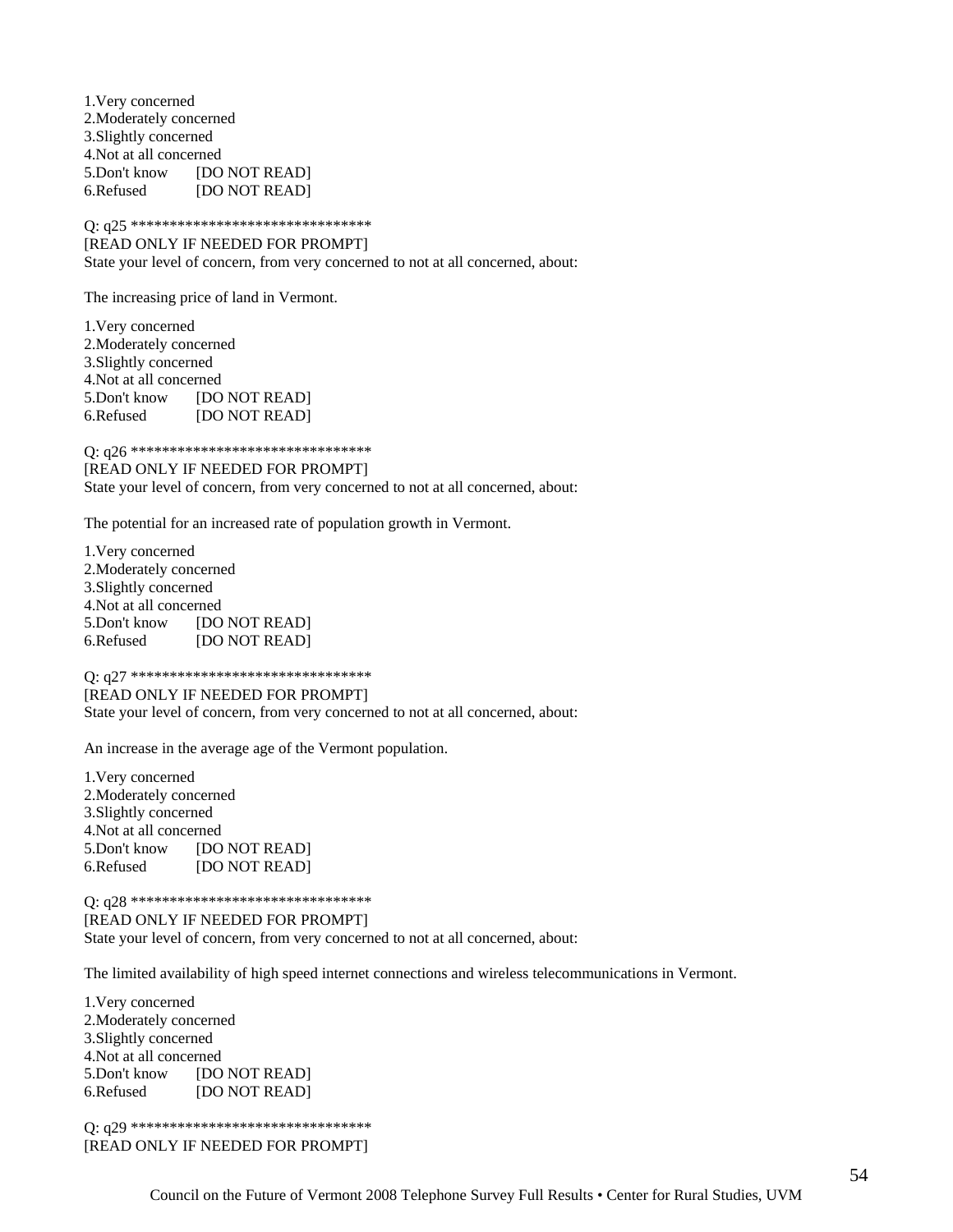State your level of concern, from very concerned to not at all concerned, about:

An increasing gap between high-income and low-income populations.

1.Very concerned 2.Moderately concerned 3.Slightly concerned 4.Not at all concerned 5.Don't know [DO NOT READ] 6.Refused [DO NOT READ]

#### Q: q30 \*\*\*\*\*\*\*\*\*\*\*\*\*\*\*\*\*\*\*\*\*\*\*\*\*\*\*\*\*\*\*

[READ ONLY IF NEEDED FOR PROMPT] State your level of concern, from very concerned to not at all concerned, about:

The health and viability of Vermont farms and the agricultural sector.

1.Very concerned 2.Moderately concerned 3.Slightly concerned 4.Not at all concerned 5.Don't know [DO NOT READ] 6.Refused [DO NOT READ]

#### Q: q31 \*\*\*\*\*\*\*\*\*\*\*\*\*\*\*\*\*\*\*\*\*\*\*\*\*\*\*\*\*\*\*

[READ ONLY IF NEEDED FOR PROMPT] State your level of concern, from very concerned to not at all concerned, about:

The level of engagement of Vermonters in their local communities.

1.Very concerned 2.Moderately concerned 3.Slightly concerned 4.Not at all concerned 5.Don't know [DO NOT READ] 6.Refused [DO NOT READ]

Q: q32 \*\*\*\*\*\*\*\*\*\*\*\*\*\*\*\*\*\*\*\*\*\*\*\*\*\*\*\*\*\*\*

[READ ONLY IF NEEDED FOR PROMPT] State your level of concern, from very concerned to not at all concerned, about:

The level of engagement of Vermonters in their local governments.

1.Very concerned 2.Moderately concerned 3.Slightly concerned 4.Not at all concerned 5.Don't know [DO NOT READ] 6.Refused [DO NOT READ]

Q: q33 \*\*\*\*\*\*\*\*\*\*\*\*\*\*\*\*\*\*\*\*\*\*\*\*\*\*\*\*\*\*\*

[READ ONLY IF NEEDED FOR PROMPT] State your level of concern, from very concerned to not at all concerned, about:

The tax rate in Vermont.

1.Very concerned 2.Moderately concerned 3.Slightly concerned 4.Not at all concerned 5.Don't know [DO NOT READ]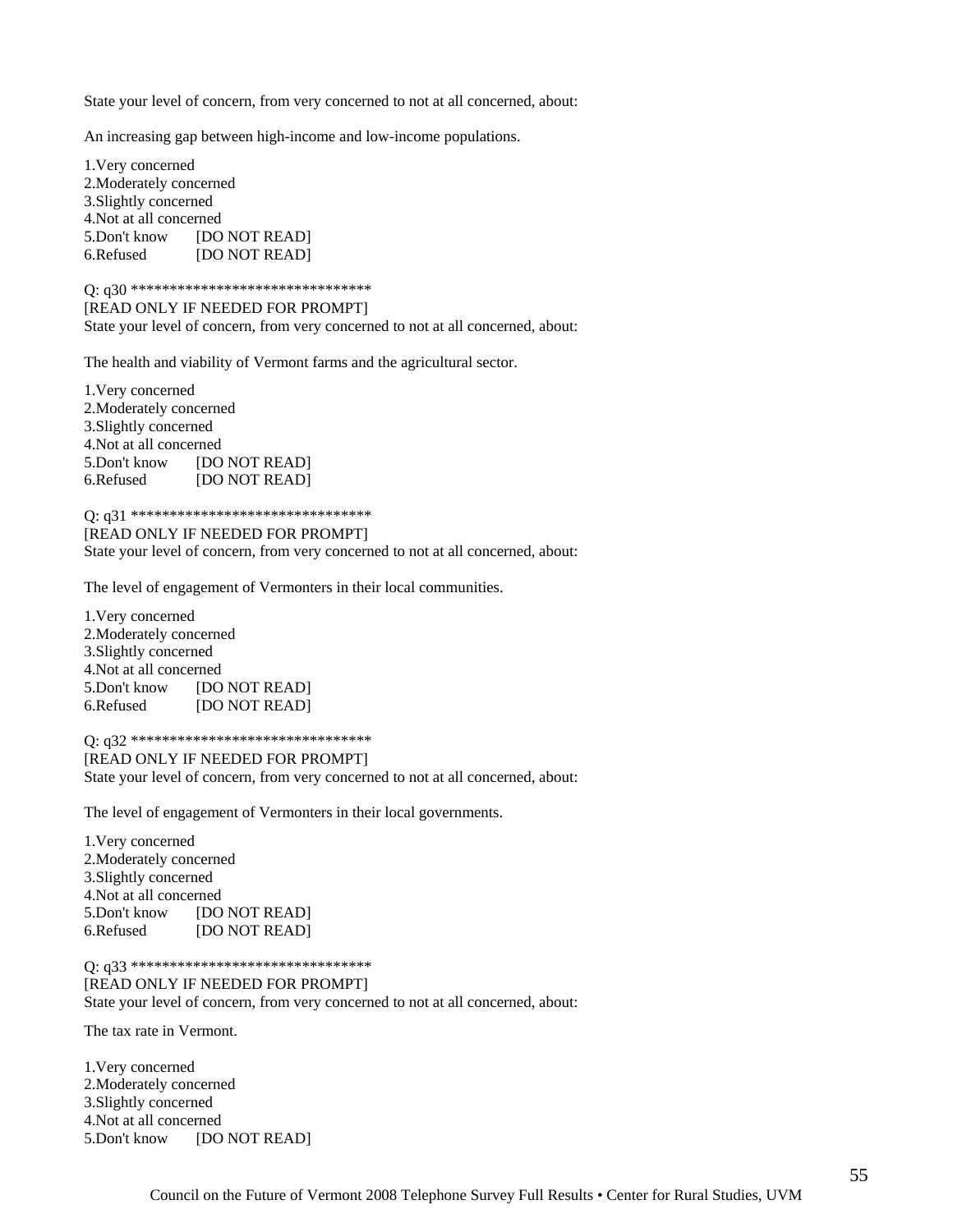6.Refused [DO NOT READ]

Q: q34 \*\*\*\*\*\*\*\*\*\*\*\*\*\*\*\*\*\*\*\*\*\*\*\*\*\*\*\*\*\*\*

[READ ONLY IF NEEDED FOR PROMPT]

State your level of concern, from very concerned to not at all concerned, about:

The state's existing public infrastructure and its future maintenance. [READ FOR CLARIFICATION, IF NEEDED: For example, sewer, water, bridges, roads, transportation, etc.]

1.Very concerned 2.Moderately concerned 3.Slightly concerned 4.Not at all concerned 5.Don't know [DO NOT READ] 6.Refused [DO NOT READ]

Q: q35 \*\*\*\*\*\*\*\*\*\*\*\*\*\*\*\*\*\*\*\*\*\*\*\*\*\*\*\*\*\*\*

[READ ONLY IF NEEDED FOR PROMPT] State your level of concern, from very concerned to not at all concerned, about:

Public safety in Vermont.

1.Very concerned 2.Moderately concerned 3.Slightly concerned 4.Not at all concerned 5.Don't know [DO NOT READ] 6.Refused [DO NOT READ]

Q: q36 \*\*\*\*\*\*\*\*\*\*\*\*\*\*\*\*\*\*\*\*\*\*\*\*\*\*\*\*\*\*\*

[READ ONLY IF NEEDED FOR PROMPT] State your level of concern, from very concerned to not at all concerned, about:

The future of Vermont's renewable and alternative energy infrastructure. [READ FOR CLARIFICATION, IF NEEDED: For example, water, wind, biomass]

1.Very concerned 2.Moderately concerned 3.Slightly concerned 4.Not at all concerned 5.Don't know [DO NOT READ] 6.Refused [DO NOT READ]

Q: q37 \*\*\*\*\*\*\*\*\*\*\*\*\*\*\*\*\*\*\*\*\*\*\*\*\*\*\*\*\*\*\* [READ ONLY IF NEEDED FOR PROMPT] State your level of concern, from very concerned to not at all concerned, about:

The maintenance of healthy downtowns and village centers in Vermont.

1.Very concerned 2.Moderately concerned 3.Slightly concerned 4.Not at all concerned 5.Don't know [DO NOT READ] 6.Refused [DO NOT READ]

#### Q: q38 \*\*\*\*\*\*\*\*\*\*\*\*\*\*\*\*\*\*

What do you see as the most important goal for Vermont in the next generation?

Q: q39 \*\*\*\*\*\*\*\*\*\*\*\*\*\*\*\*\*\* What would be the first step in achieving that goal?